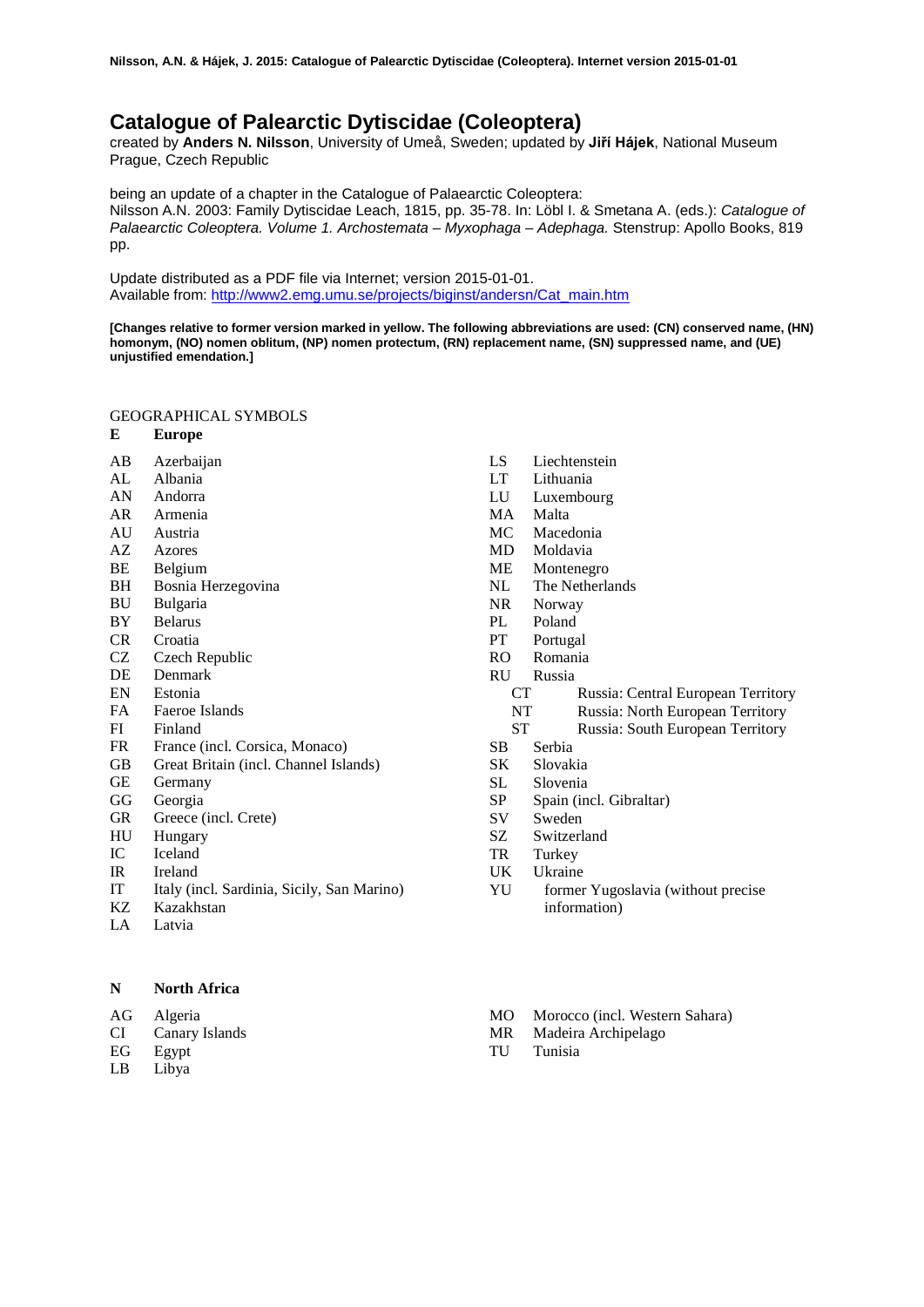| A          | Asia        |                             |
|------------|-------------|-----------------------------|
| AE         |             | <b>United Arab Emirates</b> |
| AF         | Afghanistan |                             |
| AP         |             | India: Arunachal Pradesh    |
| ВA         | Bahrain     |                             |
| ВT         | Bhutan      |                             |
| <b>CH</b>  | China       |                             |
|            | ANH         | Anhui (Anhwei)              |
| BEI        |             | Beijing (Peking or Peiping) |
| <b>CHQ</b> |             | Chongqing                   |
| <b>FUJ</b> |             | Fujian (Fukien)             |
|            | GAN         | Gansu (Kansu)               |
|            | <b>GUA</b>  | Guandong (Kwantung)         |
| GUI        |             | Guizhou (Kweichow)          |
|            | <b>GUX</b>  | Guangxi (Kwangsi)           |
| HAI        |             | Hainan                      |
| <b>HEB</b> |             | Hebei (Hopeh)               |
| HEI        |             | Heilongjiang (Heilungkiang) |
| <b>HEN</b> |             | Henan (Honana)              |
| <b>HKG</b> |             | Hong Kong                   |
| <b>HUB</b> |             | Hubei (Hupeh)               |
| <b>HUN</b> |             | Hunan                       |
| <b>JIA</b> |             | Jiangsu (Kiangsu)           |
| JIL        |             | Jilin (Kirin)               |
| <b>JIX</b> |             | Jiangxi (Kiangsi)           |
| LIA        |             | Liaoning                    |
| MAC        |             | Macao                       |
| <b>NIN</b> |             | Ningxia (Ningsia)           |
| <b>NMO</b> |             | Nei Mongol (Inner Mongolia) |
| QIN        |             | Qinghai (Tsinghai)          |
| <b>SCH</b> |             | Sichuan (Szechwan)          |
| SHA        |             | Shaanxi (Shensi)            |
| <b>SHG</b> |             | Shanghai                    |
| <b>SHN</b> |             | Shandong (Shantung)         |
| <b>SHX</b> |             | Shanxi (Shansi)             |
| TAI        |             | Taiwan (Formosa)            |
| TIA        |             | Tianjin (Tsiensin)          |
| XIN        |             | Xinjiang (Sinkiang)         |

# XIZ Xizang (Tibet)<br>YUN Yunnan Yunnan ZHE Zhejiang (Chekiang)<br>CY Cyprus CY Cyprus<br>HP India: H India: Himachal Pradesh IN Iran IQ Iraq IS Israel JA Japan JO Jordan<br>KA Kashm KA Kashmir KI Kyrgyzstan KU Kuwait KZ Kazakhstan LE Lebanon MG Mongolia<br>NC North Kor NC North Korea<br>NP Nepal NP Nepal OM Oman<br>PA Pakista Pakistan QA Qatar J Russia<br>ES Russia: East Siberia FE Russia: Far East<br>WS Russia: West Sib Russia: West Siberia SA Saudi Arabia SC South Korea<br>SD India: Sikkin SD India: Sikkim, Darjeeling District<br>SI Egypt: Sinai Egypt: Sinai SY Syria TD Tajikistan<br>TM Turkmenis Turkmenistan TR Turkey UP India: Uttarakhand (= Uttaranchal), Uttar Pradesh UZ Uzbekistan YE Yemen (incl. Socotra)

# **World Zoogeographical Regions**

- **AFR** Afrotropical Region
- **AUR** Australian Region
- **NAR** Nearctic Region
- **NTR** Neotropical Region
- **ORR** Oriental Region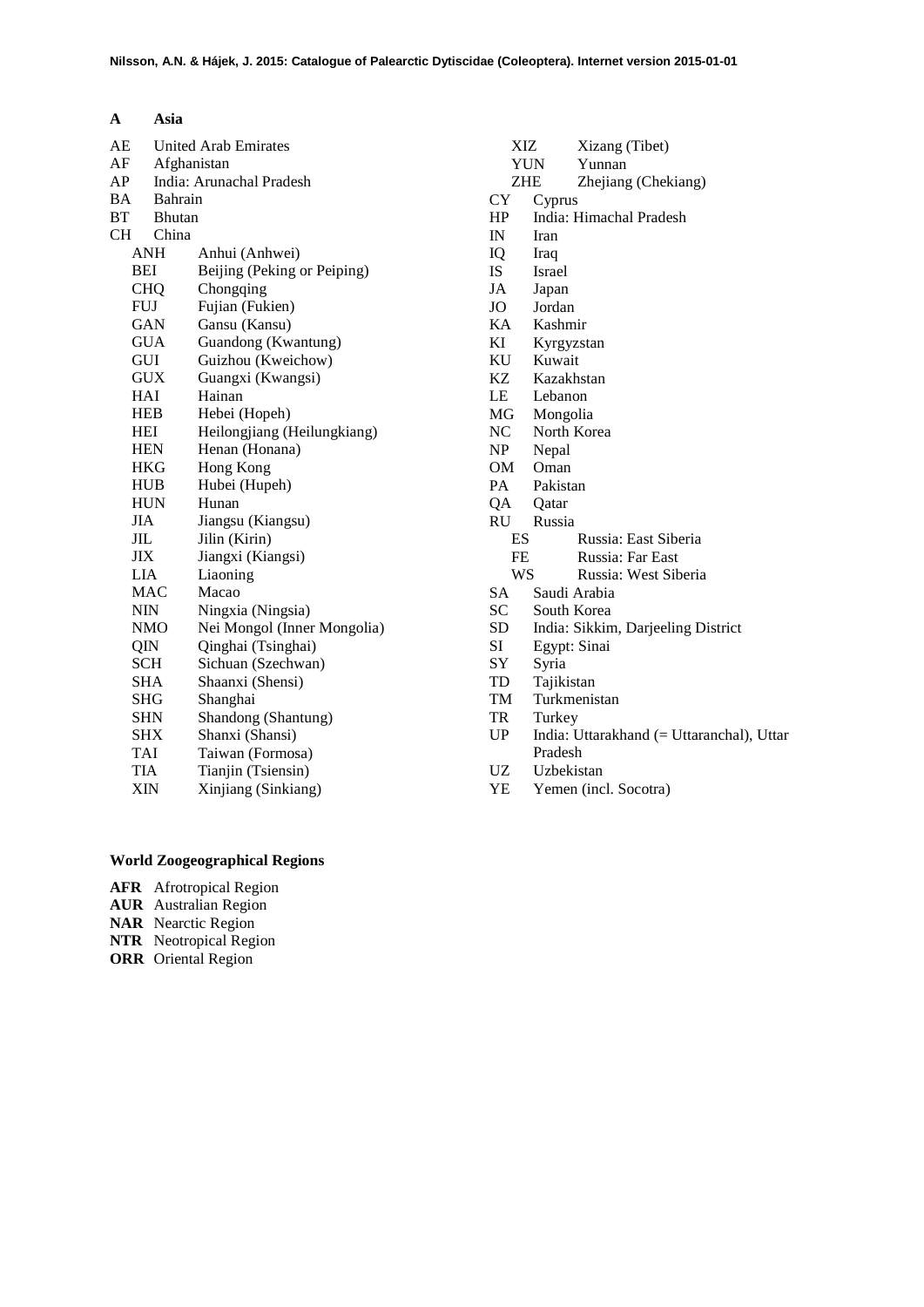family **DYTISCIDAE** Leach, 1815 subfamily **Agabinae** Thomson, 1867 tribe Agabini Thomson, 1867

**genus** *Agabus* **Leach, 1817: 69** type species *Agabus paykullii* Leach, 1817 (*= Dytiscus serricornis* Paykull, 1799)

**subgenus** *Acatodes* Thomson, 1859: 13 type species *Dytiscus fuscipennis* Paykull, 1798

- = *Allonychus* Zaitzev, 1905: 39 [RN] type species *Agabus coxalis* Sharp, 1882
- = *Arctodytes* Thomson, 1874: 541 type species *Dytiscus elongatus* Gyllenhal in C.R. Sahlberg, 1826
- = *Badynectus* Seidlitz, 1872:57 type species *Dytiscus fuscipennis* Paykull, 1798
- *= Heteronychus* Seidlitz, 1887: 81 [HN] type species *Agabus coxalis* Sharp, 1882
- *= Mesogabus* Guéorguiev, 1969: 61 type species *Agabus insignis* Guéorguiev, 1969 (= *Dytiscus arcticus* Paykull, 1798)
- = *Scytodytes* Seidlitz, 1887: 81 type species *Dytiscus sturmii* Gyllenhal, 1808

*aequabilis* Gschwendtner, 1923: 105 (*Gaurodytes*) **A:** CH (SCH XIN) KI UZ *aequalis* Sharp, 1882: 501 **A:** CH (GAN JIL SCH) MG RU (ES FE) *amoenus amoenus* Solsky, 1874: 142 **E:** GG RU (ST) UK **A:** KZ UZ *amoenus sinuaticollis* Régimbart, 1899: 278 **A:** AP CH (GAN GUX SCH YUN XIN XIZ) HP NP UP *angusi* Nilsson, 1994: 172 **A:** CH (HEI) MG RU (ES) *arcticus alpinus* Motschulsky, 1860: 102 (*Colymbetes*) **A:** MG RU (ES WS) = *insignis* Guéorguiev, 1969: 62 = *punctipennis* J. Sahlberg, 1880: 56 (*Gaurodytes*) = *sibiricus* J. Sahlberg, 1880: 56 (*Gaurodytes*) *arcticus arcticus* Paykull, 1798: 201 (*Dytiscus*) **E:** FI GB IR NR RU (NT) SV **NAR** = *reticulatus* Kirby, 1837: 71 (*Colymbetes*) *arcticus ochoticus* Poppius, 1908: 54 **A:** RU (FE) *bergi* Zaitzev, 1913: 195 **E:** AR GG **A:** TR *browni* Kamiya, 1934: 181 **A:** CH (BEI) JA SC = *brunneus* Kamiya, 1935: 8 [HN] = *orientalis* Kamiya, 1938: 36 [RN] *clypealis* Thomson, 1867: 107 (*Gaurodytes*) **E:** BY DE FI GE LA PL RU (CT NT) SV UK **A:** RU (ES FE WS) **NAR** = *scholzi* W. Kolbe, 1916: 253 *confinis* Gyllenhal, 1808: 511 (*Dytiscus*) **E:** FI LA NR RU (NT) SV **A:** MG RU (ES FE WS) **NAR** = *longulus* LeConte, 1878: 596 (*Gaurodytes*) = *ovoideus* Crotch, 1873: 418 (*Gaurodytes*) *congener* Thunberg, 1794: 75 (*Dytiscus*) **E:** AN AR AU BE BU BY CR CZ DE EN FI FR GB GE GG GR HU IR IT LA LT MC NL NR RU (CT NT ST) PL SK SV SZ UK **A:** CH (JIL QIN) JA KZ MG RU (ES FE WS) TR = *congener* Paykull, 1798: 214 (*Dytiscus*) [HN] = *daisetsuzanus* Kamiya, 1938: 34 = *foveolatus* Mulsant & Godart, 1860: 177 = *funkii* Seidlitz, 1887: 92 = *venturii* Bertolini, 1870: 242 *conspicuus* Sharp, 1873: 48 **A**: JA RU (FE) SC = *deplanatus* Guignot, 1952: 18 = *procerus* Régimbart, 1899: 281 (*Platynectes*) *costulatus* Motschulsky, 1859: 541 (*Colymbetes*) **A:** KI KZ MG RU (ES FE WS) = *tunkunensis* Zimmermann, 1928: 178 (*Gaurodytes*) *coxalis coxalis* Sharp, 1882: 535 **A:** KZ MG RU (ES WS) = *splichali* Reitter, 1899: 196 *coxalis ermaki* Zaitzev, 1953: 259 (*Gaurodytes*) **E:** RU (NT) **A:** RU (ES FE WS) **NAR** *coxalis schmidti* Zaitzev, 1913: 197 **E:** AR GG RU (ST) TR *discolor* Harris, 1828: 164 (*Colymbetes*) **E:** FI NR RU (NT) SV **A:** RU (ES FE) **NAR** *= levanderi* Hellén, 1929: 40 *elongatus* Gyllenhal in C.R. Sahlberg, 1826: 169 (*Dytiscus*) **E:** FI NR RU (NT) SV **A:** RU (ES WS) **NAR** = *bryanti* F.S. Carr, 1930: 278 *fulvipennis* Régimbart, 1899: 277 **A:** CH (HEB HUB JIX SCH SHN SHX TAI) *= chinensis* Zimmermann, 1919: 211 (*Gaurodytes*) *fuscipennis* Paykull, 1798: 209 (*Dytiscus*) **E:** AU BY CZ DE EN FI GE HU LA LT NR PL RU (CT NT ST) SK SV UK **A:** KZ RU (ES FE WS) **NAR** = *eversmanni* Ballion, 1855: 237 = *fossarum* Germar, 1824: 29 (*Dytiscus*)

= *obscurior* J. Sahlberg, 1875: 170 (*Acatodes*)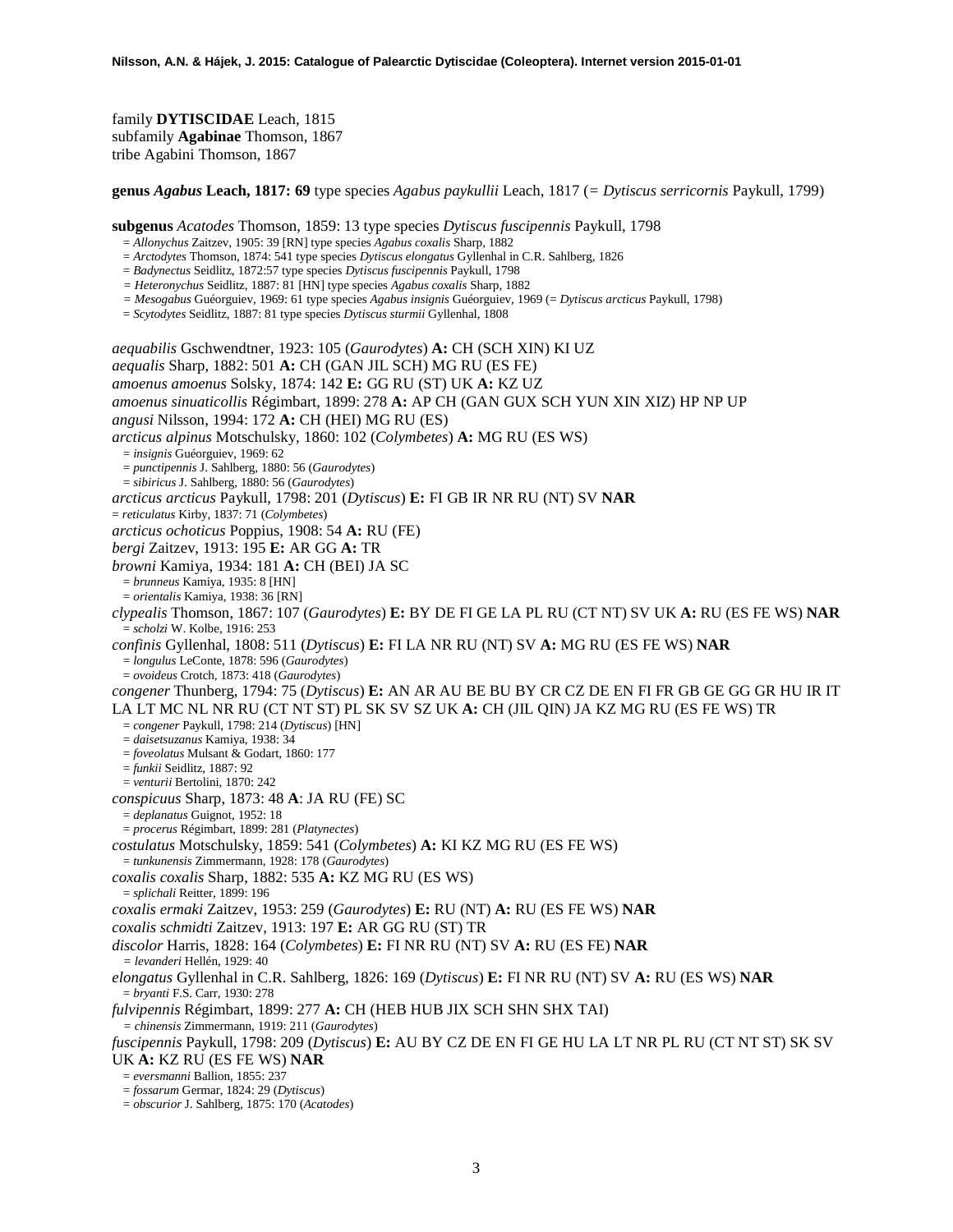*granulatus* Falkenström, 1936: 95 (*Gaurodytes*) **A:** CH (SCH) *hummeli* Falkenström, 1936: 2 (*Gaurodytes*) **A:** CH (SCH TAI) *inexspectatus* Nilsson, 1990: 157 **A:** RU (ES WS) **NAR** *infuscatus* Aubé, 1838: 330 **E:** FI NR RU (NT) **A:** MG RU (ES FE WS) **NAR** = *dubiosus* Poppius, 1905: 20 = *gelidus* U. Sahlberg, 1906: 15 *japonicus continentalis* Guéorguiev, 1970: 259 [RN] **A:** CH (FUJ GUX HEB HUB JIA JIX LIA SCH TAI YUN) RU (FE) SC **ORR** = *falkenstromi* Zaitzev, 1953: 254 [HN] (*Gaurodytes*) *japonicus ezo* Nakane, 1989: 23 **A:** CH (TAI) JA RU (FE) *japonicus japonicus* Sharp, 1873: 50 **A:** JA *japonicus shiroumanus* Nakane, 1959: 98 (*Gaurodytes*) **A:** JA *joachimschmidti* Brancucci & Hendrich, 2008:52 **A:** CH (XIZ) *kaszabi* Guéorguiev, 1972: 37 **A:** MG *kokoosson* Feng, 1936: 8 **A:** CH (SHX) *lapponicus* Thomson, 1867: 108 (*Gaurodytes*) **E:** FI FR IT NR RU (NT) SP SV SZ **A:** MG RU (ES FE WS) TR = *obovatus* J. Sahlberg, 1875: 176 (*Gaurodytes*) = *obscuripennis* J. Sahlberg, 1875: 177 (*Gaurodytes*) *matsumotoi* Satô & Nilsson, 1990: 193 **A:** JA RU (FE) *moestus* Curtis, 1835: lx (*Colymbetes*) **E:** FI RU (NT) **A:** RU (ES FE WS) **NAR** = *borealis* Sharp, 1882: 513 = *nigripalpis* J. Sahlberg, 1880: 56 *mucronatus* Falkenström, 1936: 89 (*Gaurodytes*) **A:** CH (SCH SHA) *pseudoclypealis* Scholz, 1933: 74 **E:** BY FI LA PL RU (CT NT ST) **A:** RU (WS) = *haraldi* Håkan Lindberg, 1933: 121 *puetzi* Fery, 2011: 93 **A:** CH (SCH) *regimbarti* Zaitzev, 1906: 174 **A:** CH (BEI GAN GUI HEB HEI JIX LIA SCH SHA SHN SHX XIZ YUN) NC *rufipennis* Gschwendtner, 1933: 163 (*Gaurodytes*) **A:** CH (FUJ) *setulosus* J. Sahlberg, 1895: 39 (*Gaurodytes*) **E:** FI LA NR RU (CT NT ST) SV UK *slovzovi* J. Sahlberg, 1880: 59 (*Gaurodytes*) **E:** KZ **A:** RU (ES WS) *sturmii* Gyllenhal in Schönherr, 1808: 18 (*Dytiscus*) **E:** AU BE BH BU BY CR CZ DE EN FI FR GB GE GG IR IT LA LT LU ME NL NR PL RU (CT NT ST) SK SL SP SV SZ UK **A:** KZ RU (ES WS) TR = *fallax* Munster, 1932: 85 = *goedelii* A. Villa & G.B. Villa, 1833: 33 (*Colymbetes*) *suoduogangi* Šťastný & Nilsson, 2003: 212 **A:** CH (YUN) *thomsoni* J. Sahlberg, 1871: 407 (*Gaurodytes*) **E:** FI NR RU (NT) SV **A:** RU (ES FE WS) **NAR** = *coriaceus* J. Sahlberg, 1875: 174 (*Gaurodytes*) *tibetanus* Zaitzev, 1908: 425 **A:** CH (QIN) *turcmenus* Guignot, 1957: 93 **A:** KI CH (XIN) *zetterstedti* Thomson, 1856: 216 **E:** FI NR RU (NT) SV **A:** RU (ES FE WS) **NAR** = *browni* Leech, 1938: 126 [HN] **subgenus** *Agabus* Leach, 1817: 69 type species *Agabus paykullii* Leach, 1817 (= *Dytiscus serricornis* Paykull, 1799) = *Apator* Semenov, 1899: 512 type species *Agabus kessleri* Hochhuth, 1871 (= *Colymbetes bifarius* Kirby, 1837) = *Carrhydrus* Fall, 1922: 35 type species *Carrhydrus crassipes* Fall, 1922

= *Eriglenus* Thomson, 1859: 14 type species *Dytiscus abbreviatus* Fabricius, 1787 (= *Dytiscus undulatus* Schrank, 1776)

= *Neonecticus* Guignot, 1951: 84 type species *Agabus disintegratus* Crotch, 1873

*amnicola* J. Sahlberg, 1880: 58 (*Gaurodytes*) **A:** RU (ES) **NAR**

= *triton* Fall, 1922: 17

*bifarius* Kirby, 1837: 71 (*Colymbetes*) **E:** BY RU (CT NT ST) UK **A:** RU (Siberia) **NAR**

= *kessleri* Hochhuth, 1871: 238

*clavicornis* Sharp, 1882: 536 **A:** CH (HEI) MG RU (ES FE) **NAR**

= *verus* Brown, 1931: 115

*fulvaster* Zaitzev, 1906: 26 **E:** KZ RU (ST) **A:** KZ MG RU (ES WS)

*jacobsoni* Zaitzev, 1905: 225 **E:** RU (NT) **A:** RU (FE)

*labiatus* Brahm, 1790: 27 (*Dytiscus*) **E:** AL AR AU BE BH BU BY CR CZ DE EN FI FR GB GE GG HU IR IT LA LT MC MD ME NL NR PL PT RU (CT NT ST) SB SK SL SP SV SZ UK **A:** KI KZ RU (ES WS) TR

= *assimilis* Sturm, 1834: 112 (*Colymbetes*)

= *femoralis* Paykull, 1798: 215 (*Dytiscus*)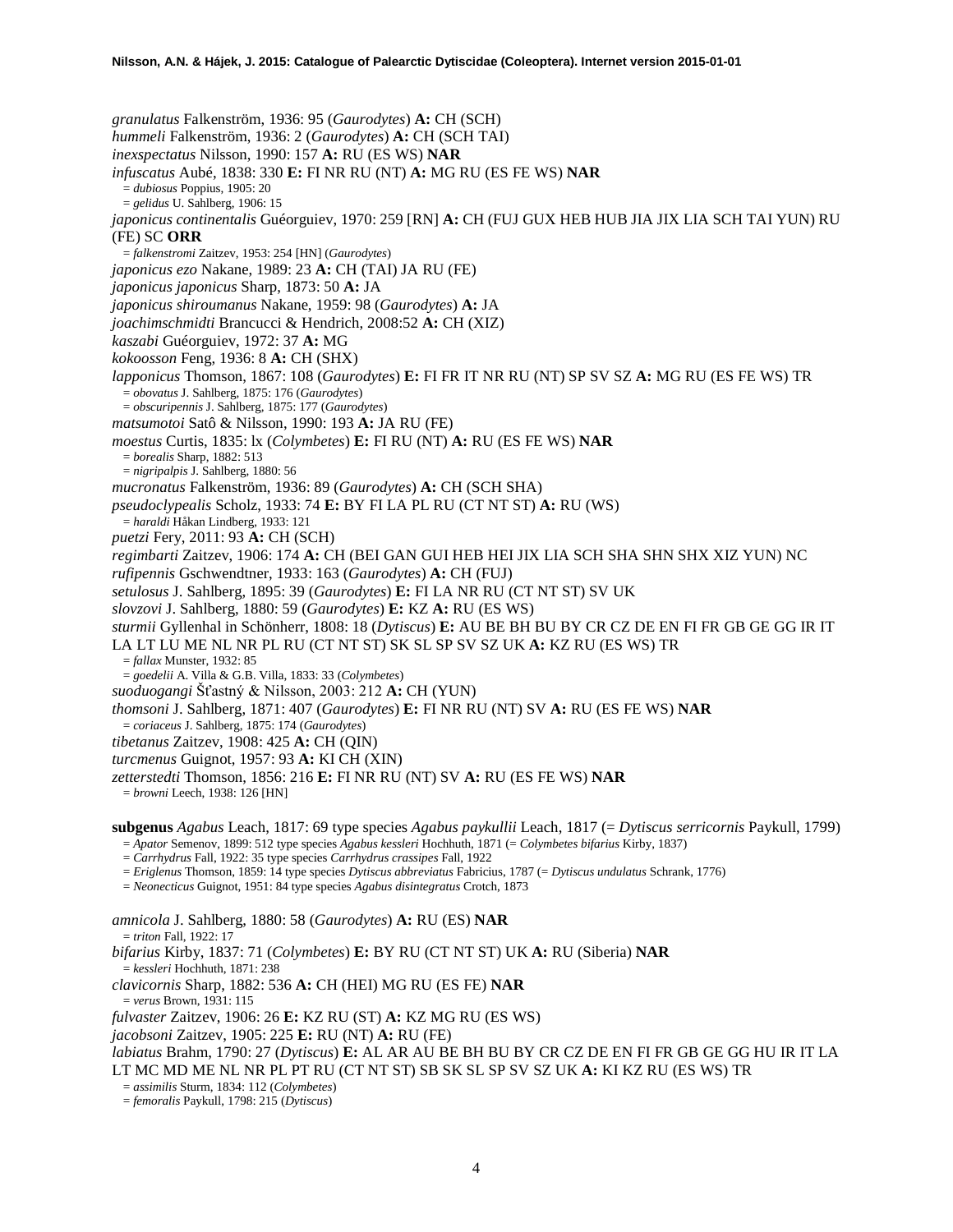= *femoralis* Gravenhorst, 1807: 102 (*Dytiscus*) = *hochhuti* Zaitzev, 1908: clx = *impressus* Zoubkoff, 1833: 317 (*Colymbetes*) = *transcaucasicus* Zaitzev, 1927: 28 *lineatus* Gebler, 1848: 75 **E:** KZ MD RU (CT ST) UK **A:** KZ MG RU (ES WS) TR = *desertorum* Morawitz, 1863: 169 *luteaster* Zaitzev, 1906: 27 **E:** RU (NT) **A:** RU (ES FE WS) *mandsuricus* Guignot, 1956: 396 (*Ilybius*) **A:** CH (HEI) RU (FE) = *charini* Lafer, 1988: 54 (*Eriglenus*) *pallens* Poppius, 1905: 22 **E:** RU (NT) **A:** KZ MG RU (ES FE WS) **NAR** = *hudsonicus* Leech, 1938: 123 = *mongolicus* Guéorguiev, 1968: 27 = *zaitzewi* Poppius, 1909: 12 *poppiusi* Nilsson, 2003: 97 **A:** RU (ES) *serricornis* Paykull, 1799: 49 (*Dytiscus*) **E:** FI NR RU (NT) SV **A:** RU (ES WS) = *clavatus* Latreille, 1804: 166 (*Dytiscus*) = *minor* J. Sahlberg, 1875: 170 = *paykullii* Leach, 1817: 72 [RN] *uliginosus* Linnaeus, 1761: 216 (*Dytiscus*) **E:** AU BE BY CR CZ DE EN FI FR GB GE HU IC IT LA LT LU NL NR PL RO RU (CT NT ST) SB SK SL SV SZ UK = *aeratus* Stephens, 1828: 79 (*Colymbetes*) = *dispar* Bold, 1849: xxiv = *reichei* Aubé, 1837: 138 = *uliginosus* O.F. Müller, 1776:71 (*Dyticus*) [HN] *undulatus* Schrank, 1776: 70 (*Dytiscus*) **E:** AB AL AR AU BE BH BU BY CR CZ DE EN FR GB GE GG HU IT LA LT LU NL NR PL RO RU (CT ST) SK SL SV SZ UK **A:** IN KI = *abbreviatus* Fabricius, 1787: 191 (*Dytiscus*) = *imperfectus* Meier, 1899: 98 = *interruptus* Schilsky, 1888: 183 = *pictus* Meier, 1899: 98 = *ruficeps* Ménétriés, 1832: 141 (*Colymbetes*) *uralensis* Nilsson & Petrov, 2006: 162 **E:** RU (CT) **A:** KZ RU (ES) *vereschaginae* Angus, 1984: 193 **A:** RU (ES WS) *zimmermanni* Scholz, 1920: 15 **E:** BU GR RO RU (ST) UK **A:** TR **subgenus** *Gaurodytes* Thomson, 1859: 14 type species *Dytiscus bipustulatus* Linnaeus, 1767 = *Agabinectes* Guignot, 1932: 525 type species *Dytiscus brunneus* Fabricius, 1798 = *Dichodytes* Thomson, 1886: x type species *Gaurodytes angusticollis* J. Sahlberg, 1871 (= *Agabus adpressus* Aubé, 1837) = *Dichonectes* Guignot, 1945: 21 type species *Dytiscus biguttatus* Olivier, 1795 = *Gabinectes* Guignot, 1931: 202 type species *Dytiscus brunneus* Fabricius, 1798 = *Metronectes* Sharp, 1882: 491 type species *Agabus aubei* Perris, 1869 = *Necticus* Hope, 1838: 131 [HN] type species *Dytiscus bipustulatus* Linnaeus, 1767 = *Xanthodytes* Seidlitz, 1887: 81 type species *Dytiscus nebulosus* Forster, 1771 *adpressus* Aubé, 1837: 169 **E:** FI NR RU (NT) SV **A:** KZ MG RU (ES WS) **NAR** = *angusticollis* J. Sahlberg, 1871: 408 (*Gaurodytes*) = *haeffneri* Aubé, 1837: 170 = *sahlbergi* Sharp, 1882: 517 = *solus* Leech, 1949: 248 = *subquadratus* Motschulsky, 1860: 102 (*Colymbetes*) *adustus* Guignot, 1954: 223 **A:** IN KA *affinis* Paykull, 1798: 211 (*Dytiscus*) **E:** AU BE BY CR CZ DE EN FI FR GB GE HU IR IT LA LT LU NL NR PL RO RU (CT NT) SK SV SZ UK **A:** JA (Hokkaido) RU (ES FE WS) = *branchiatus* Babington, 1832: 329 (*Colymbetes*) = *guttulus* Schönherr, 1808: 19 (*Dytiscus*) *africanus* Pederzani & Schizzerotto, 1998: 88 **N:** TU *alexandrae* Ribera, Hernando & Aguilera, 2001:256 **N:** MO *alinae* Lafer, 1988: 58 (*Gaurodytes*) **A:** RU (FE) *aubei* Perris, 1869: 6 **E:** FR (Corse) IT (Elba) = *parallelipennis* Desbrochers des Loges, 1871: 337 *basalis* Gebler, 1829: 65 (*Colymbetes*) **A:** CH (XIN) KI KZ MG RU (WS) TD UZ = *abnormicollis* Ballion, 1871: 329 = *pallidipennis* Jakovlev, 1897: 40 [HN]

= *songoricus* Gebler, 1859: 450 [RN] (*Colymbetes*)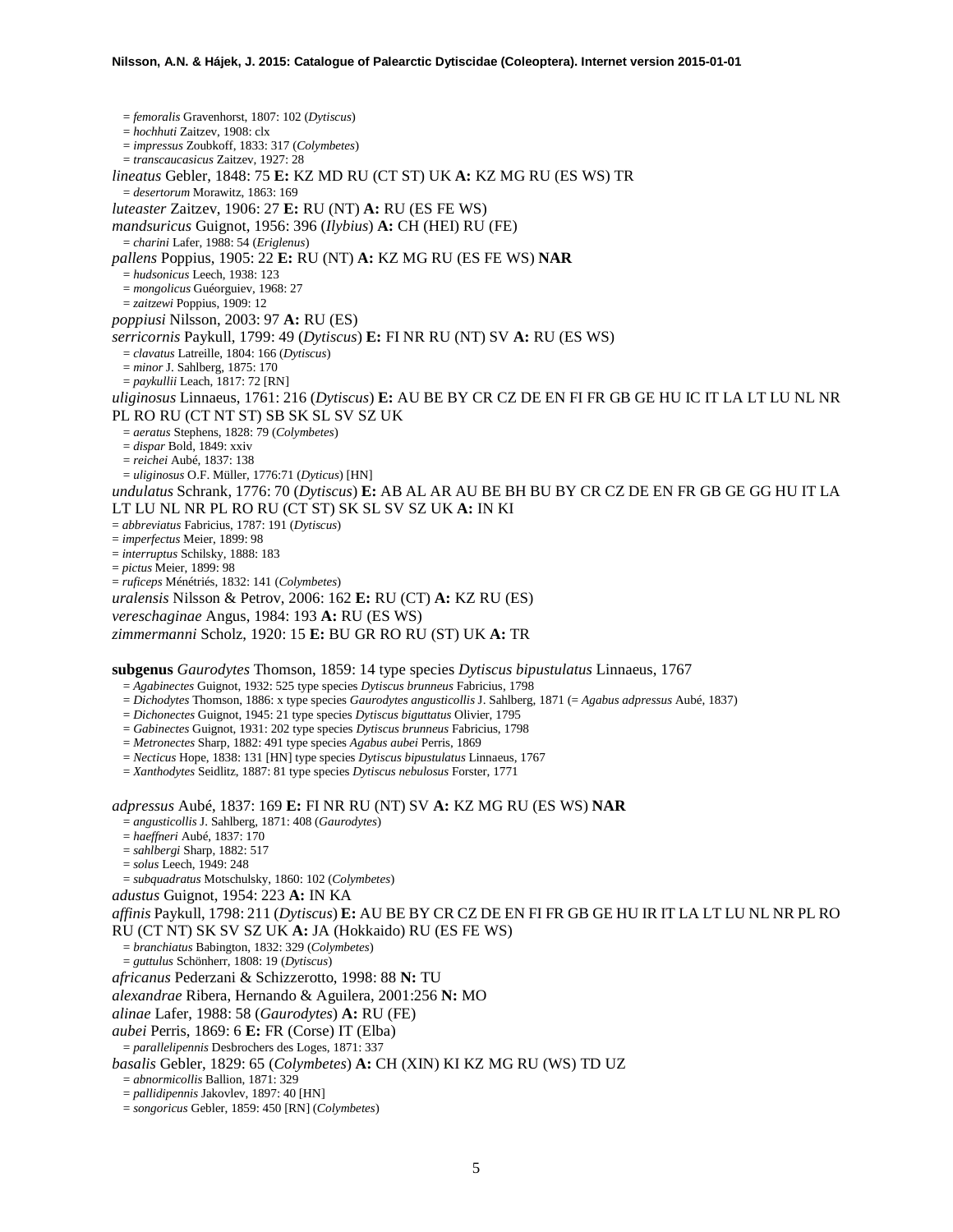## *biguttatus* Olivier, 1795: 26 (*Dytiscus*) **E:** AB AL AR AU BE BH BU BY CR CZ FR GB GE GG GR HU IR IT LS LU MC ME NL PL PT RO RU (CT ST) SB SK SL SP SZ UK **N:** AG CI EG LB MO TU **A:** AF CH (SCH XIN) CY HP IN IQ IS JO KA KI LE PA RU (WS) SA SI SY TM TR UZ YE

- = *alligator* Normand, 1933: 299
- = *annulatus* Zoubkoff, 1833: 318 (*Colymbetes*)
- = *concii* Franciscolo, 1942: 137
- = *consanguineus* Wollaston, 1864: 81
- = *fontinalis* Stephens, 1828: 66 (*Colymbetes*)
- = *impressus* Guignot, 1932:540 [HN]
- = *indicus* Régimbart, 1899: 272
- = *melas* Aubé, 1837: 168
- = *nigricollis* Zoubkoff, 1833: 317 (*Colymbetes*)
- = *nitidus* Fabricius, 1801: 265 (*Dytiscus*)
- = *nubiensis* Régimbart, 1895: 154
- = *olivieri* Zaitzev, 1908: 121 [RN]
- = *pauper* Schilsky, 1888: 184
- = *picicornis* Stephens, 1828: 66 (*Colymbetes*)
- = *silesiacus* Letzner, 1844: 170
- = *subaquilus* Gozis, 1912: 60

*biguttulus* Thomson, 1867: 110 (*Gaurodytes*) **E:** BY EN FI GE LA NR PL RU (CT NT) SV UK **A:** KI MG RU (ES WS)

- = *boreellus* J. Sahlberg, 1871: 409 (*Gaurodytes*)
- = *ovalis* J. Sahlberg, 1875: 178 (*Gaurodytes*)
- *binotatus* Aubé, 1837: 161 **E:** FR (Corse) IT

*bipustulatus* Linnaeus, 1767: 667 (*Dytiscus*) **E:** AB AL AN AR AU AZ BE BH BU BY CR CZ DE EN FA FI FR GB GE GG GR HU IC IR IT LA LS LT LU MC ME NL NR PL PT RO RU (CT NT ST) SB SK SL SP SV SZ TR UK **N:**  AG LB MO TU **A:** AF CH (XIN) CY IN IS KI KZ LE RU (WS) SY TD TR UZ "Manchuria" **AFR**

- = *abdominalis* Costa, 1847: 134 (*Colymbetes*)
- = *acuductus* Marsham, 1802: 416 (*Dytiscus*)
- = *alpestris* Heer, 1837: 53
- = *alpicola* Zaitzev, 1927: 24
- = *alticola* Bruneau de Miré & Legros, 1963: 875
- = *bipustulatus* O.F. Müller, 1776:71 (*Dyticus*) [HN] = *callosus* Thomson, 1884: 1031 (*Gaurodytes*)
- 
- = *carbonarius* Fabricius, 1801: 263 [HN] (*Dytiscus*)
- = *dolomitanus* Scholz, 1935: 37
- = *falcozi* Guignot, 1932: 557
- = *immaculatus* Schrank, 1781: 201 (*Dytiscus*)
- = *kiesenwetterii* Seidlitz, 1887: 88
- = *latus* Gebler, 1841: 371 (*Colymbetes*)
- = *luctuosus* Geoffroy, 1785: 67 (*Dyticus*)
- = *maurus* Zimmermann, 1919: 209 (*Gaurodytes*)
- = *peyerimhoffi* Bruneau de Miré & Legros, 1963: 875
- = *picipennis* J. Sahlberg, 1903: 5
- = *pyrenaeus* Fresneda & Hernando, 1989: 35
- = *regalis* Pétri, 1903: 49
- = *remotus* J. Sahlberg, 1913: 45
- = *sexualis* Reiche, 1857: ix
- = *snowdonius* Newman, 1833: 55 (*Colymbetes*)
- = *solieri* Aubé, 1837: 183

*blatta* Jakovlev, 1897: 39 **A:** CH (QIN XIN) KI

= *piceus* Jakovlev, 1897: 40

*brandti* Harold, 1880: 148 **A:** CH (BEI HEB JIL LIA QIN SCH YUN) MG RU (FE)

= *jeholensis* Kamiya, 1935: 8

*brunneus* Fabricius, 1798: 64 (*Dytiscus*) **E:** BE FR GB GE GR IT PT SP SZ **N:** AG LB MO TU **A:** SY

- = *castaneus* Gyllenhal in Schönherr, 1808: 21 (*Dytiscus*)
- = *ferrugineus* Stephens, 1828: 79 (*Colymbetes*)
- *caraboides* Sharp, 1882: 494 **E:** BU GG MC UK **A:** IN LE SY TR
- = *merkli* Régimbart, 1884: xix
- *cephalotes* Reiche, 1861: 202 **E:** FR (Corse)
- *conspersus* Marsham, 1802: 427 (*Dytiscus*) **E:** AB AL AR BE BU CR DE FR GB GE GG GR HU IR IT MC ME NL PL PT RO RU (ST) SP SV UK **N:** AG CI EG LB MO TU **A:** AF CH (QIN XIN XIZ ZHE) CY HP IN IQ JO KA KI KU KZ LE PA RU (WS) SI SY TD TM TR UZ
- = *bulgaricus* Csiki, 1943: 214 (*Gaurodytes*)
- = *corsicus* Guignot, 1932: 571
- = *gougeletii* Reiche, 1863: 474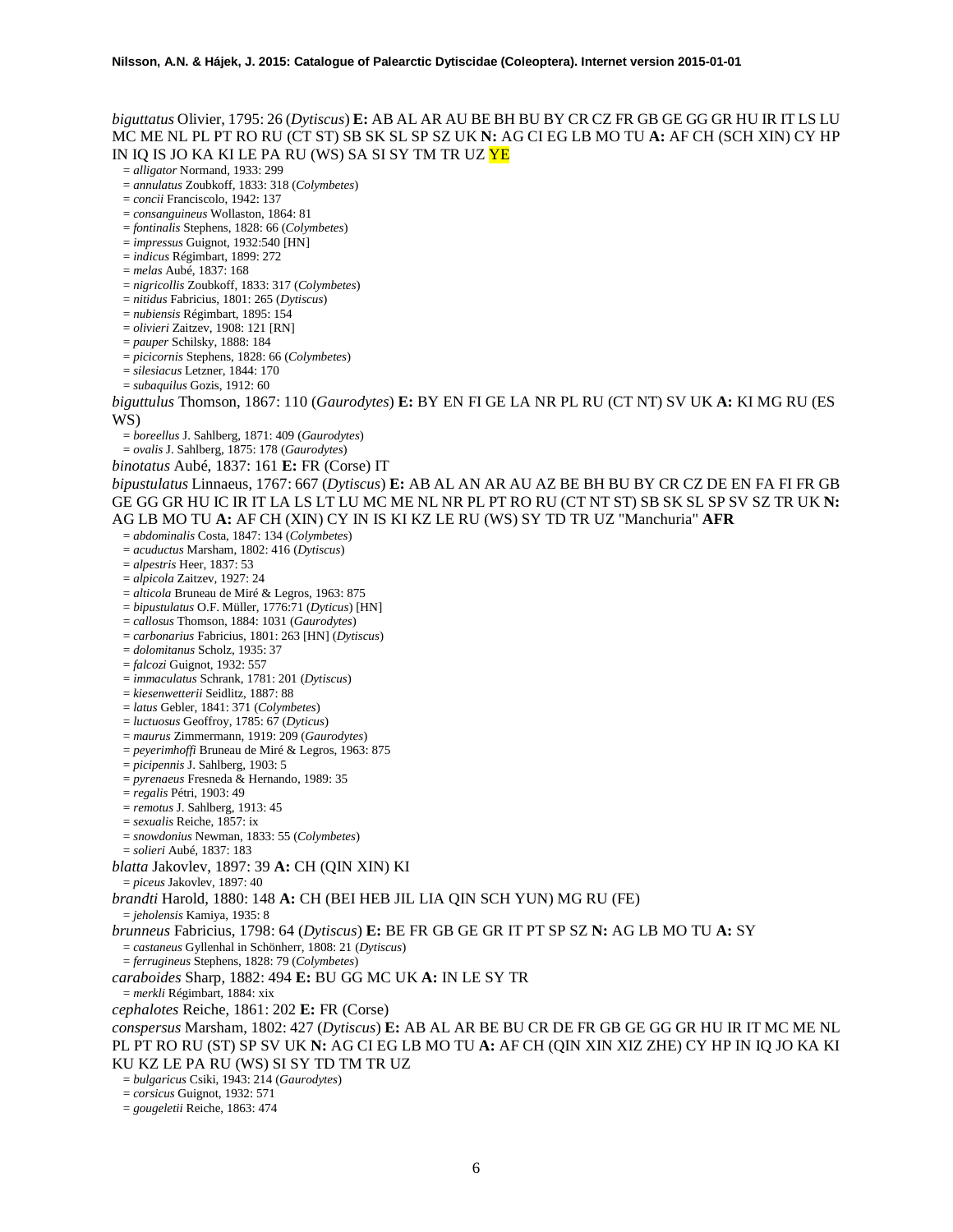= *luniger* Kolenati, 1845: 82 = *nebulosus* Schiødte, 1841: 467 [HN] = *perlautus* Gozis, 1912: 53 = *subnebulosus* Stephens, 1828: 72 (*Colymbetes*) *debilipes* Régimbart, 1899: 273 **A:** HP KA NP PA SD UP **ORR** = *skarduensis* Guignot, 1958: 30 = *subsericatus* Régimbart, 1899: 274 *dichrous* Sharp, 1878: 169 **A:** AF CH (SCH XIN) KI KZ MG RU (ES) "Baluchistan" = *dichrous* Sharp, 1890:38 [HN] = *lederii* Seidlitz, 1887: 94 = *luteolus* Régimbart, 1899: 275 *didymus* Olivier, 1795: 26 (*Dytiscus*) **E:** AU BE BH BU BY CZ DE FR GB GE GR IT LT LU ME NL PL PT SL SP SV SZ UK **N:** AG MO TU **A:** IS LE SY TR = *chalybaeus* J. Sahlberg, 1903: 12 = *vitreus* Paykull, 1798: 217 (*Dytiscus*) *dilatatus* Brullé, 1832: 127 (*Colymbetes*) **E:** AL BU GG GR IT MC RU (ST) TR UK **N:** AG EG MO TU **A:** CY IN IQ IS KI LE SI SY TR UZ = *balcanicus* Hlisnikovský, 1955: 101 = *castaneus* Sharp, 1882: 500 [HN] = *gory* Aubé, 1837: 162 *faldermanni* Zaitzev, 1927: 22 **E:** AB **A:** IN IS LE SY TR = *iranicus* Guéorguiev, 1965: 257 = *palaestinus* Zimmermann, 1934: 164 (*Gaurodytes*) *freudei* Guéorguiev, 1975: 97 **A:** KA NP UP *friedrichi* Falkenström, 1936: 91 (*Gaurodytes*) **A:** CH (GAN SCH) KI *glacialis* Hochhuth, 1846: 218 **E:** AB AR GG RU (ST) **A:** IN TR = *armeniacus* Sharp, 1882: 497 = *inguttatus* Reitter, 1908: 223 *glazunovi* Zaitzev, 1953: 228 (*Gaurodytes*) **A:** AF UZ *godmanni* Crotch, 1867: 385 **E:** AZ *guttatus baudii* Seidlitz, 1887: 85 **E:** IT *guttatus guttatus* Paykull, 1798: 211 (*Dytiscus*) **E:** AN AU BE BH BU BY CR CZ DE EN FI FR GB GE HU IR IT LA LS LT LU MC ME NL NR PL RO RU (CT NT ST) SB SK SL SP SV SZ UK **A:** HP RU (WS) TR = *nigripes* Costa, 1847: 97 (*Colymbetes*) = *picinus* Marsham, 1802: 428 (*Dytiscus*) = *septemseriatus* J. Sahlberg, 1875: 180 (*Gaurodytes*) = *severior* Gozis, 1912: 63 = *signatus* Grimmer, 1841: 32 (*Colymbetes*) = *styriacus* Sharp, 1882: 496 *heydeni* Wehncke, 1872: 135 **E:** PT SP **N:** MO = *parvulus* Fresneda & Hernando, 1989: 14 *kholini* Nilsson, 1994: 45 **A:** CH (JIL) MG RU (FE) *laferi* Nilsson, 1994: 47 **A:** CH (HEI) MG RU (FE) *lobonyx* Guignot, 1952: 17 **A:** CH (QIN SCH) SD *longissimus* Régimbart, 1899: 275 **A:** BT CH (QIN SCH) SD *maderensis* Wollaston, 1854: 85 **N:** MR *melanarius* Aubé, 1837: 180 **E:** AU BE BH BU BY CZ DE EN FI FR GB GE HU IT LA LT LU NL NR PL RU (CT NT) SK SV SZ UK YU = *frigidus* Schiødte, 1841: 477 = *kotschyi* Letzner, 1849: 95 = *tarsatus* Zetterstedt, 1838: 132 (*Dyticus*) = *tatricus* Roubal, 1938: 19 *nebulosus* Forster, 1771: 56 (*Dytiscus*) **E:** AB AL AR AU BE BH BU CR CZ DE EN FR GB GE GG GR HU IR IT LA LT LU MA MC ME NL NR PL PT RU (CT ST) SK SL SP SV SZ TR YU **N:** AG CI EG LB MO MR TU **A:** CY IN IS JO LE SY TM TR = *abdominalis* Ragusa, 1887: 7 [HN] = *bipunctatus* Fabricius, 1787: 190 [HN] (*Dytiscus*) = *immaculatus* Gschwendtner, 1927: 92 [HN] (*Gaurodytes*) = *mixtus* Guignot, 1949: 6 = *naevius* Gmelin, 1790: 1957 (*Dytiscus*) = *nigromaculatus* Goeze, 1777: 625 (*Dytiscus*)

- = *notatus* Bergsträsser, 1778: 31 (*Dytiscus*)
- = *pratensis* Schaufuss, 1882: 620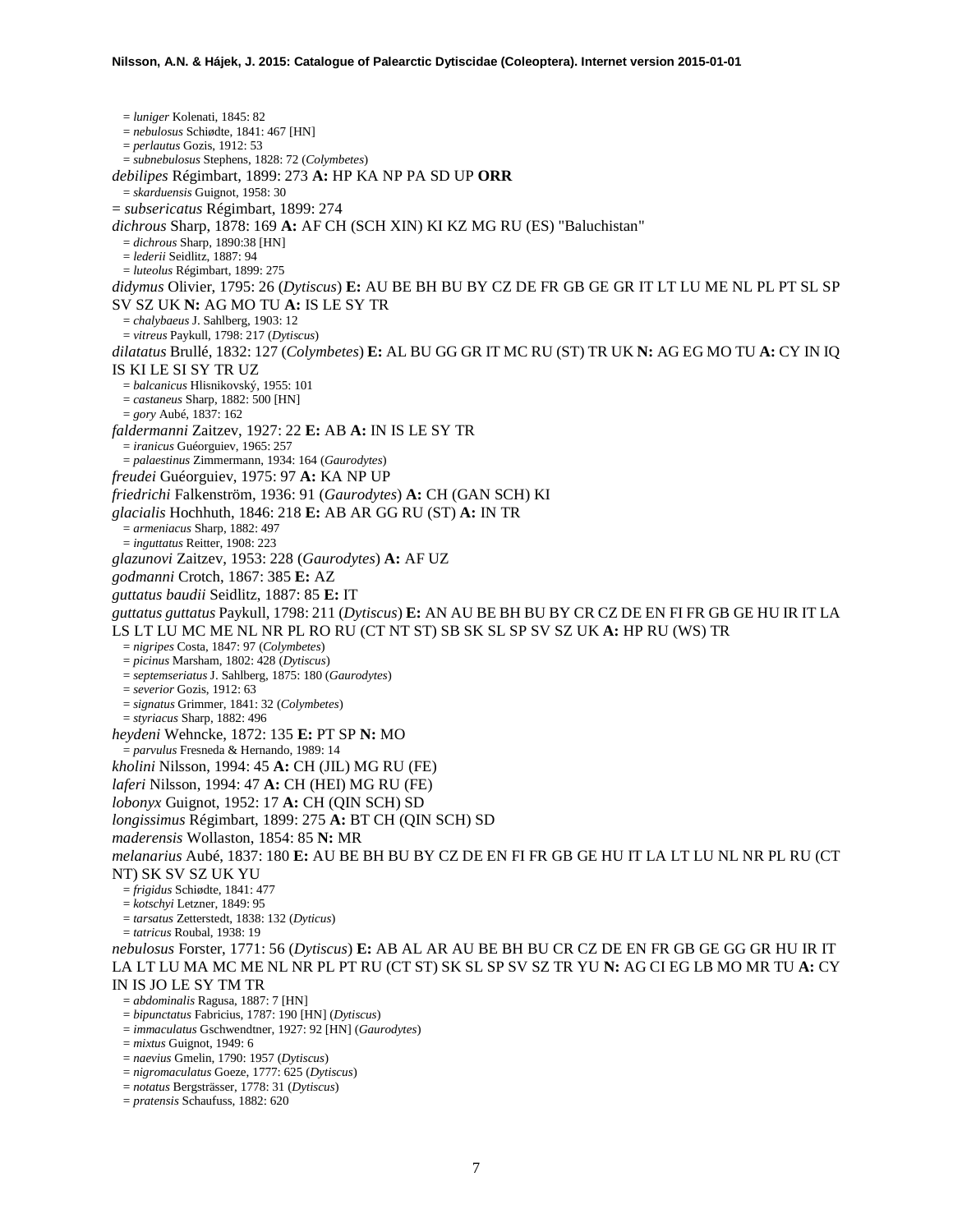= *ragusai* Zaitzev, 1908: 123 [RN] = *rugosipennis* Guignot, 1932: 568 = *tesselatus* Geoffroy, 1785: 68 (*Dyticus*) *nevadensis* Håkan Lindberg, 1939: 32 **E:** SP *ommani* Zaitzev, 1908: 424 **A**: CH (QIN) *paludosus* Fabricius, 1801: 266 (*Dytiscus*) **E:** AR AU BE BH BU BY CR CZ DE EN FI FR GB GE GG GR HU IR IT LA LT LU ME NL NR PL PT RO RU (CT NT ST) SB SK SL SP SV SZ UK **A:** RU (WS) TR = *marginalis* Sharp, 1882: 502 = *pallidipennis* Laporte, 1835: 103 (*Colymbetes*) = *politus* Marsham, 1802: 419 (*Dytiscus*) *picotae* Foster & Bilton, 1997: 113 **E:** PT *ramblae* Millán & Ribera, 2001:109 **E:** SP *rufulus* Fairmaire, 1859: 272 **E:** FR (Corse) IT (Sardegna) = *marginicollis* Fairmaire, 1860: 631 = *rotundatus* Wehncke, 1872: 136 *safei* Abdul-Karim & Ali, 1986: 277 **A:** IQ *sikhotealinensis* Lafer, 1988: 56 (*Gaurodytes*) **A:** RU (FE) *solskii* Jakovlev, 1897: 40 **A:** AF IN KA KI PA TM UZ *striolatus* Gyllenhal, 1808: 508 (*Dytiscus*) **E:** AU BE BY CR CZ DE EN FI FR GB GE HU IT LA LT NL PL RU (CT NT) SK SV UK = *costatus* Gerhardt, 1910: 42 = *rectus* Babington, 1841: 53 (*Colymbetes*) *svenhedini* Falkenström, 1932: 192 (*Gaurodytes*) **A:** CH (XIN) MG *taiwanensis* Nilsson & Wewalka, 1994: 993 **A:** CH (TAI) *tristis* Aubé, 1838: 356 **E:** RU (NT) **A:** RU (ES FE WS) **NAR** = *atratus* Mannerheim, 1853: 157 = *crotchi* Zaitzev, 1905: 212 = *dubius* Mannerheim, 1843: 221 = *kurilensis* Kamiya, 1938: 35 = *piceu*s Zaitzev, 1905: 212 [HN] = *piceolus* Zaitzev, 1908: 123 [RN] *udege* Nilsson, 1994: 170 **A:** CH (JIL) NC RU (FE) *unguicularis* Thomson, 1867: 101 (*Eriglenus*) **E:** AU BE BY CZ DE EN FI FR GB GE IR LA LT LU NL PL RU (CT NT ST) SK SV UK **A:** RU (ES WS) *winkleri* Gschwendtner, 1923: 104 (*Gaurodytes*) **A:** AF CH (XIN) KA KI KZ TD UZ = *pamiricus* Guignot, 1955: 274 *wollastoni* Sharp, 1882: 531 **N:** MR = *dissimilis* Falkenström, 1938: 13 [HN] (*Gaurodytes*) = *falkenstromi* J. Balfour-Browne, 1944: 352 [RN] *yakutiae* Nilsson & Larson, 1990: 229 **A:** RU (ES FE)

**genus** *Hydronebrius* **Jakovlev, 1897: 37** type species *Agabus cordaticollis* Reitter, 1896

*amplicollis* Toledo, 1994: 207 **A:** CH (SCH YUN) *cordaticollis* Reitter, 1896: 233 (*Agabus*) **A:** KI TD UZ *kashmirensis* Vazirani, 1964: 145 (*Amphizoa*) **A:** KA = *guignoti* Vazirani, 1970: 346 *mattheyi mattheyi* Brancucci, 1980: 171 **A:** PA *mattheyi nepalensis* Brancucci, 1980: 174 **A:** NP

**genus** *Ilybiosoma* **Crotch, 1873: 398** type species *Ilybius regularis* LeConte, 1852

= *Nebriogabus* Guignot, 1936: 187 type species *Agabus discicollis* Ancey, 1882

= *Ranagabus* J. Balfour-Browne, 1939: 106 type species *Agabus kermanense* J. Balfour-Browne, 1939

*kermanense* J. Balfour-Browne, 1939: 107 (*Agabus*) **A:** IN *yeti* Brancucci & Hendrich, 2006:132 **A:** CH (XIZ)

## **genus** *Ilybius* **Erichson, 1832: 18** type species *Dytiscus fenestratus* Fabricius, 1781

= *Agabidius* Seidlitz, 1887: 97 type species *Ilybius cinctus* Sharp, 1882: 560

= *Asternus* Guignot, 1931: 202 type species *Dytiscus chalconatus* Panzer, 1796

= *Hyobius* Gistel, 1856: 354 type species *Dytiscus fenestratus* Fabricius, 1781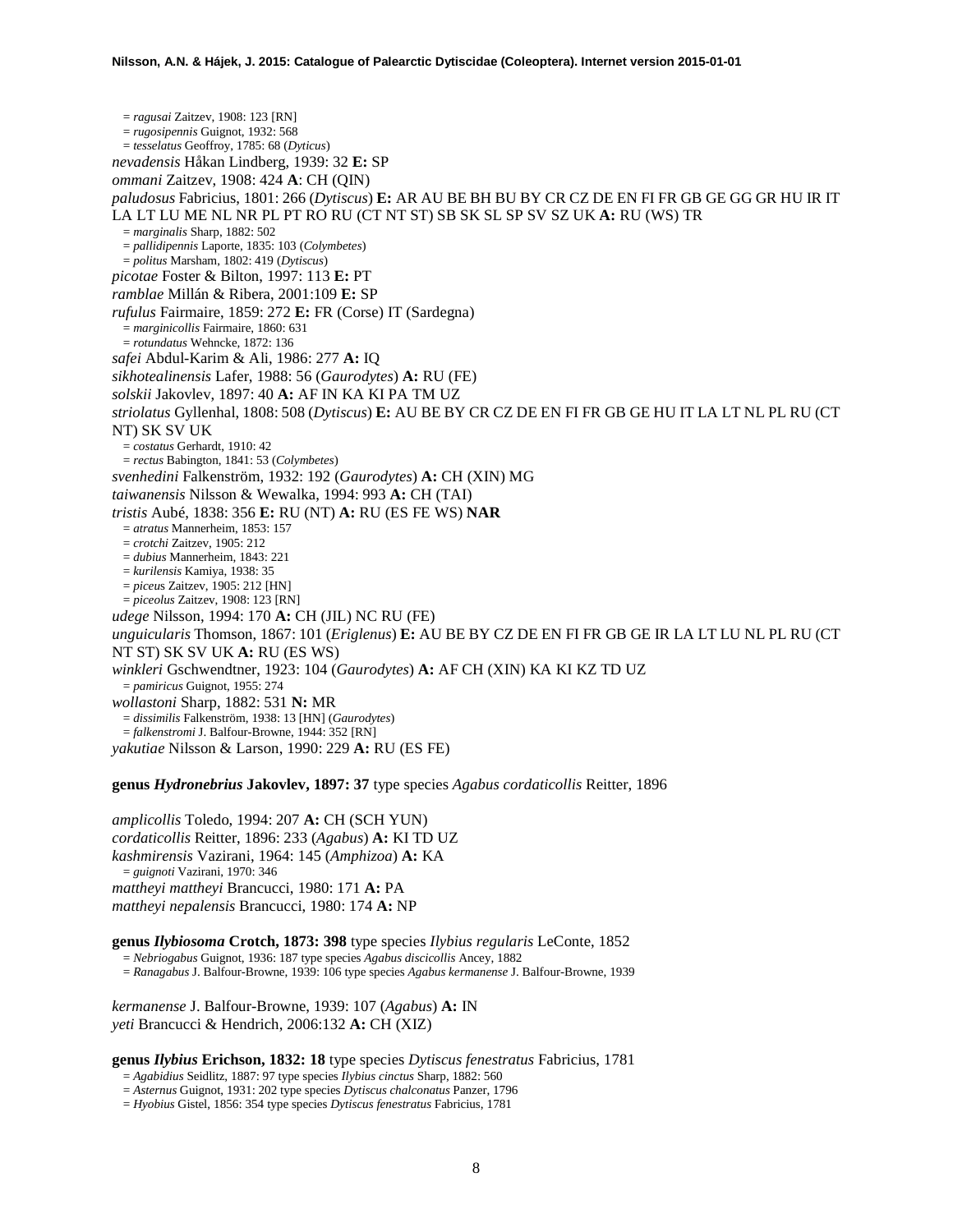= *Idiolybius* Gozis, 1886: 8 type species *Dytiscus fenestratus* Fabricius, 1781

= *Ilybidius* Guignot, 1948: 169 type species *Ilybius discedens* Sharp, 1882: 557

= *Ilyobius* Gemminger & Harold, 1868: 451 type species *Dytiscus fenestratus* Fabricius, 1781

= *Parasternus* Guignot, 1936: 186 type species *Agabus subtilis* Erichson, 1837

*adygheanus* Petrov, Shapovalov & Fery, 2010: 42 **E:** RU (ST) *aenescens* Thomson, 1870: 125 **E:** AU BE BY CZ DE EN FI FR GB GE IR IT LA LT LU NL NR PL RU (CT NT) SK SV SZ UK **A:** KZ RU (WS) = *kiesenwetteri* Kraatz, 1872: 166 *albarracinensis* Fery, 1986: 345 (*Agabus*) **E:** FR PT SP = *maestri* Fresneda & Hernando, 1987: 67 (*Agabus*) = *maestroae* Fery & Nilsson, 1993: 91 (*Agabus*) *angustior* Gyllenhal, 1808: 500 (*Dytiscus*) **E:** BY DE EN FI GE LA LT NR PL RU (NT) SV **A:** MG RU (ES FE WS) **NAR** *anjae* Nilsson, 1999: 36 **A:** CH (HEI) JA RU (ES FE) **=** *anjarum* Nilsson, 2007: 49 [UE] *apicalis* Sharp, 1873: 51 **A:** CH (BEI GAN HEI HUB JIA JIL JIX LIA SCH SHA SHG SHN) JA RU (FE) SC = *intermediatus* Feng, 1936: 10 *ater* DeGeer, 1774: 401 (*Dytiscus*) **E:** AB AL AU BE BH BU BY CR CZ DE EN FI FR GB GE GG GR HU IR IT LA LS LT LU NL NR PL RO RU (CT NT ST) SK SL SP SV SZ UK **A:** IN RU (ES WS) = *ater* Panzer, 1796: 38/15 [HN] (*Dytiscus*) = *ungularis* LeConte, 1862: 521 (*Colymbetes*) *balkei* Fery & Nilsson, 1993: 103 (*Agabus*) **A:** MG RU (ES FE WS) *bedeli* Zaitzev, 1908: 121 [RN] (*Agabus*) **N:** AG TU = *politus* Reiche, 1861: 369 [HN] (*Agabus*) *chalconatus* Panzer, 1796: 38/t.17 (*Dytiscus*) **E:** AU BE BH BU CR CZ DE EN FI FR GB GE GR HU IR IT LA LT LU MC MD ME NL PL PT RU (ST) SK SL SP SV SZ UK YU **N:** AG MO **A:** IN IS SY TM TR = *aterrimus* Stephens, 1828: 79 (*Colymbetes*) = *fuscoaenescens* Régimbart, 1878: cxlviii (*Agabus*) = *nigroaeneus* Marsham, 1802: 428 (*Dytiscus*) *chishimanus* Kôno, 1944: 80 **A:** CH (HEI JIL) MG RU (ES FE) = *weymarni* J. Balfour-Browne, 1947: 446 *cinctus* Sharp, 1878: 169 **E:** AB GG RU (ST) UK **A:** CH (GAN GUX HEB HEI HUB JIA JIL LIA SCH SHA TIA XIN YUN) KZ MG RU (ES) UZ = *angustulus* Régimbart, 1899: 289 = *chinensis* Csiki, 1901: 102 = *cinctus* Sharp, 1882: 560 [HN] = *cinctus* Sharp, 1890: 38 [HN] *crassus* Thomson, 1856: 224 **E:** AU BE CZ DE EN FI GE LT NR PL RU (CT NT) SK SV SZ UK **A:** RU (WS) *dettneri* Fery, 1986: 342 (*Agabus*) **E:** PT SP *discedens* Sharp, 1882: 557 **A:** RU (FE) **NAR** *enpalaiatheka* Fery & Hendrich, 2011: 40 **A:** TR *erichsoni* Gemminger & Harold, 1868: 454 (*Agabus*) **E:** AB BY DE EN FI GE HU IT LA LT NR PL RU (CT NT) SV SZ **A:** IN JA KZ MG RU (ES FE WS) **NAR** = *cincticollis* Mäklin, 1881: 22 = *lutosus* Crotch, 1873: 419 [HN] (*Gaurodytes*) *fenestratus* Fabricius, 1781: 294 (*Dytiscus*) **E:** AU BE BH BU BY CR CZ DE EN FI FR GB GE HU IT LA LS LT LU ME NL NR PL RO RU (CT NT ST) SB SK SL SV SZ UK YU **A:** KI RU (ES WS) = *aeneus* Panzer, 1796: 38/t.16 [HN] (*Dytiscus*) = *ciliatus* Olivier, 1791: 311 (*Dytiscus*) = *prescotti* Mannerheim, 1829: 21 (*Colymbetes*) *fuliginosus fuliginosus* Fabricius, 1792: 191 (*Dytiscus*) **E:** AB AL AN AR AU BE BH BU BY CR CZ DE EN FI FR GB GE GG GR HU IR IT LA LS LT LU MC MD ME NL NR PL RO RU (CT NT ST) SB SK SL SP SV SZ UK **N:**   $=$  *lacustris* Panzer, 1796: 38/t.14 [HN] (*Dytiscus*) = *pirinicus* Guéorguiev, 1957: 25 *fuliginosus turcestanicus* Gschwendtner, 1934: 74 **A:** CH (XIN) KZ *guttiger* Gyllenhal, 1808: 499 (*Dytiscus*) **E:** AU BE BY CR CZ DE EN FI FR GB GE HU IR IT LA LS LT LU NL NR PL RO RU (CT NT) SL SV SZ UK **A:** RU (WS) = *immunis* Stephens, 1828: 81 (*Colymbetes*)  $= kiesenwetteri$  Wehncke, 1872; 136 [HN]

= *quadrinotatus* Stephens, 1828: 83 (*Colymbetes*)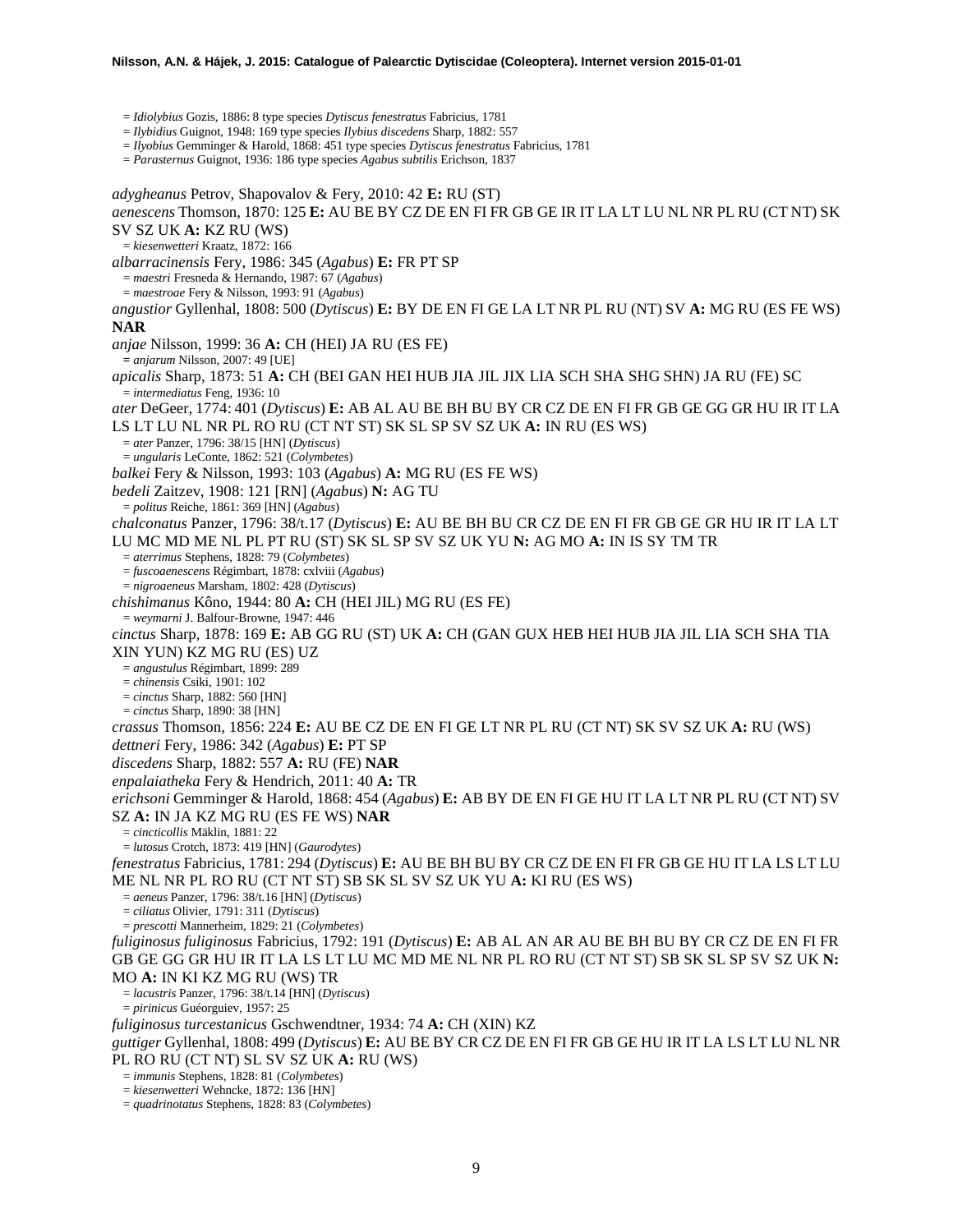*hozgargantae* Burmeister, 1983: 133 (*Agabus*) **E:** SP **N:** MO *hulae* Wewalka, 1984: 137 (*Agabus*) **A:** IS SY TR *jaechi* Fery & Nilsson, 1993: 94 (*Agabus*) **E:** GR TR **A:** TR *lagabrunensis* Schizzerotto & Fery, 1990: 148 (*Agabus*) **E:** IT *lateralis* Gebler, 1832: 40 (*Colymbetes*) **A:** CH (HEI) MG RU (ES FE) = *limbatus* Sharp, 1882: 557 *lenensis* Nilsson, 2000: 31 [RN] **A:** RU (ES WS) "Manchuria" = *aenescens* Poppius, 1905: 18 [HN] (*Agabus*) *lenkoranensis* Fery & Nilsson, 1993: 95 (*Agabus*) **E:** AB **A:** IN *meridionalis* Aubé, 1837: 126 **E:** FR IT PT SP **N:** MO = *hispanicus* Sharp, 1873: 260 *minakawai* Nilsson & Ribera, 2007: 162 **A:** RU (FE) *montanus* Stephens, 1828: 76 (*Colymbetes*) **E:** BE DE FR GB GE IR IT LA LT LU NL PL PT RU (ST) SP **N:** AG MO = *melanocornis* Zimmermann, 1915: 223 (*Agabus*) *nakanei* Nilsson, 1994: 58 **A:** JA RU (FE) *neglectus* Erichson, 1837: 158 (*Agabus*) **E:** AU BE BY CZ DE EN FR GE HU LA LT LU NL PL RU (CT NT ST) SK SV SZ UK *obtusus* Sharp, 1882: 558 **A:** CH (SCH) MG RU (ES) *opacus* Aubé, 1837: 173 (*Agabus*) **E:** FI NR RU (NT) SV **A:** MG RU (ES FE WS) **NAR** = *gelidus* Fall, 1926: 142 [HN] (*Agabus*) = *mimmi* J. Sahlberg, 1875: 182 (*Gaurodytes*) [HN] = *mimmii* J. Sahlberg, 1874: xiv (*Gaurodytes*) = *pseudoconfertus* Wallis, 1926: 90 (*Agabus*) = *rufinus* Marseul, 1882: 28 (*Agabus*) = *sachalinensis* Kamiya, 1938: 37 (*Agabus*) = *sharpi* Jacobson, 1908: 430 [RN] (*Agabus*) = *sibericus* Sharp, 1882: 519 [HN] (*Agabus*) *ovalis* Gschwendtner, 1934: 74 **A:** RU (ES) *pederzanii* Fery & Nilsson, 1993: 95 (*Agabus*) **E:** IT *picipes* Kirby, 1837: 71 (*Colymbetes*) **E:** FI NR SV **A:** RU (WS) **NAR** *poppiusi* Zaitzev, 1907: 208 **A:** CH (SCH) MG RU (ES) *pseudoneglectus* Franciscolo, 1972: 84 (*Agabus*) **E:** AL BU CR GR HU IT ME RO = *skiathos* Hinterseher, 1981: 87 (*Agabus*) *quadriguttatus* Lacordaire, 1835: 316 (*Colymbetes*) **E:** AU BE BU BY CR CZ DE EN FI FR GB GE GG GR HU IR IT LA LS LT LU NL NR PL RO RU (CT NT ST) SB SK SL SP SV SZ UK **A:** IN TR = *obscurus* Marsham, 1802: 414 [HN] (*Dytiscus*) = *sexdentatus* Schiødte, 1841: 487 *samokovi* Fery & Nilsson, 1993: 91 (*Agabus*) **E:** BU *satunini* Zaitzev, 1913: 196 (*Agabus*) **E:** GG RU (ST) **A:** RU (WS) TR *similis* Thomson, 1856: 225 **E:** BY CZ DE EN FI FR GE HU LA LT NR RU (CT NT) PL SV UK = *ovatus* Hochhuth, 1871: 237 *subaeneus* Erichson, 1837: 156 **E:** AB AR AU BE BY CR CZ DE EN FI FR GB GE GG HU IR IT LA LT LU MD NL NR PL RO RU (CT NT ST) SK SV SZ UK **A:** KI KZ MG RU (ES WS) **NAR** = *badenii* Wehncke, 1872: 164 = *chalybeatus* Thomson, 1860: 48 = *lapponicus* Scholz, 1917: 251 = *suffusus* Crotch, 1873: 411 = *viridiaeneus* Crotch, 1873: 411 *subtilis* Erichson, 1837: 157 (*Agabus*) **E:** AU BY CZ DE EN FI FR GE HU IT LA LT NR PL RU (CT NT) SK SV UK **A:** RU (ES WS) = *altaicus* Gebler, 1848: 73 *thynias* Fery & Przewoźny, 2011: 60 E: TR *vittiger* Gyllenhal, 1827: 379 (*Dytiscus*) **E:** FI NR RU (NT) SV **A:** RU (WS) **NAR** *wasastjernae* C.R. Sahlberg, 1824: 167 (*Dyticus*) **E:** AU BY CZ DE FI GB GE LA NR PL RU (CT NT) SV UK **A:**  RU (WS) **NAR** = *kenaiensis* Fall, 1926: 141 (*Agabus*) = *palustris* Wallis, 1926: 92 (*Agabus*) *wewalkai* Fery & Nilsson, 1993: 85 (*Agabus*) **A:** TR

**genus** *Platambus* **Thomson, 1859: 14** type species *Dytiscus maculatus* Linnaeus, 1758

= *Agabinus* Crotch, 1873:397 type species *Colymbetes glabrellus* Motschulsky, 1859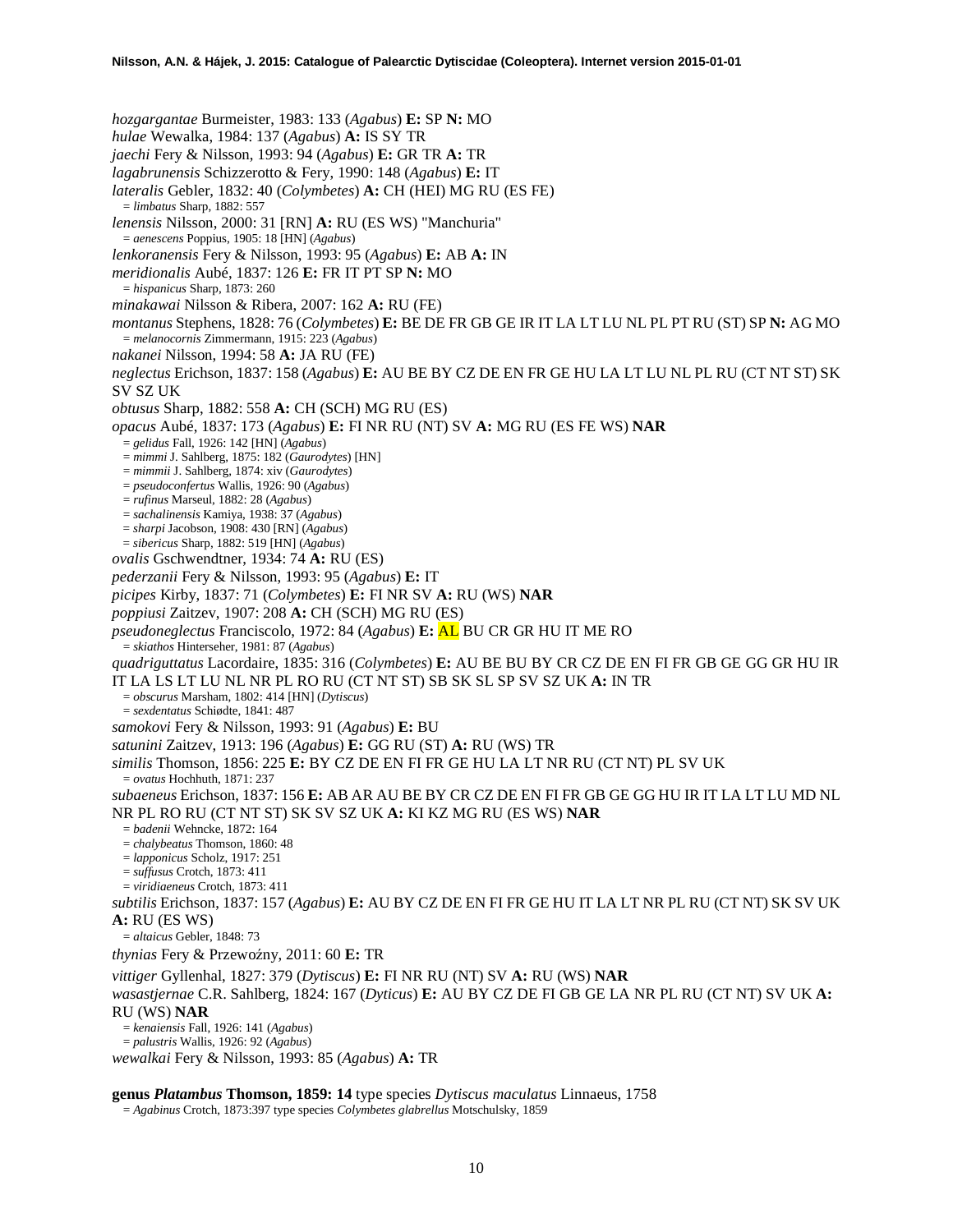#### **Nilsson, A.N. & Hájek, J. 2015: Catalogue of Palearctic Dytiscidae (Coleoptera). Internet version 2015-01-01**

*= Agraphis* Guignot, 1954: 199 type species *Agraphis confossa* Guignot, 1954 (= *Agabus sawadai* Kamiya, 1932)

= *Allogabus* Guignot, 1954:199 type species *Agabus americanus* Aubé, 1838

= *Anagabus* Jakovlev, 1897: 38 type species *Anagabus semenowi* Jakovlev, 1897

*= Colymbinectes* Falkenström, 1936: 97 type species *Colymbinectes ater* Falkenström, 1936

= *Neoplatynectes* Vazirani, 1970: 305 type species *Platynectes princeps* Régimbart, 1888

= *Paraplatynectes* Vazirani, 1970: 305 type species *Platynectes guttula* Régimbart, 1899

= *Stictogabus* Guignot, 1948: 167 type species *Agabus angulicollis* Régimbart, 1899

*angulicollis* Régimbart, 1899: 273 (*Agabus*) **A:** CH (BEI GAN HEB NMO SCH SHA SHX XIZ YUN) *ater* Falkenström, 1936: 97 (*Colymbinectes*) **A:** CH (GUI SCH YUN) *balfourbrownei* Vazirani, 1965: 28 **A:** CH (YUN) NP UP **ORR** *biswasi* Vazirani, 1965: 32 **A:** NP UP *convexus* Okada, 2011: 32 **A:** JA *dabieshanensis* Nilsson, 2003: 266 **A:** CH (ANH) *denticulatus* Nilsson, 2003: 270 **A:** CH (SCH) *elongatus* Bian & Ji, 2008: 33 **A:** CH (HAI) *excoffieri* Régimbart, 1899: 281 **A:** CH (GAN GUI HAI HEB HUN SCH SHA SHN YUN XIZ ZHE) **ORR** *fimbriatus* Sharp, 1884: 445 **A:** CH (JIL GAN HEB SCH) JA NC RU (FE) SC = *kansouis* Feng, 1936: 9 *guttulus* Régimbart, 1899: 283 (*Platynectes*) **A:** CH (SHG) *heteronychus* Nilsson, 2003: 271 **A:** CH (GUA) *ikedai* Nilsson, 1997: 635 (*Agabus*) **A:** JA *insolitus* Sharp, 1884: 444 (*Agabus*) **A:** JA *kempi* Vazirani, 1970: 330 (*Agraphis*) **A:** BT NP SD *khukri* Brancucci, 1990: 240 **A:** NP *koreanus* Nilsson, 1997: 636 (*Agabus*) **A:** RU (FE) SC *lindbergi* Guéorguiev, 1963: 218 **A:** AF HP PA UP **ORR** = *guignoti* Vazirani, 1965: 27 *lineatus* Gschwendtner, 1935: 62 **A:** AP BT NP PA UP **ORR** *lunulatus* Fischer von Waldheim, 1829: 26 (*Colymbetes*) **E:** AB AR GG GR RU (ST) TR **N:** EG **A:** IN LE TR = *sinuatus* Aubé, 1837: 148 (*Agabus*) *maculatus* Linnaeus, 1758: 412 (*Dytiscus*) **E:** AL AN AR AU BE BH BU BY CR CZ DE EN FI FR GB GE GG GR HU IT LA LS LT LU MC ME NL NR PL RO RU (CT NT ST) SB SK SL SP SV SZ UK **A:** IN MG RU (WS) TR = *biocellatus* O.F. Müller, 1776: 72 (*Dytiscus*) = *cantalicus* Pic, 1912: 57 = *caucasicus* Zaitzev, 1927: 18 = *escalerai* Régimbart, 1900: 121 = *glacialis* Graells, 1858: 42 [HN] (*Agabus*) = *graellsi* Gemminger & Harold, 1868: 455 [RN] (*Agabus*) = *hebraicus* Geoffroy, 1785: 70 (*Dyticus*) = *inornatus* Schilsky, 1888: 183 = *ornatus* Herbst, 1784: 125 (*Dytiscus*) = *pulchellus* Heer, 1839: 149 (*Colymbetes*) *micropunctatus* Nilsson, 2003: 269 **A:** CH (GUA) *nepalensis* Guéorguiev, 1968: 42 (*Stictogabus*) **A:** AP BT NP SD = *bhutanensis* Wewalka, 1975: 157 *optatus* Sharp, 1884: 445 (*Agabus*) **A:** CH (FUJ JIX) JA = *miyamotoi* Nakane, 1959: 95 (*Gaurodytes*) *pictipennis* Sharp, 1873: 49 (*Agabus*) **A:** JA RU (FE) "Korea" *princeps* Régimbart, 1888: 615 (*Platynectes*) **A:** CH (GUA HKG YUN) **ORR** *punctatipennis* Brancucci, 1984: 153 **A:** CH (FUJ GUA JIX) *satoi* Brancucci, 1982: 226 **A:** BT NP *sawadai* Kamiya, 1932: 6 (*Agabus*) **A:** JA = *confossus* Guignot, 1954: 200 (*Agraphis*) *schaefleini* Brancucci, 1988: 188 **A:** CH (YUN) **ORR** *schillhammeri* Wewalka & Brancucci, 1995: 99 **A:** CH (GUI HUB HUN SCH SHA) *semenowi* Jakovlev, 1897: 38 (*Anagabus*) **A:** KI TD *sogdianus* Jakovlev, 1897: 39 (*Anagabus*) **A:** AF KA KI NP PA TD UZ = *holzschuhi* Wewalka, 1975: 155 = *jucundus* Guignot, 1954: 222 (*Agabus*) = *ledouxi* Legros, 1977: 14 (*Anagabus*)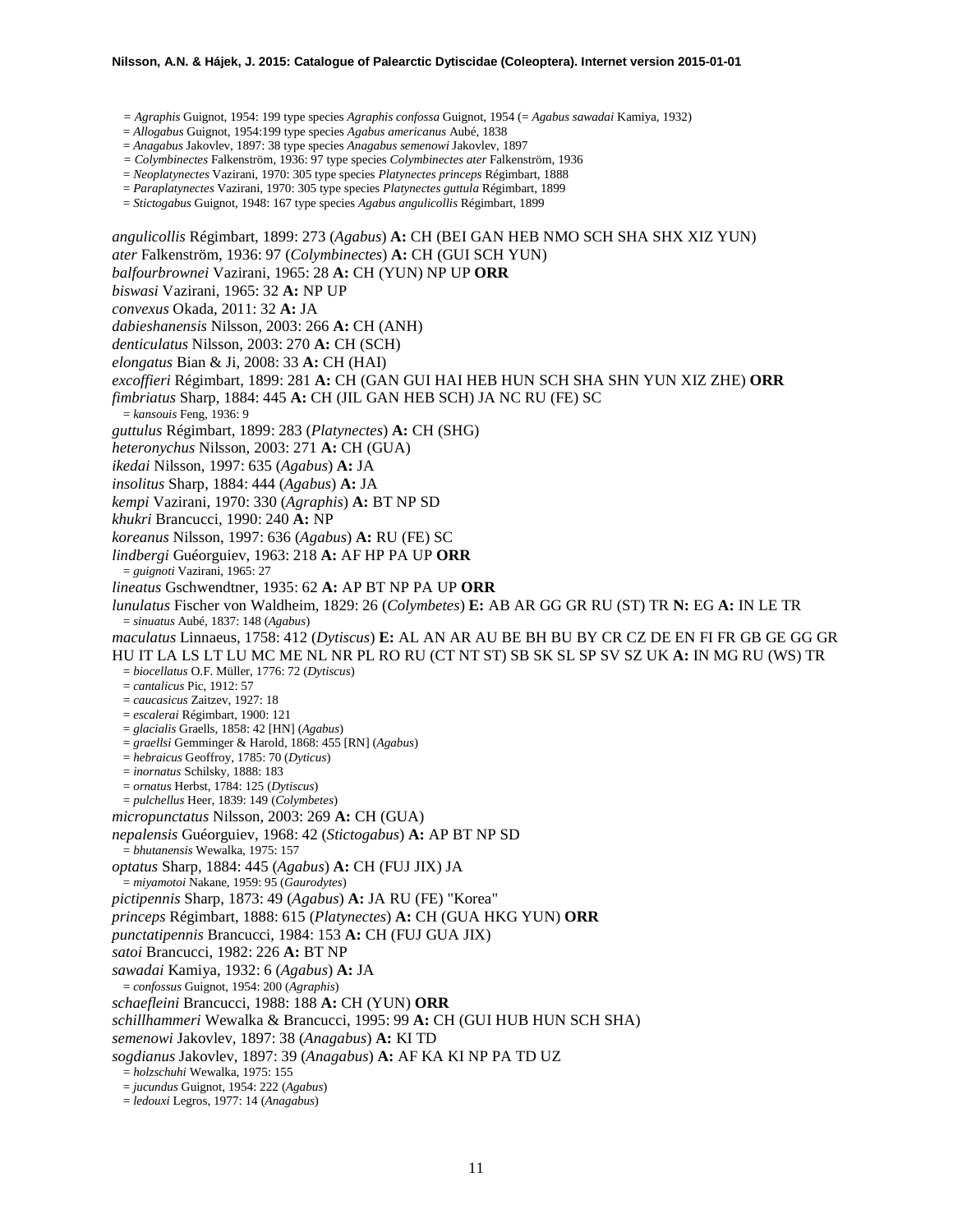= *limbibasis* Reitter, 1900: 226 (*Anagabus*) = *vatelloides* Régimbart, 1899: 270 (*Agabus*) *striatus* Zeng & Pu, 1992: 482 (*Hydronebrius*) **A:** CH (SCH YUN) *stygius* Régimbart, 1899: 279 (*Agabus*) **A**: CH (BEI HEB JIL LIA SCH SHN YUN) JA SC *= jilanzhui* Wewalka & Brancucci, 1995: 98 *= nakanei* Nilsson, 1997: 631 (*Agabus*) *ussuriensis* Nilsson, 1997: 632 (*Agabus*) **A:** CH (FUJ HEB JIL LIA) NC RU (FE) SC *wangi* Brancucci, 2006: 67 **A:** CH (HUB YUN) *wewalkai* Brancucci, 1982: 120 **A:** KA *wittmeri* Wewalka, 1975: 158 **A:** BT NP **ORR** *wulingshanensis* Brancucci, 2005: 1 **A:** CH (HUB HUN) *yaanensis* Nilsson, 2003: 272 **A:** CH (SCH) *yuxiae* Brancucci, 2011: 10 **A:** CH (GUX)

tribe Hydrotrupini Roughley, 2000

**genus** *Hydrotrupes* **Sharp, 1882: 491** type species *Hydrotrupes palpalis* Sharp, 1882

*chinensis* Nilsson, 2003: 280 **A:** CH (ANH)

**genus** *Platynectes* **Régimbart, 1879: 454** type species *Agabus decemnotatus* Aubé, 1838

**subgenus** *Gueorguievtes* Vazirani, 1976: 170 type species *Agabus dissimilis* Sharp, 1873 = *Metaplatynectes* Guéorguiev, 1978: 271 type species *Dytiscus decempunctatus* Fabricius, 1775

*babai* Satô, 1982: 3 **A:** CH (TAI) *chujoi* Satô, 1982: 1 **A:** JA (Ryukyu Islands) *deletus* Régimbart, 1899: 287 **A:** JA *dissimilis* Sharp, 1873: 50 (*Agabus*) **A:** CH (ANH FUJ GUA GUI HUN JIX SHA SHX ZHE) *gemellatus* Šťastný, 2003: 235 **A:** CH (FUJ GUA GUI GUX HKG JIX MAC TAI) *hainanensis* Nilsson, 1998: 110 **A:** CH (HAI) *kashmiranus kashmiranus* J. Balfour-Browne, 1944: 352 [RN] **A:** AF BT CH (XIZ) HP KA NP PA SD UP **ORR** = *lineatus* Redtenbacher, 1844: 503 [HN] (*Colymbetes*) *kashmiranus lemberki* Šťastný, 2003: 230 **A:** CH (YUN) *major* Nilsson, 1998: 114 **A:** CH (YUN) **ORR** *mazzoldii* Šťastný, 2003: 240 **A:** CH (YUN) **ORR** *nanlingensis* Šťastný, 2003: 236 **A:** CH (FUJ GUA) *rihai* Šťastný, 2003: 243 **A:** CH (SHN) *wewalkai* Šťastný, 2003: 224 **A:** NP

subfamily **Colymbetinae** Erichson, 1837 tribe Colymbetini Erichson, 1837

**genus** *Colymbetes* **Clairville, 1806: 188** type species *Dytiscus striatus* Linnaeus, 1758 = *Cymatopterus* Dejean, 1833: 54 type species *Dytiscus fuscus* Linnaeus, 1758

*dahuricus* Aubé, 1837: 99 **A:** CH (JIL) MG RU (ES FE) **NAR**

= *obscuratus* Mannerheim, 1853: 154 (*Cymatopteru*s)

= *seminiger* LeConte, 1862: 522

*dolabratus* Paykull, 1798: 204 (*Dytiscus*) **E:** FI IC NR RU (NT) SV **A:** KZ RU (ES FE WS) **NAR**

= *drewseni* LeConte, 1862: 523

= *groenlandicus* Aubé, 1838: 233

= *thomsoni* Sharp, 1882: 628

*= tolli* Zaitzev, 1907: 209 = *triseriatus* Kirby, 1837: 73

*fuscus* Linnaeus, 1758: 411 (*Dytiscus*) **E:** AR AU BE BH BU BY CR CZ DE EN FI FR GB GE GR HU IR IT KZ LA LS LT LU MA MC ME NL NR PL PT RO RU (CT NT ST) SK SL SP SV SZ TR UK YU **N:** AG EG LB MO TU **A:**  AF CH (XIZ) CY IN IS KA KZ LE RU (WS) SI SY TR UZ

= *affinis* Stein, 1881: 222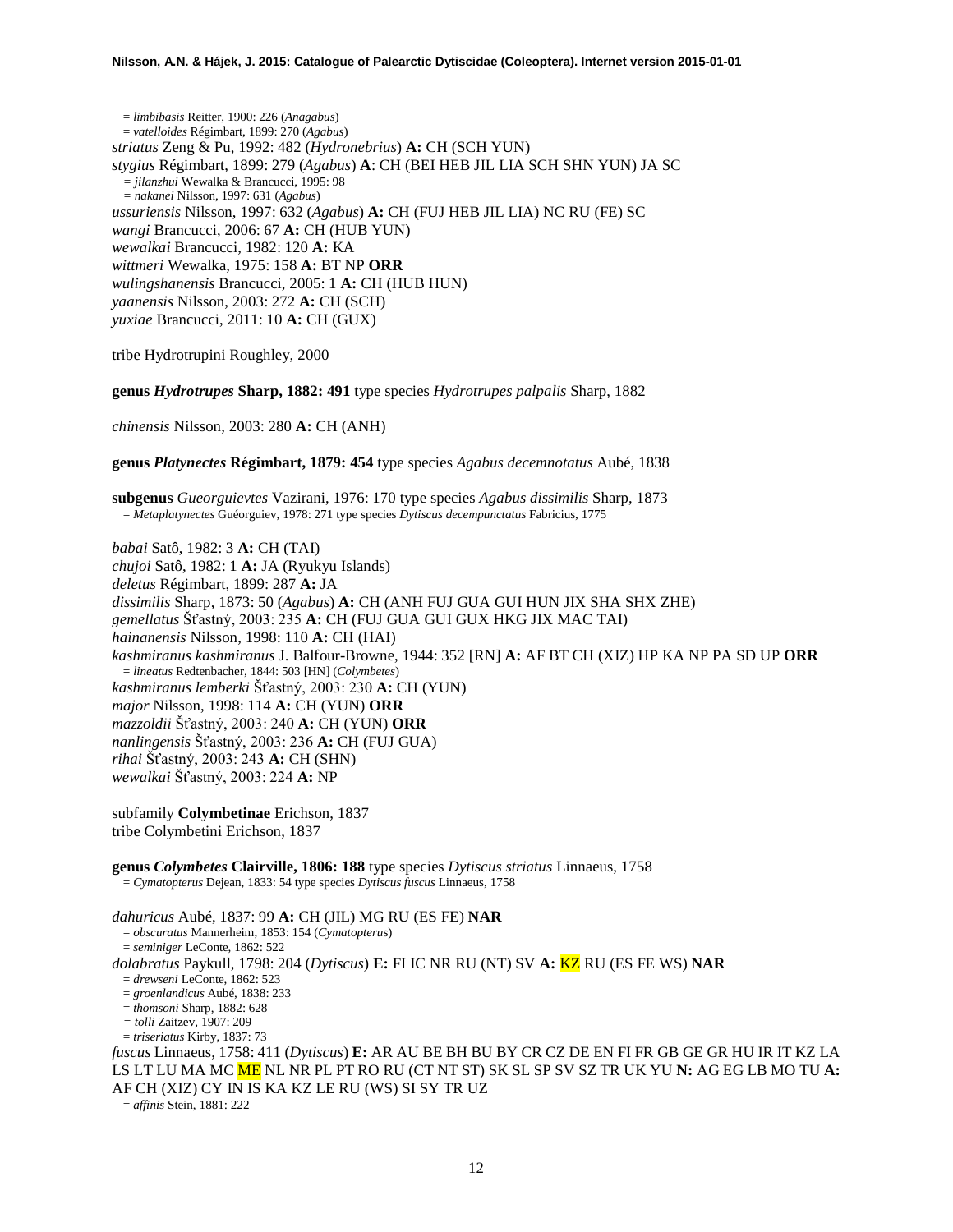= *semirufus* Zimmermann, 1921: 89 = *transversestriatus* DeGeer, 1774: 399 (*Dytiscus*) *koenigi* Zaitzev, 1927: 30 **E:** GG **A:** IN TR *magnus* Feng, 1936: 12 **A:** CH (HEI TIA) *mesepotamicus* Abdul-Karim & Ali, 1986: 278 **A:** IQ *minimus* Zaitzev, 1908: 420 **A:** CH (QIN XIZ) *paykulli* Erichson, 1837: 149 **E:** BY DE EN FI GE LA LT NL NR PL RU (CT NT) SV UK **A:** KZ RU (ES WS) *piceus* Klug, 1834: t.33: 6 **N:** EG **A:** IN IQ KU SA SI YE = *procerus* Sharp, 1882: 631 = *simplex* Walker, 1871: 11 *pseudostriatus* Nilsson, 2002:191 **A:** CH (HEI) JA MG RU (ES FE) *schildknechti* Dettner, 1983: 39 **E:** FR IT PT SP **N:** AG LB MO TU *semenowi* Jakovlev, 1896: 176 (*Cymatopterus*) **E:** AB GG RU (ST) UK **A:** AF CH (XIN XIZ) IN KI KZ TM = *kokujewi* Jakovlev, 1896: 180 (*Cymatopterus*) *striatus* Linnaeus, 1758: 411 (*Dytiscus*) **E:** BE BH BY CR CZ DE EN FI FR GE HU KZ LA LT NR PL RU (CT NT ST) SK SL SV UK **A:** KZ RU (ES WS) = *bogemanni* Gyllenhal, 1813: 687 (*Dytiscus*) *substrigatus* Sharp, 1882: 630 **A:** SA YE *tschitscherini* Jakovlev, 1896: 177 (*Cymatopterus*) **A:** CH (XIN) *vagans* Sharp, 1882: 630 **A:** IN KU

#### **genus** *Meladema* **Laporte, 1835: 98** type species *Meladema coriacea* Laporte, 1835

*coriacea* Laporte, 1835: 98 **E:** BU FR GR IT MA PT SP **N:** AG CI LB MO TU **A:** TR *imbricata* Wollaston, 1871: 220 (*Scutopterus*) **N:** CI *lanio* Fabricius, 1775: 231 (*Dytiscus*) **N:** MR = *lowei* Gray in Griffith, 1831: 284 (*Colymbetes*)

#### **genus** *Melanodytes* **Seidlitz, 1887: 24** type species *Dytiscus pustulatus* Rossi, 1792

*pustulatus* Rossi, 1792: 68 (*Dytiscus*) **E:** AL BU CR FR GR IT TR

**genus** *Rhantus* **Dejean, 1833: 54** type species *Colymbetes pulverosus* Stephens, 1828 (= *Colymbetes suturalis* W.S. Macleay, 1825)

**subgenus** *Nartus* Zaitzev, 1907: 103 type species *Dytiscus grapii* Gyllenhal, 1808 = *Ilybiomorphus* Porta, 1923: 259 type species *Dytiscus grapii* Gyllenhal, 1808

= *Rantogiton* Gozis, 1910: 6 type species *Dytiscus grapii* Gyllenhal, 1808

*grapii* Gyllenhal, 1808: 505 (*Dytiscus*) **E:** AU BH BU BY CR CZ DE EN FI FR GB GE HU IR IT LA LT NL NR PL RO RU (CT NT ST) SB SK SL SV SZ UK

= *niger* Lacordaire in Boisduval & Lacordaire, 1835: 314 (*Colymbetes*)

**subgenus** *Rhantus* Dejean, 1833: 54 type species *Colymbetes pulverosus* Stephens, 1828 (*= Colymbetes suturalis* W.S. Macleay, 1825)

= *Anisomera* Brullé, 1835: 200 [HN] type species *Anisomera bistriata* Brullé, 1835

= *Anisomeria* Brinck, 1943: 7 [RN] type species *Anisomera bistriata* Brullé, 1835

= *Senilites* Brinck, 1948: 16 type species *Senilites tristanicola* Brinck, 1948

*bistriatus* Bergsträsser, 1778: 42 (*Dytiscus*) **E:** AL AU BE BH BU BY CR CZ DE EN FI FR GB GE GR HU IT KZ LA LT NL PL SK RU (CT NT ST) SV SZ UK **A:** IN <mark>KZ</mark> MG RU (WS) TM = *aberratus* Gemminger & Harold, 1868: 448

= *nigropunctatus* Motschulsky, 1860: 302

*= pericaspius* Guignot, 1956: 398

*consputus* Sturm, 1834: 83 (*Colymbetes*) **E:** AU BH CZ FR GE HU LT PL RO RU (CT ST) SK SL **A:** RU (WS) = *dressleri* Zimmermann, 1920: 200

= *luteicollis* Gebler, 1848: 72

*erraticus* Sharp, 1884: 446 **A:** JA RU (FE)

*exsoletus* Forster, 1771: 57 (*Dytiscus*) **E:** AU BE BH BY CR CZ DE EN FI FR GB GE HU IR IT LA LT LU MD NL NR PL PT RO RU (CT NT ST) SB SK SL SV SZ UK **A:** RU (ES WS) TM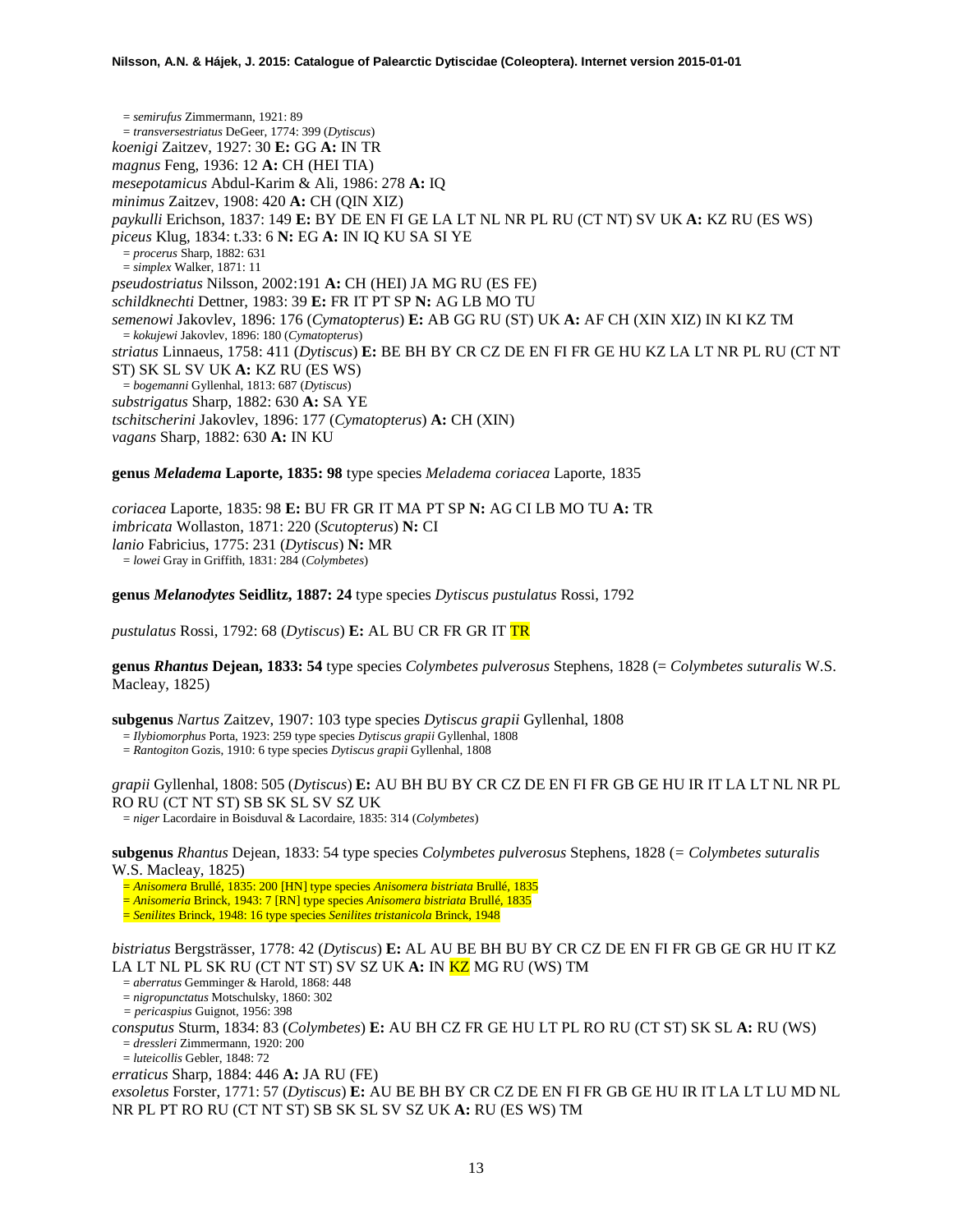= *adspersus* Panzer, 1796: 38/t.18 (*Dytiscus*) = *collaris* Paykull, 1798: 200 [HN] (*Dytiscus*) = *insolatus* Gebler, 1829: 66 (*Colymbetes*) = *melanopterus* Zetterstedt, 1828: 211 (*Dyticus*) = *nigriventris* Newbery & Sharp, 1915 [HN] = *oculatus* Herbst, 1784: 125 (*Dytiscus*) *fengi* Zhao, Jia & Balke, 2011: 63 **A:** CH (XIZ) *fennicus* Huldén, 1982: 125 **E:** BY FI RU (CT NT ST) SV *formosanus* Kamiya, 1938: 42 **A:** CH (TAI) *friedrichi* Falkenström, 1936: 227 **A:** RU (SCH) *frontalis* Marsham, 1802: 425 (*Dytiscus*) **E:** AB AR AU BE BH BY CR CZ DE EN FI FR GB GE GG HU IR IT KZ LA LS LT LU MD NL NR PL RO RU (CT NT ST) SB SK SL SV SZ UK **A:** KZ MG RU (ES WS) TR = *flavicollis* Eschscholtz, 1818: 458 (*Dytiscus*) = *gyllenhalii* Laporte, 1840: 162 (*Colymbetes*) = *punctatus* Hoppe, 1795: 32 [HN] (*Dytiscus*) = *semicirculatus* Schneider, 1898: 51 = *suturalis* Lacordaire, 1835: 311 [HN] = *vermicularis* Fauvel, 1889:82 = *virgulatus* Illiger, 1806: 225 (*Dyticus*) *gogonensis* Wewalka, 1975: 160 **A:** BT *hispanicus* Sharp, 1882: 622 **E:** FR PT SP **N:** AG EG MO *includens* Walker, 1871: 11 (*Colymbetes*) **N:** EG **A:** IS SA SI SY YE **AFR** = *aulicus* Omer-Cooper, 1931: 789 = *elevatus* Sharp, 1882: 609 = *pictiventris* Régimbart, 1905: 208 *incognitus* Scholz, 1927: 147 **E:** BY DE LA LT PL RU (CT NT) SK UK *latitans* Sharp, 1882: 621 **E:** AU BE BU BY CR CZ EN FR GE HU IT LA LT MD NL PL RO RU (CT ST) SK SL SZ UK **A:** KZ RU (ES WS) *notaticollis* Aubé, 1837: 107 (*Colymbetes*) **E:** AU BY CZ DE EN FI FR GE GG IT LA LT MD NR PL RO RU (CT NT) SK SV SZ **A:** CH (HEI JIL) JA KZ MG RU (ES FE WS) = *infuscatus* Erichson, 1837: 151 (*Colymbetes*) = *nigriventris* Motschulsky, 1860: 101 = *vibicicollis* Hochhuth, 1846: 216 (*Colymbetes*) *ovalis* Gschwendtner, 1936: 371 **A:** BT NP SD *pederzanii* Toledo & Mazzoldi, 1996: 237 **A:** CH (SCH) *rufus* Zimmermann, 1922: 20 **A:** KI RU (WS) = *subparallelus* Scholz, 1927: 146 *sexualis* Zimmermann, 1919: 219 **A:** CH (XIZ) HP NP SD *sikkimensis* Régimbart, 1899: 306 **A:** BT CH (HEB SCH YUN) HP NP PA SD **ORR** = *punjabensis* Vazirani, 1970: 355 *suturalis* W.S. Macleay, 1825: 31 (*Colymbetes*) **E:** AB AL AR AU AZ BE BH BU BY CR CZ DE EN FI FR GB GE GG GR HU IR IT LA LS LT LU MA MC ME NL NR PL PT RO RU (CT ST) SB SK SL SP SV SZ UK **N:** EG LB MO TU **A:** AF CH (BEI FUJ GAN GUA GUI GUX HEB HEI HUB JIA JIL LIA MAC NMO QIN SCH SHN SHX TAI XIZ YUN ZHE) CY HP IN IQ IS JA KA KI KU KZ MG NC NP PA RU (ES FE WS) SA SC SD SI TD TM TR UZ **AUR ORR** = *annamita* Régimbart, 1899: 309 = *australis* Aubé, 1838: 236 (*Colymbetes*) = *birmanicus* Vazirani, 1970: 352 = *bramardi* Guignot, 1942: 87 = *chinensis* Falkenström, 1936: 228 = *dispar* Régimbart, 1899: 308 = *flaviventris* Schilsky, 1908:600 = *hypochlorus* Gozis, 1911: 36 = *montrouzieri* Lucas, 1860: 243 (*Colymbetes*) = *morneri* Falkenström, 1937: 41 = *neoguineensis* Guéorguiev & Rocchi, 1993: 149 = *pulverosus* Stephens, 1828: 69 (*Colymbetes*) = *punctatus* Geoffroy, 1785: 70 [HN] (*Dyticus*) = *regimbarti* Jakovlev, 1896: 182 = *ruficollis* Schilsky, 1908:600 = *rufimanus* White, 1846: 6 (*Colymbetes*)

= *sharpi* Jakovlev, 1896: 183

*suturellus* Harris, 1828: 164 (*Colymbetes*) **E:** AU BE BU BY CR CZ DE EN FI FR GB GE HU IR IT LA LT LU MD NL NR PL RU (CT NT) SK SV UK YU **A:** RU (ES FE WS) **NAR**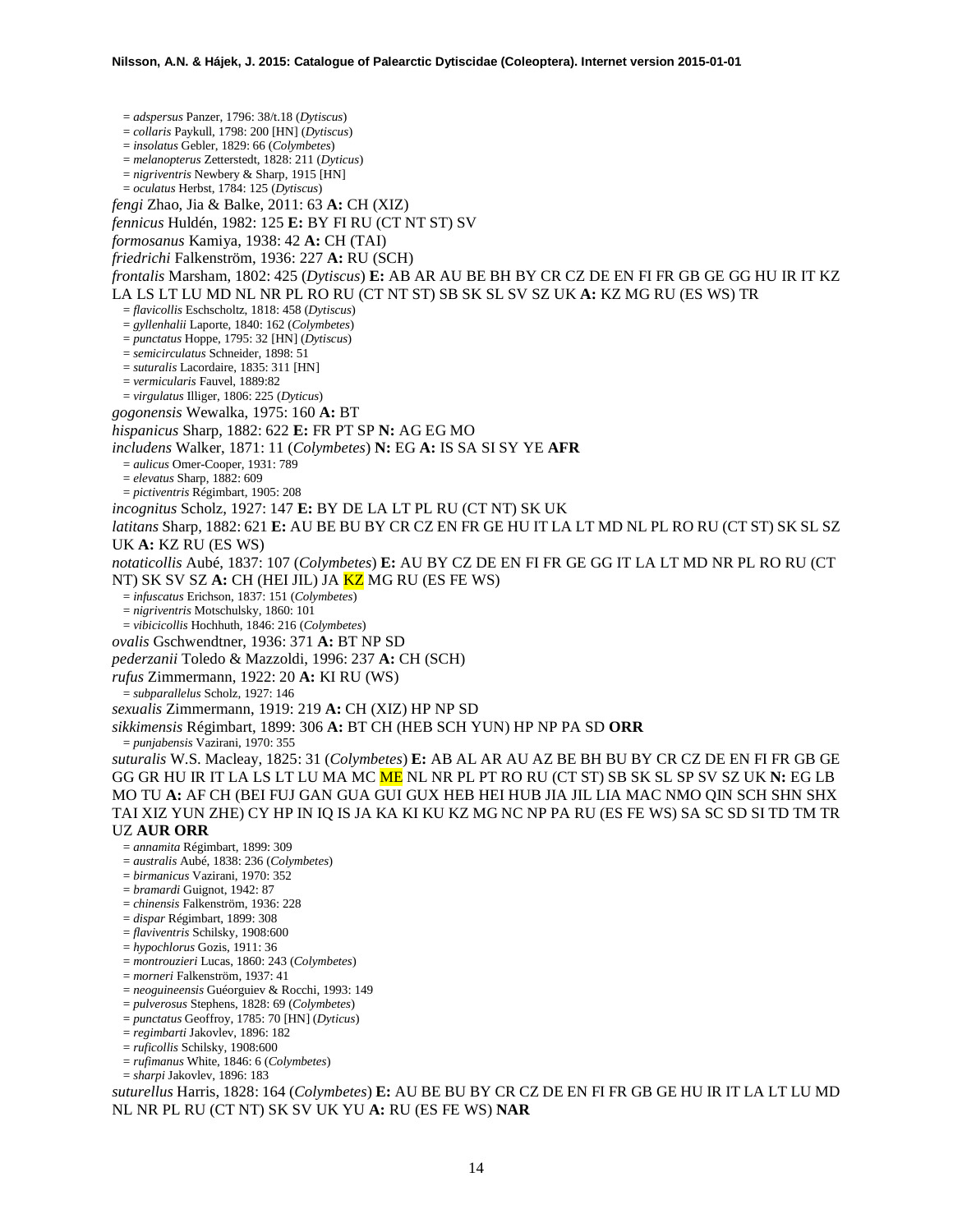= *semilineatus* Fleischer, 1898: 25 = *subopacus* Mannerheim, 1853: 157 (*Agabus*) = *zimmermanni* Wallis, 1933: 274 *taprobanicus* Sharp, 1890: 346 **A:** HP NP PA UP **ORR** *thibetanus* Régimbart, 1899: 307 **A:** CH (HUB JIX SCH) = *aequimarginatus* Falkenström, 1936: 232 = *laticollis* Régimbart, 1899: 308 *vermiculatus* Motschulsky, 1860: 101 **A:** CH (HEI) MG RU (ES) *yessoensis* Sharp, 1891: 6 **A:** CH (FUJ HUN JIX LIA) JA SC

subfamily **Copelatinae** Branden, 1885 tribe Copelatini Branden, 1885

**genus** *Copelatus* **Erichson, 1832: 18** type species *Dytiscus posticatus* Fabricius, 1801

*antoniorum* Hájek & Brancucci, 2011: 127 **A:** AE OM *atrosulcatus* Régimbart, 1906: 251 **A:** YE **AFR** *bacchusi* Wewalka, 1981: 66 **A:** UP *bangalorensis* Vazirani, 1970: 311 **A:** CH (GUX SHG YUN) NP **ORR** *erichsonii* Guérin-Méneville, 1847: 51 **N:** EG **AFR** = *erichsonii* Guérin-Méneville, 1849: 270 [HN] = *formosus* Wollaston, 1867: 34 *filiformis* Sharp, 1882: 563 **A:** "Himalaya" **ORR** *freudei* Guignot, 1954: 72 **A:** BT **ORR** *gestroi* Sharp, 1882: 597 (*Aglymbus*) **N:** EG **A:** IS OM SA SI YE **AFR** *ibrahimi* Zalat, Saleh, Angus & Kaschef, 2000:15 **N:** EG *imasakai* Matsui & Kitayama, 2000:95 **A:** JA (Ryukyu Islands) *indicus* Sharp, 1882: 582 **A:** UP **ORR** *japonicus* Sharp, 1884: 445 **A:** CH (FUJ HUB SCH TAI YUN) JA SC = *chinensis* Régimbart, 1899: 298 = *collocallosus* Falkenström, 1932: 192 *kammuriensis* Tamu & Tsukamoto, 1955: 73 **A:** JA *koreanus* T. Mori, 1932: 49 **A:** SC *minutissimus* J. Balfour-Browne, 1939: 79 **A:** JA **ORR** *nakamurai* Guéorguiev, 1970: 258 **A:** JA = *hasegawai* Satô, 1988: 123 *oblitus* Sharp, 1882: 582 **A:** CH (HKG MAC TAI) JA **ORR** *= andamanicus* Régimbart, 1899: 302 = *ryukyuensis* Satô, 1961: 8 = *subfasciatus* Zimmermann, 1919: 76 = *tokaraensis* Nakane, 1963: 25 *ogasawarensis* Kamiya, 1932: 6 **A:** JA *parallelus* Zimmermann, 1920: 226 **A:** JA *pulchellus* Klug, 1834: t.33/7 (*Agabus*) **A:** IQ SA SI YE (Socotra) **AFR** = *africanus* Sharp, 1882: 583 = *basalis* Boheman, 1848: 244 = *discoideus* Sharp, 1882: 582 = *marginipennis* Laporte, 1835: 102 (*Colymbetes*) = *obtusus* Boheman, 1848: 242 = *strigulosus* Sharp, 1882: 582 *rimosus* Guignot, 1952: 27 **A:** CH (YUN) *sociennus* J. Balfour-Browne, 1952: 26 **A:** CH (HKG MAC TAI) NP *takakurai* Satô, 1985: 63 **A:** CH JA *tenebrosus* Régimbart, 1880: 210 **A:** CH (FUJ MAC TAI YUN) JA **ORR** = *hisamatsui* Satô, 1961: 8 = *pusillus* Sharp, 1882: 580 *teranishii* Kamiya, 1938: 27 **A:** JA = *multistriolatus* Guignot, 1956: 490 *tomokunii* Satô, 1985: 63 **A:** JA *weymarni* J. Balfour-Browne, 1947: 440 **A:** CH (HEI LIA SHG) JA NC RU (FE) SC *zimmermanni* Gschwendtner, 1934: 143 **A:** CH (ZHE) JA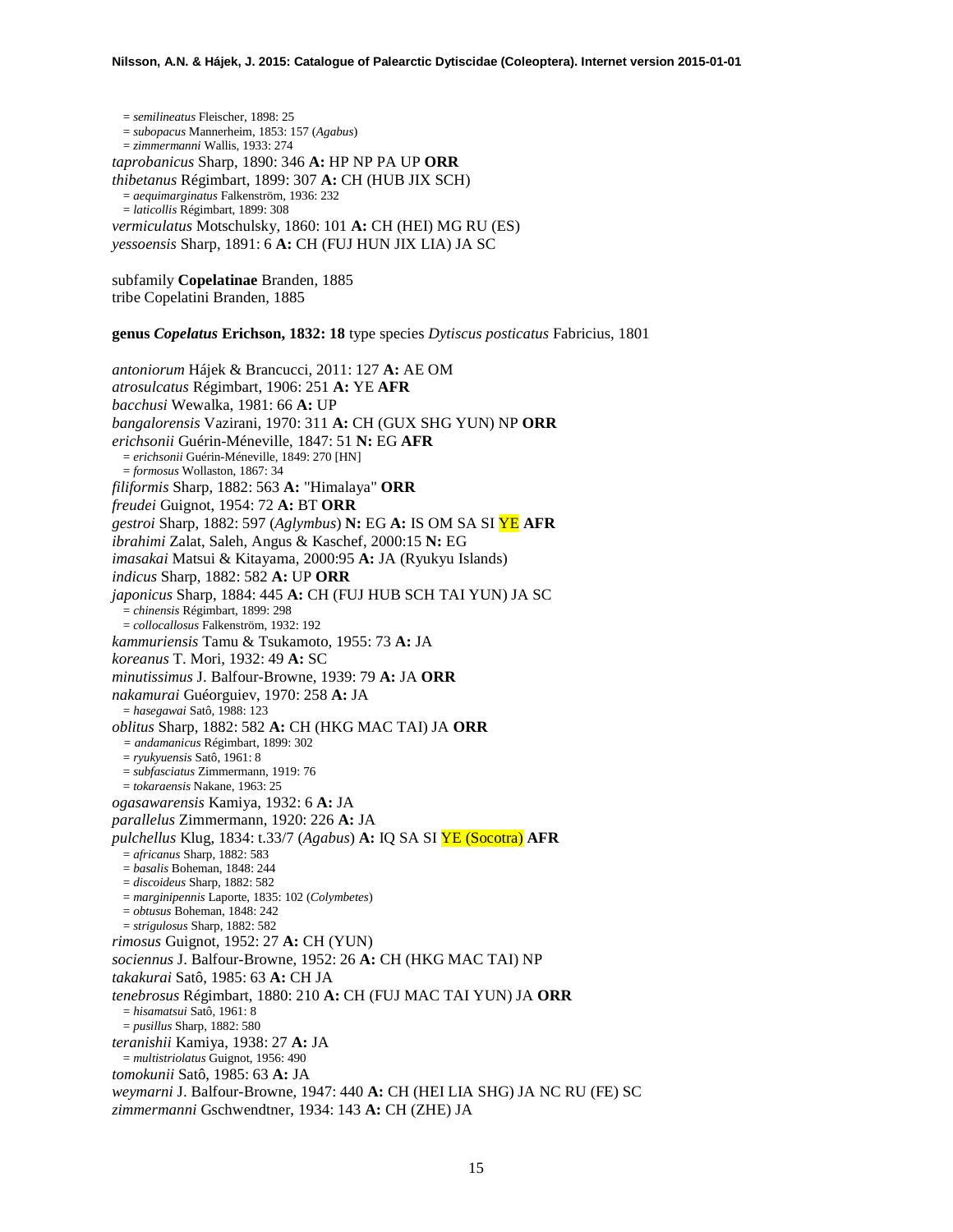**genus** *Exocelina* **Broun, 1886: 938** type species *Exocelina advena* Broun, 1886 (= *Celina australis* Clark, 1863) *= Papuadytes* Balke, 1998: 305 type species *Copelatus rivulus* Balke, 1998

*shizong* Balke & Bergsten, 2003: 90 (*Copelatus*) **A:** CH (YUN)

**genus** *Lacconectus* **Motschulsky, 1855: 83** type species *Lacconectus fulvescens* Motschulsky, 1855 = *Paralacconectus* Vazirani, 1970: 304 type species *Lacconectus scholzi* Gschwendtner, 1922

*arunachal* Brancucci, 2006: 61 **A:** AP *basalis* Sharp, 1882: 598 **A:** CH (TAI YUN) **ORR** *brancuccii* Hájek, Zhao & Jia, 2013: 92 **A:** CH (HAI) *formosanus* Kamiya, 1938: 29 (*Platynectes*) **A:** CH (FUJ JIX TAI) **ORR** *hainanensis* Hendrich, 1998: 102 **A:** CH (HAI) *holzschuhi* Brancucci, 1986: 104 **A:** NP SD *klausnitzeri* Brancucci, 2006: 59 **A:** AP *kubani* Brancucci, 2003: 98 **A:** CH (YUN) **ORR** *laccophiloides* Zimmermann, 1928: 175 **A:** CH (GUA) **ORR** = *kurosawai* Satô, 1979: 39 *maoyangensis* Brancucci, 2003: 103 **A:** CH (HAI) *menglunensis* Brancucci, 2003: 100 **A:** CH (YUN) *meyeri* Brancucci, 2003: 101 **A:** CH (YUN) **ORR** *nepalensis* Brancucci, 1989: 108 **A:** NP *nicolasi* Brancucci, 1986: 119 **A:** AP BT NP SD **ORR** *ovalis* Gschwendtner, 1936: 369 **A:** AP *pseudonicolasi* Brancucci, 2003: 106 **A:** CH (YUN) **ORR** *sikkimensis* Brancucci, 1989: 109 **A:** SD *similis* 1986: 109 **A:** CH (YUN) **ORR** *tonkinoides* Brancucci, 1986: 127 **A:** CH (GUA YUN) **ORR**

**genus** *Liopterus* **Dejean, 1833: 54** type species *Dytiscus oblongus* Illiger, 1801 = *Pelocatus* Zaitzev, 1908: 121 [RN] type species *Dytiscus oblongus* Illiger, 1801

*atriceps* Sharp, 1882: 569 (*Copelatus*) **E:** FR IT PT SP **N:** AG MO TU *haemorrhoidalis* Fabricius, 1787: 191 (*Dytiscus*) **E:** AB AR AU BE BH BU BY CR CZ DE EN FI FR GB GE GG GR HU IR IT LA LS LT LU MC ME NL PL RO RU (CT NT ST) SB SK SL SP SV SZ UK **N:** AG **A:** IN IS TD TM TR

= *agilis* Fabricius, 1792: 194 (*Dytiscus*) = *oblongus* Illiger, 1801: 72 *(Dytiscus)*

= *ruficollis* Schaller, 1783: 313 [HN] (*Dytiscus*) = *schalleri* Gmelin, 1790: 1952 (*Dytiscus*)

subfamily **Cybistrinae** Sharp, 1880 tribe Cybistrini Sharp, 1880

**genus** *Cybister* **Curtis, 1827: 151** type species *Dytiscus lateralis* Fabricius, 1798 (*= Dytiscus tripunctatus* Olivier, 1795)

**subgenus** *Cybister* Curtis, 1827: 151 type species *Dytiscus lateralis* Fabricius, 1798 (= *Dytiscus tripunctatus* Olivier, 1795)

- = *Alocomerus* Brinck, 1945: 11 type species *Cybister buqueti* Aubé, 1838
- *= Cybisteter* Bedel, 1881: 242 type species *Dytiscus lateralis* Fabricius, 1798 (= *Dytiscus tripunctatus* Olivier, 1795)
- = *Gschwendtnerhydrus* Brinck, 1945: 11 type species *Dytiscus tripunctatus* Olivier, 1795
- = *Megadytoides* Brinck, 1945: 11 type species *Cybister marginicollis* Boheman, 1848
- = *Meganectes* Brinck, 1945: 11 type species *Cybister dejeanii* Aubé, 1838
- = *Nealocomerus* Brinck, 1945: 11 type species *Dytiscus fimbriolatus* Say, 1825
- **=** *Scaphinectes* Ádám, 1993: 81 [RN] type species *Dytiscus roeselii* Fuessli, 1775 (= *Dytiscus lateralimarginalis* DeGeer, 1774)
- *= Trochalus* Dejean, 1833: 53 [HN] type species *Dytiscus roeselii* Fuessli, 1775 (= *Dytiscus lateralimarginalis* DeGeer, 1774)
- *= Trogus* Leach, 1817: 70 [HN] type species *Dytiscus lateralis* Fabricius, 1798 (= *Dytiscus tripunctatus* Olivier, 1795)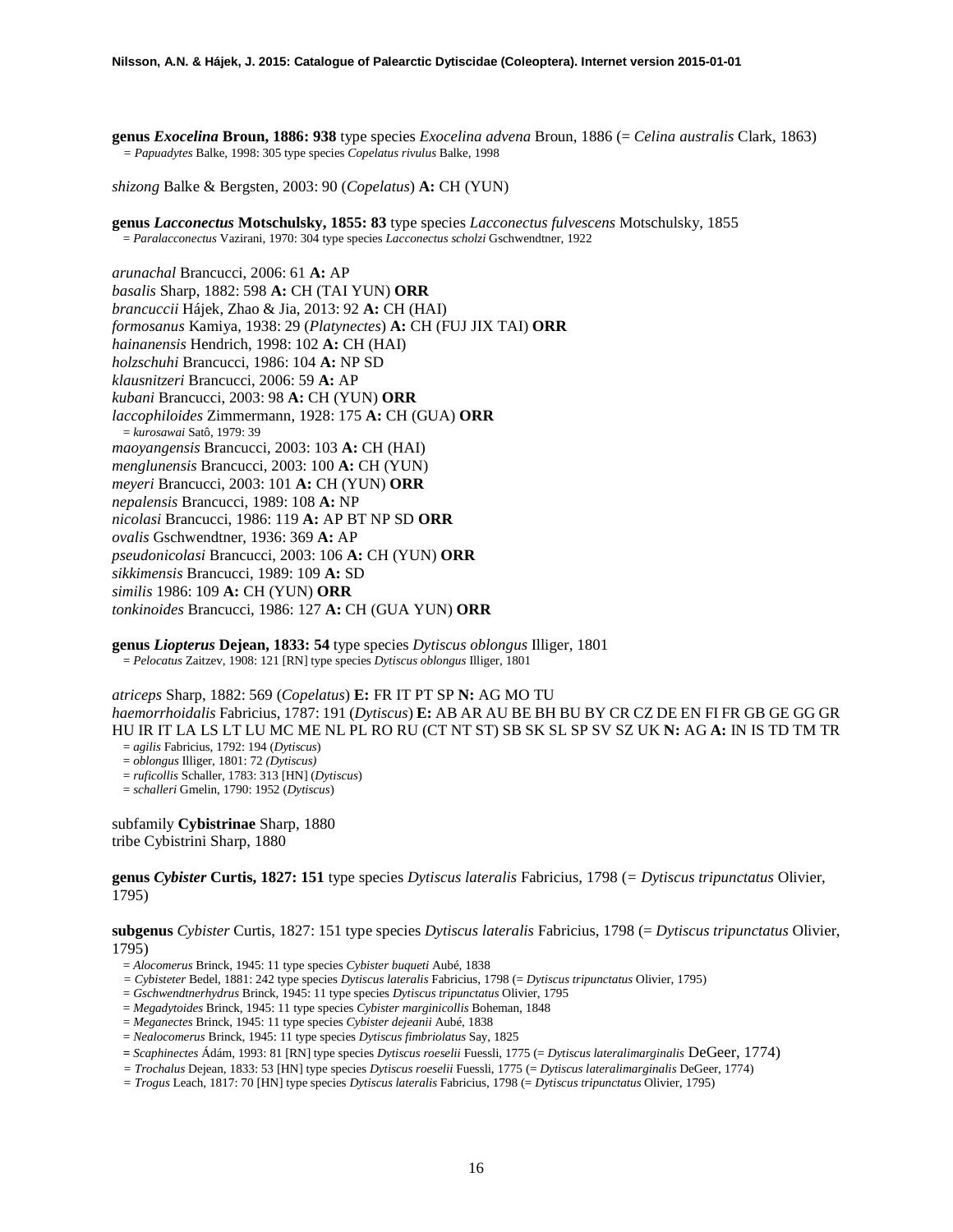*bengalensis* Aubé, 1838: 61 **A:** CH (BEI GUA FUJ HAI HEB JIX SCH YUN ZHE) **ORR** *cardoni* Severin, 1890: cxciii **A:** PA **ORR** *cephalotes* Sharp, 1882: 737 **A:** SA YE **AFR** = *konduensis* Gschwendtner, 1927:93 *chinensis* Motschulsky, 1854: 44 **A:** CH (BEI FUJ GUA HAI HEB HEI JIL LIA NIN SCH SHA SHN SHX TAI TIA) JA NC RU (FE) SC *= japonicus* Sharp, 1873: 45 *cognatus* Sharp, 1882: 744 **A:** HP **ORR** *confusus* Sharp, 1882: 739 **A:** PA **ORR** *crassipes* Sharp, 1882: 735 **A:** SA *fumatus* Sharp, 1882: 731 **A:** CH (SHG) **ORR** *gracilis* Sharp, 1882: 742 **A:** SD *guerini* Aubé, 1838: 57 **A:** CH (GUA) "Manchuria" **ORR** *laevis* Falkenström, 1936: 243 **A:** CH (SCH) *lateralimarginalis lateralimarginalis* DeGeer, 1774: 396 (*Dytiscus*) **E:** AB AR AU BE BH BU BY CR CZ DE EN FR GE GR HU IT KZ LA LT LU MC ME NL PL PT RO RU (CT ST) SB SK SL SP SV SZ UK **N:** AG EG LB MO TU **A:** CY IN IS JO KI KU KZ LE SY = *dispar* Rossi, 1790: 199 [HN] (*Dytiscus*) = *dissimilis* Rossi, 1792: 66 (*Dytiscus*) = *glaber* Bergsträsser, 1778: 31 [HN] (*Dytiscus*) = *herbeti* Peytoureau, 1894: xxxix (*Dytiscus*) = *intricatus* Schaller, 1783: 311 (*Dytiscus*) = *jordanis* Reiche & Saulcy, 1855: 637 = *lepidus* Apetz, 1852: 34 = *lusitanicus* Sharp, 1882: 747 *= pallidus* Ménétriés, 1832: 140 [HN] (*Dytiscus*) = *roeselii* Fuessli, 1775: 18 (*Dytiscus*) = *tataricus* Gebler, 1829: 64 (*Dytiscus*) = *vetulus* Schrank, 1798: 710 (*Dytiscus*) = *virens* O.F. Müller, 1776: 70 (*Dyticus*) = *virescens* Gmelin, 1790: 1958 (*Dytiscus*) *lateralimarginalis ponticus* Sharp, 1882: 748 **A:** IN IQ *lateralimarginalis torquatus* Fischer von Waldheim, 1829: 25 (*Dytiscus*) **E:** GG RU (ST) **A:** AF CH (GAN NIN NMO XIN) KA TM TR *= chaudoirii* Hochhuth, 1846: 213 = *hedini* Zaitzev, 1908: 419 = ? *kansou* Feng, 1936: 13 *lewisianus* Sharp, 1873: 46 **A:** CH (ANH BEI HEB HUB JIA JIX LIA SHG ZHE) JA **ORR** *limbatus* Fabricius, 1775: 230 (*Dytiscus*) **A:** AF AP CH (TAI XIZ YUN) JA PA UP "Manchuria" **ORR** = *aciculatus* Herbst, 1784: 123 (*Dytiscus*) *reichei* Aubé, 1838: 79 **N:** EG **AFR** *rugosus* W.S. Macleay, 1825: 32(*Dytiscus*) **A:** CH (TAI) JA **ORR** = *indicus* Aubé, 1838: 62 *rugulosus* Redtenbacher, 1844: 502 (*Trochalus*) **A:** KA *senegalensis* Aubé, 1838: 72 **E:** IT **N:** AG **AFR** = *convexiusculus* H.J. Kolbe, 1883: 420 = *irroratus* H.J. Kolbe, 1883: 420 = *marginellus* Régimbart, 1895: 212 = *rufiventris* Régimbart, 1895: 214 = *seidlitzii* Ragusa, 1887: 43 *tripunctatus africanus* Laporte, 1835: 99 **E:** AL BH FR GR IT PT SP **N:** AG CI EG LB MO TU **A:** IS KU OM SA SI YE **AFR** = *aegyptiacus* Peyron, 1856: 722 = *haagi* Wehncke, 1876: 358 (*Trogus*) = *meridionalis* Gené, 1836: 170 (*Trochalus*) = *punctipennis* Taschenberg, 1883: 176 (*Trogus*) *tripunctatus lateralis* Fabricius, 1798: 64 (*Dytiscus*) **E:** AB RU (ST) **A:** AE AF BT CH (GUA FUJ HAI HEB HEI HUB HUN JIA NAC SCH TAI YUN XIZ ZHE) CY <mark>HP</mark> IN IO JA KA KI MG NP PA RU (FE) SD SY TD TM TR UP UZ **ORR** = *asiaticus* Sharp, 1882: 731 = *gotschii* Hochhuth, 1846: 214

- = *orientalis* Gschwendtner, 1931: 99
- = *similis* Régimbart, 1899: 352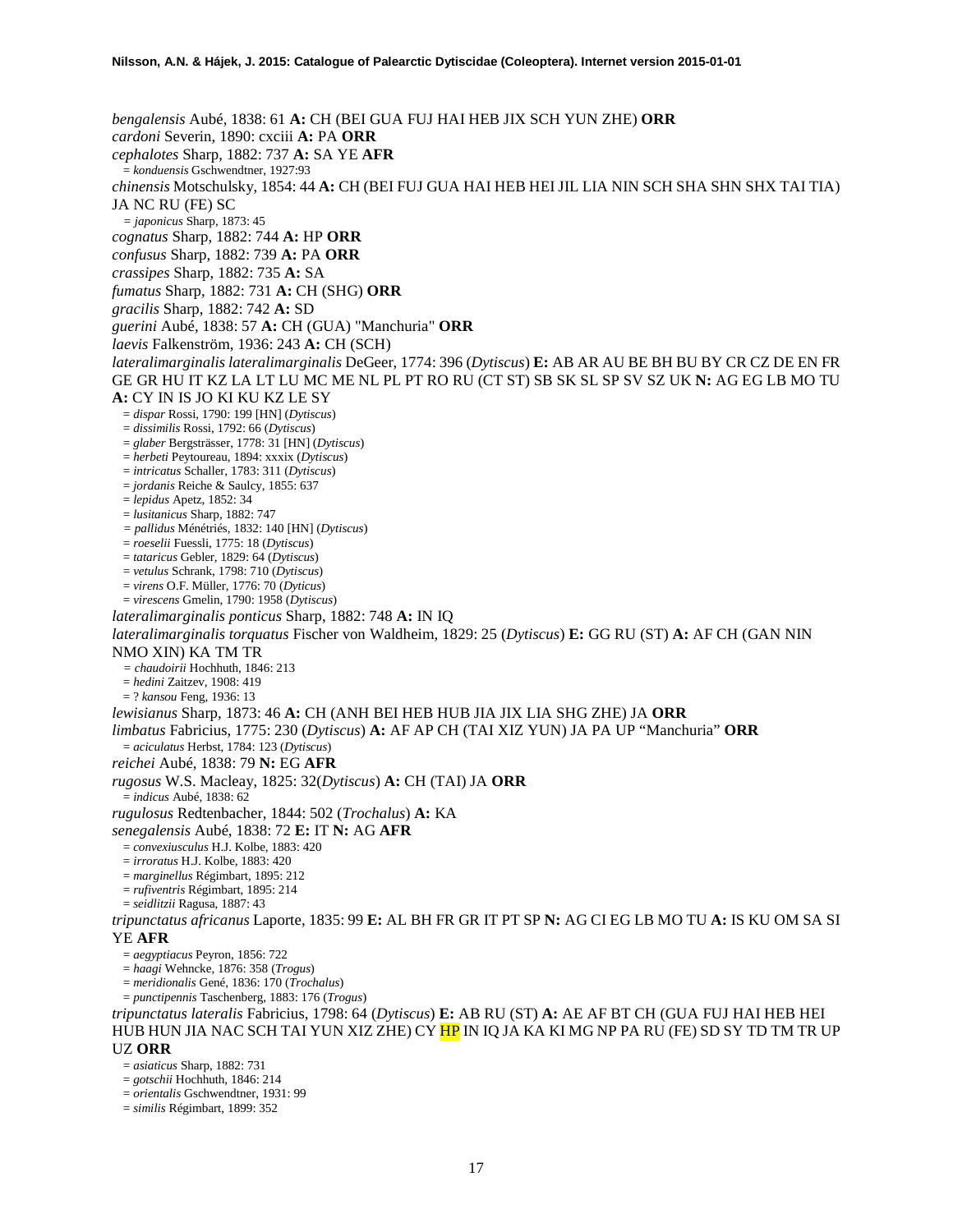= *szechwanensis* Falkenström, 1936: 238 *ventralis* Sharp, 1882: 742 **A:** CH (MAC SCH SHN TAI) UP **ORR** = *crassus* Sharp, 1882: 743

**subgenus** *Melanectes* Brinck, 1945: 11 type species *Cybister owas* Laporte, 1835

*bimaculatus* Aubé, 1838: 84 **N:** AG **AFR** = *aequatorius* Zimmermann, 1917: 100 = *regimbarti* Wilke, 1920: 257 *brevis* Aubé, 1838: 98 **A:** CH (LIA SCH TAI) JA SC *convexus* Sharp, 1882: 718 **A:** CH (YUN) **ORR** *posticus* Aubé, 1838: 87 **A:** HP NP PA UP **ORR** *sugillatus* Erichson, 1834: 227 **A:** AF BT CH (BEI FUJ GUA HAI HEB HUB JIX SCH TAI XIZ ZHE) JA NP PA SD UP **ORR** = *bisignatus* Aubé, 1838: 88 = *notasicus* Aubé, 1838: 90 = *olivaceus* Boheman, 1858: 21 *vulneratus* Klug, 1834: t.33/1 **E:** IT SP **N:** AG EG LB MO TU **A:** AE BA IN OM SA SI YE **AFR** = *binotatus* Klug, 1835: 28 = *bivulnerus* Aubé, 1838: 91 = *madagascariensis* Aubé, 1838: 94

subfamily **Dytiscinae** Leach, 1815 tribe Aciliini Thomson, 1867

**genus** *Acilius* **Leach, 1817: 69** type species *Dytiscus sulcatus* Linnaeus, 1758

**subgenus** *Acilius* Leach, 1817: 69 type species *Dytiscus sulcatus* Linnaeus, 1758 = *Heteroelytrus* Ádám, 1993: 81 [RN] type species *Dytiscus sulcatus* Linnaeus, 1758

*canaliculatus* Nicolai, 1822: 29 (*Dytiscus*) **E:** AU BE BH BU BY CR CZ DE EN FI FR GB GE HU IR IT LA LT LU NL NR PL RU (CT NT ST) SK SL SV SZ UK **A:** CH (JIL) KZ RU (ES FE WS)

= *caliginosus* Curtis, 1825: 63

= *dispar* Lacordaire, 1835: 306

= *kotulae* Ulanowski, 1884: 6

= *laevisulcatus* Motschulsky, 1845: 30 = *subimpressus* Motschulsky, 1845: 30

= *sulcatoaffinis* Hummel, 1822: 7 (*Dyticus*)

= *sulcipennis* C.R. Sahlberg, 1824: 157 (*Dyticus*)

= *xantischius* Gozis, 1911: 20

*japonicus* Brinck, 1939: 168 **A:** JA

*kishii* Nakane, 1963: 26 **A:** JA

*sinensis* Peschet, 1915: 288 **A:** CH (SCH YUN)

= *guerryi* Olsoufieff, 1925: 90

*sulcatus* Linnaeus, 1758: 412 (*Dytiscus*) **E:** AB AL AR AU BE BH BU BY CR CZ DE EN FI FR GB GE GG HU IR IT LA LS LT LU ME NL NR PL PT RO RU (CT NT ST) SB SK SL SP SV SZ UK **N:** AG **A:** IN KI KZ RU (ES FE WS) TR

- = *blancki* Peyerimhoff, 1927: 79
- = *brevis* Aubé, 1837: 70
- = *fasciatus* DeGeer, 1774: 397 (*Dytiscus*)
- = *punctatus* Scopoli, 1763: 97 (*Dytiscus*)
- = *scopolii* Gmelin, 1790: 1954 (*Dytiscus*)

= *scoticus* Stephens, 1828: 93

= *tomentosus* Motschulsky, 1845: 30

= *varipes* Stephens, 1828: 93

**subgenus** *Homoeolytrus* Gobert, 1874: 440 type species *Acilius duvergeri* Gobert, 1874

*duvergeri* Gobert, 1874: 441 **E:** FR IT PT SP **N:** MO

**genus** *Graphoderus* **Dejean, 1833: 54** type species *Dytiscus cinereus* Linnaeus, 1758

= *Derographus* Portevin, 1929: 210 type species *Hydaticus austriacus* Sturm, 1834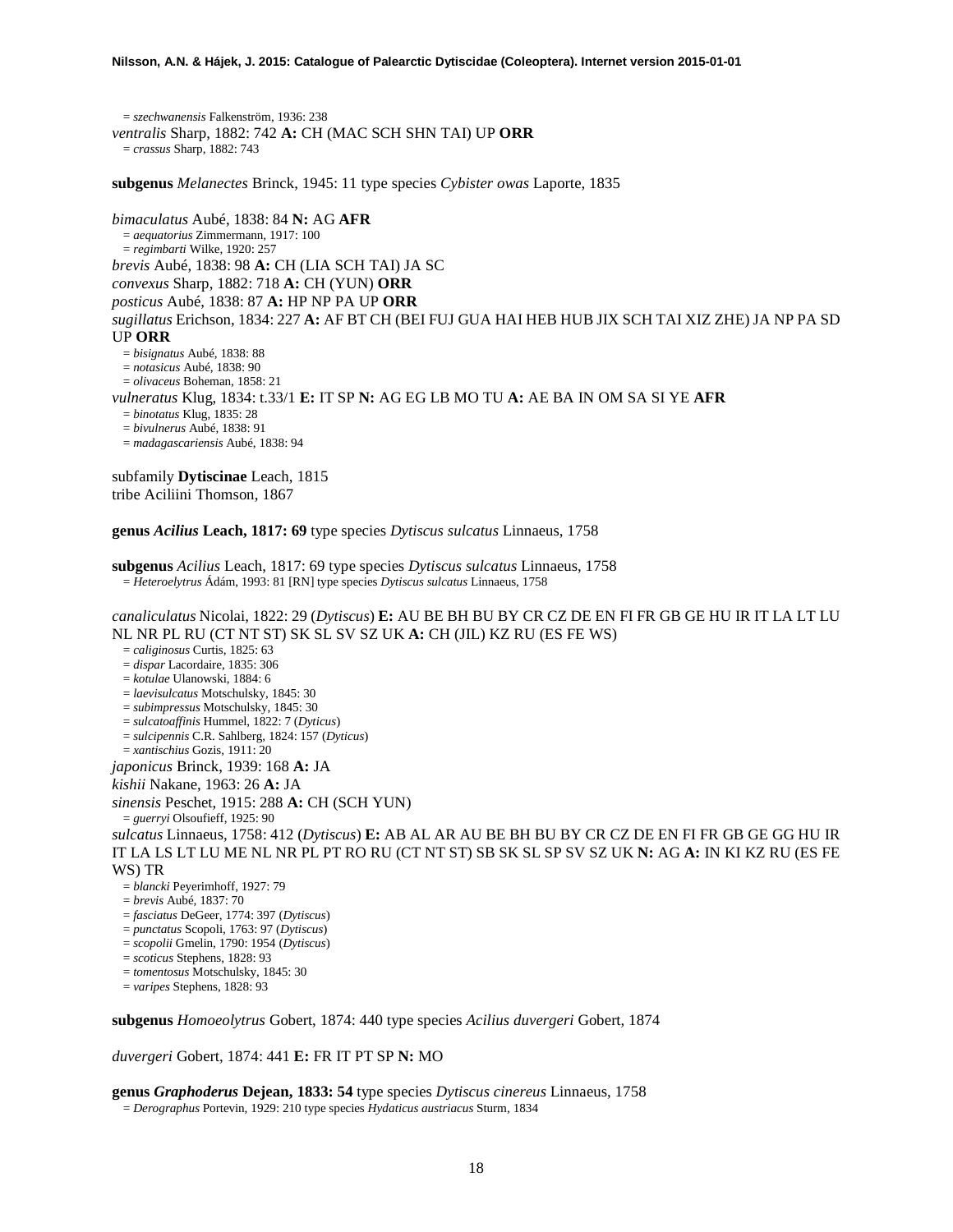= *Graphothorax* Motschulsky, 1853: 9 type species *Dytiscus cinereus* Linnaeus, 1758

= *Prosciastes* Gistel, 1856: 355 type species *Dytiscus cinereus* Linnaeus, 1758

*adamsii* Clark, 1864: 211 (*Hydaticus*) **A:** CH (BEI HEB HEI HUB JIA JIL LIA SHX ZHE) JA RU (FE) SC = *japonicus* Sharp, 1873: 48 (*Hydaticus*)

*austriacus* Sturm, 1834: 46 (*Hydaticus*) **E:** AB AR AU BE BH BU BY CR CZ DE FR GE HU IT KZ LA LT MD NL PL RO RU (CT ST) SB SK SL SV SZ UK **A:** IN KI KZ MG RU (ES FE WS) TM

*bieneri* Zimmermann, 1921: 86 **A:** RU (FE)

*bilineatus* DeGeer, 1774: 400 (*Dytiscus*) **E:** AU BE BH BY CR CZ DE EN FI FR GB GE HU IT LA LT LU NL NR PL RO RU (CT NT ST) SB SK SL SV SZ UK **A:** RU (WS)

*cinereus* Linnaeus, 1758: 412 (*Dytiscus*) **E:** AB AR AU BE BH BU BY CR CZ DE EN FI FR GB GE GG GR HU IT KZ LA LT LU MC NL NR PL RO RU (CT ST) SB SK SL SP SV SZ UK **A:** IN KZ MG RU (WS) TR = *intermedius* Westhoff, 1881: 53 (*Hydaticus*)

= *simulator* Westhoff, 1882: 304 (*Hydaticus*)

= *taeniatus* Rossi, 1792: 69 (*Dytiscus*)

### *perplexus* Sharp, 1882: 695 **A:** RU (FE) **NAR**

*zonatus verrucifer* C.R. Sahlberg, 1824: 159 (*Dyticus*) **E:** EN FI IT LA NR RU (NT) SV **A:** MG RU (ES FE WS) = *bertolinii* Seidlitz, 1887: 107

= *flavotestaceus* J. Sahlberg, 1875: 161

= *piciventris* Thomson, 1868: 351

= *rosenbergeri* Seidlitz, 1887: 107

= *sahlbergii* Seidlitz, 1887: 107

= *thomsonii* Seidlitz, 1887: 108

*zonatus zonatus* Hoppe, 1795: 33 (*Dytiscus*) **E:** AR AU BE BU BY CR CZ DE FR GB GE GG HU LA LT LU MD NL PL SK SL RU (CT ST) SB SV SZ UK **A:** CH (HEI JIL) JA MG TR

= *interiectus* Westhoff, 1882: 304 (*Hydaticus*)

= *zonatus* Panzer, 1796: 38/13 [HN] (*Dytiscus*)

**genus** *Rhantaticus* **Sharp, 1882: 672** type species *Hydaticus signatipennis* Laporte, 1835 (= *Hydaticus congestus*  Klug, 1833)

### *congestus* Klug, 1833: 48 (*Hydaticus*) **N:** EG **A:** AP CH (FUJ GUA GUX HAI HUB TAI YUN) JA NP UP **AFR AUR ORR**

= *rochasi* Perroud & Montrouzier, 1864: 81 (*Hydaticus*)

= *signatipennis* Laporte, 1835: 95 (*Hydaticus*)

#### **genus** *Sandracottus* **Sharp, 1882: 672** type species *Dytiscus fasciatus* Fabricius, 1775 (= *Hydaticus mixtus* Blanchard, 1843)

*dejeanii* Aubé, 1838: 165 (*Hydaticus*) **A:** AP HP IN PA UP **ORR** *festivus* Illiger, 1801: 166 (*Dytiscus*) **A:** AP CH (GUA GUX HAI HUN SCH YUN) HP PA **ORR** *mixtus* Blanchard, 1843: pl. 4 (*Hydaticus*) **A:** CH (FUJ HUB JIA JIX SCH SHG XIZ ZHE) JA **ORR** = *crucialis* Régimbart, 1899: 333

= *fasciatus* Fabricius, 1775: 825 [HN] (*Dytiscus*)

= *hunteri* Crotch, 1872: 205 [RN] (*Hydaticus*)

tribe Dytiscini Leach, 1815

#### **genus** *Dytiscus* **Linnaeus, 1758: 411** type species *Dytiscus marginalis* Linnaeus, 1758

*= Leionotus* Kirby, 1837: 76 type species *Dytiscus conformis* Kunze, 1818 (=*Dytiscus marginalis* Linnaeus, 1758)

= *Macrodytes* Thomson, 1859: 12 type species *Dytiscus marginalis* Linnaeus, 1758

# *circumcinctus* Ahrens, 1811: 67(=55) **E:** AU BE BU BY CR CZ DE EN FI FR GB GE GG HU IR IT LA LT ME NL NR PL RO RU (CT NT ST) SK SL SV SZ UK **A:** KZ RU (ES FE WS) TR **NAR**

= *angustatus* Curtis, 1826: 99

= *angustatus* Stephens, 1828: 88

= *anxius* Mannerheim, 1843: 218

= *circumscriptus* Lacordaire, 1835: 300 [HN]

= *confusus* Motschulsky, 1860: 101

= *dubius* Gyllenhal, 1827: 372 [HN]

= *flavocinctus* Hummel, 1823: 17

<sup>=</sup> *fuscostriatus* Motschulsky, 1859: 167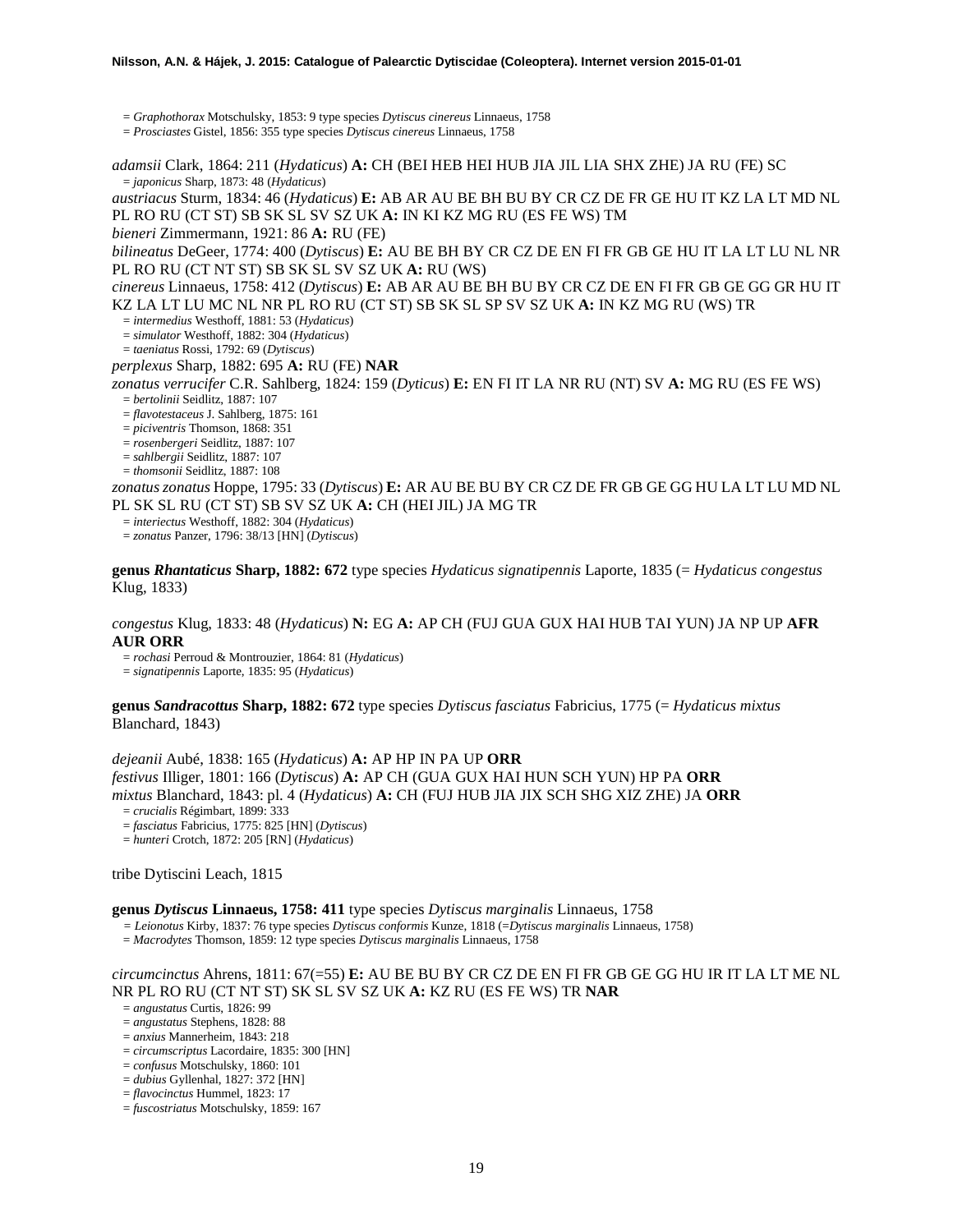= *ooligbukii* Kirby, 1837: 74 *circumflexus* Fabricius, 1801: 258 **E:** AB AR AU BE BH BU BY CR CZ DE EN FR GB GE GG GR HU IR IT LA LT LU MA MD NL PL PT RO RU (ST) SB SK SL SP SV UK **N:** AG EG LB MO TU **A:** CY IN IS ?KI ?KZ LE RU (WS) SY TR = *dubius* Audinet-Serville, 1830: 90 = *flavomaculatus* Curtis, 1826: 99 = *flavoscutellatus* Latreille, 1804: 162 = *kunstleri* Peytoureau, 1894: xlii = *perplexus* Lacordaire, 1835: 303 *dauricus dauricus* Gebler, 1832: 39 **A:** CH (HEI JIL XIN) JA MG RU (ES FE) **NAR** = *amurensis* J. Balfour-Browne, 1944: 356 [RN] = *confluens* Say, 1830: 27 [HN] = *confluens* Say, 1834: 440 [HN] = *confluentus* LeConte, 1850: 212 [RN] = *diffinis* LeConte, 1850: 212 = *franklinii* Kirby, 1837: 77 = *frontalis* Motschulsky, 1860: 101 [HN] = *obscurus* Gschwendtner, 1922: 93 = *strigifrons* Motschulsky, 1860: 101 = *ventralis* Motschulsky, 1855: 79 = *vexatus* Sharp, 1882: 643 *dauricus zaitzevi* Nakane, 1990: 28 **A:** JA *delictus* Zaitzev, 1906: 28 (*Macrodytes*) **A:** CH (HEI) RU (FE) *dimidiatus* Bergsträsser, 1778: 33 **E:** AB AL AR AU BE BH BU BY CR CZ DE EN FI FR GB GE GG GR HU IT LA LT LU MC ME NL PL RO RU (CT NT ST) SK SL SV SZ UK YU **A:** IN KI SY TR *distantus* Feng, 1936: 14 **A:** CH ("Manchuria") *lapponicus disjunctus* Camerano, 1880: 120 **E:** IT *lapponicus lapponicus* Gyllenhal, 1808: 468 **E:** BE BY CZ DE EN FI FR GB GE GG IR LA LT NL NR PL RO RU (CT NT) SK SV **A:** KZ RU (WS) = *borealis* Motschulsky, 1860: 101 = *septemtrionalis* Gyllenhal, 1827: 373 *latissimus* Linnaeus, 1758: 411 **E:** AU BE BY CR CZ DE EN FI FR GE HU IT LA LT LU NL NR PL RO RU (CT NT ST) SK SV SZ UK **A:** KI RU (WS) = *amplissimus* O.F. Müller, 1776: 69 = *anastomozans* Well, 1781: 386 *latro* Sharp, 1882: 644 **A:** CH (HEI) MG RU (ES FE WS) = *piceatus* Sharp, 1882: 644 = *stadleri* Gschwendtner, 1922: 93 *marginalis czerskii* Zaitzev, 1953: 328 **A:** CH (HEB HEI HEN) JA NC RU (ES FE) *marginalis marginalis* Linnaeus, 1758: 411 **E:** AB AL AU BE BH BU BY CR CZ DE EN FI FR GB GE GG GR HU IR IT LA LS LT LU MC ME NL NR PL PT RO RU (CT NT ST) SK SL SP SV SZ UK YU **A:** KI KZ RU (ES WS) TR = *circumductus* Audinet-Serville, 1830: 90 = *conformis* Kunze, 1818: 58 = *semicostatus* Reineck, 1921: 117 = *semistriatus* Linnaeus, 1758: 412 = *submarginatus* Stephens, 1828: 90 = *totomarginalis* DeGeer, 1774: 391 *mutinensis* Branden, 1885: 97 **E:** CR GR IT *= mutinensis* Pederzani, 1971: 220 [HN] *persicus* Wehncke, 1876: 52 **E:** AR GG RU (ST) UK **A:** AF IN TR UZ *pisanus* Laporte, 1835: 98 **E:** AN CR FR GR IT PT SP **N:** AG MO TU = *ibericus* Rosenhauer, 1856: 47 = *nonsulcatus* Zimmermann, 1919: 233 *semisulcatus* O.F. Müller, 1776: 70 **E:** AL AU BE BU CR CZ DE EN FR GB GE GG GR IR IT LA LT LU ME NL NR PL PT SL SP SV SZ UK **N:** AG MO TU **A:** KZ RU (ES) TR **AUR** = *exspectatus* Peyerimhoff, 1905: 229 = *frischii* Bergsträsser, 1778: 43 = *laevis* Engert, 1911: 19 = *maurus* Schaufuss, 1883: clxxiii = *porcatus* Thunberg, 1794: 74 = *punctatus* Olivier, 1795: 12 [HN] = *punctulatus* Fabricius, 1777: 238 [HN] = *stagnalis* Geoffroy, 1785: 66 *sharpi* Wehncke, 1875: 500 **A:** CH (HUN SHA) JA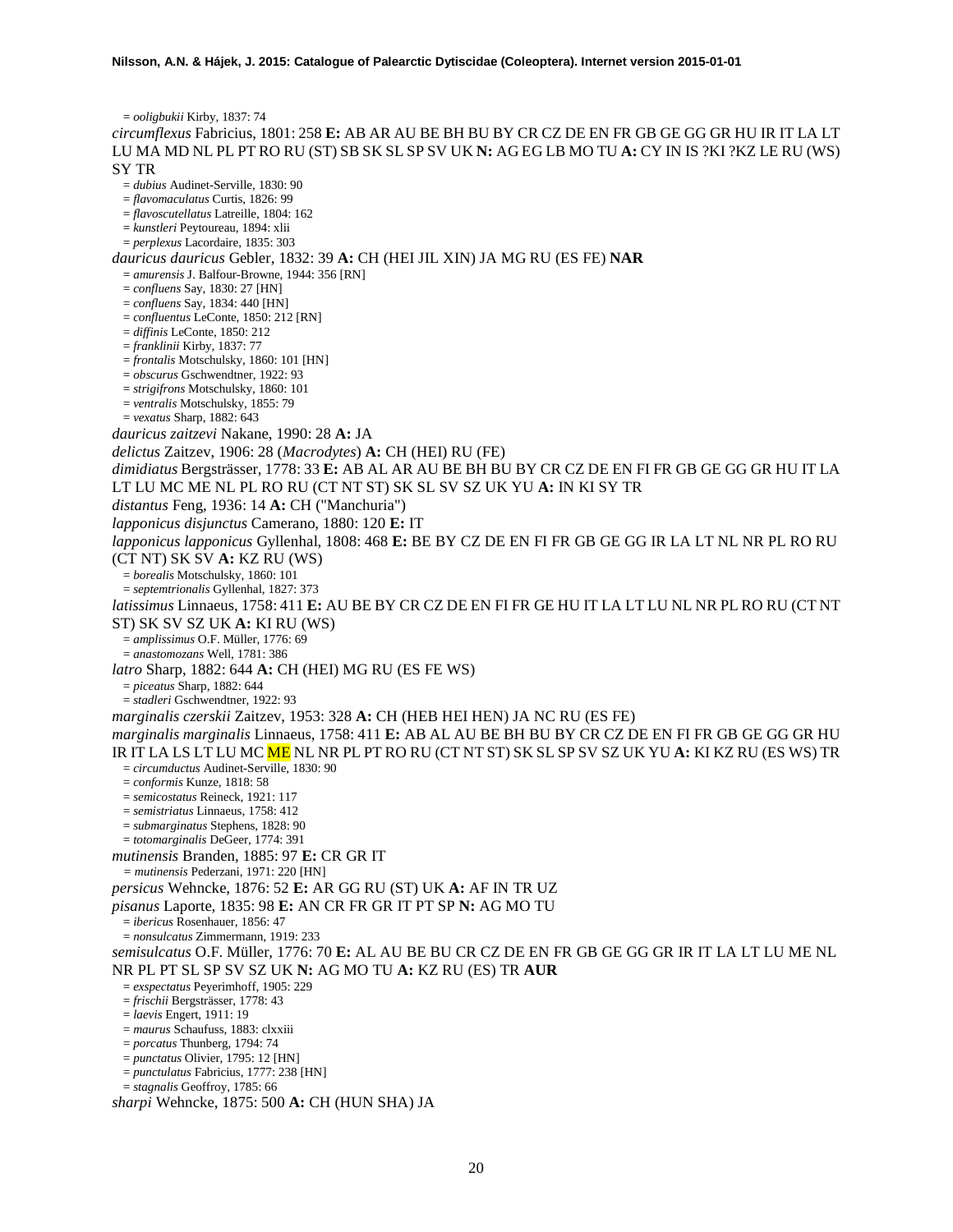= *validus* Régimbart, 1899: 311 *sinensis* Feng, 1935: 182 **A:** CH (HEI SCH SHA) *thianschanicus* Gschwendtner, 1923: 107 (*Macrodytes*) **E:** RU (ST) **A:** AF KA TD TR

tribe Eretini Crotch, 1873

**genus** *Eretes* **Laporte, 1833: 397** type species *Dytiscus griseus* Fabricius, 1781 = *Eunectes* Erichson, 1832: 17 [HN] type species *Dytiscus sticticus* Linnaeus, <sup>1767</sup>

= *Nogrus* Dejean, 1833: 53 type species *Dytiscus griseus* Fabricius, 1781

*griseus* Fabricius, 1781: 293 (*Dytiscus*) **E:** AB AR AZ BH BU CR FR GG GR HU IT ME PT RU (ST) SB SL SP UK **N:** AG EG LB MO TU **A:** AF BT CH (BEI FUJ HAI HEB HEI HUB JIA LIA MAC SCH SHA SHG SHN SHX TAI XIZ YUN ZHE) IN IQ JA HP KA KU NP OM PA RU (FE) SC SI SY TR UP YE **AFR AUR ORR**

= *moroderi* Báguena Corella, 1935: 90

= *plicipennis* Motschulsky, 1845: 29 (*Eunectes*)

= *succinctus* Klug, 1834: t.33/4 (*Eunectes*)

*sticticus* Linnaeus, 1767: 666 (*Dytiscus*) **E:** SP **N:** AG CI EG MO MR **A:** AE AF CY IN KI KZ QA SA TD TM TR YE **AFR NAR NTR**

= *conicollis* Wollaston, 1861: 97 (*Eunectes*)

= *helvolus* Klug, 1834: t.33/3 (*Eunectes*)

= *occidentalis* Erichson, 1847: 73 (*Eunectes*)

= *punctatus* Zoubkoff, 1837: 66 (*Eunectes*)

= *subcoriaceus* Wollaston, 1861: 99 (*Eunectes*)

= *subdiaphanus* Wollaston, 1861: 100 (*Eunectes*)

tribe Hydaticini Sharp, 1882

**genus** *Hydaticus* **Leach, 1817: 69** type species *Dytiscus transversalis* Pontoppidan, 1763

**subgenus** *Hydaticus* Leach, 1817: 69 type species *Dytiscus transversalis* Pontoppidan, 1763 = *Icmaleus* Gistel, 1856: 355 type species *Dytiscus transversalis* Pontoppidan, 1763

*aruspex* Clark, 1864: 212 **E:** BY CZ DE EN FI FR GE HU LA NR PL RU (CT NT) SV UK **A:** CH (HEI JIL LIA) JA RU (ES FE WS) **NAR**

= *americanus* Sharp, 1882: 651

= *laevipennis* Thomson, 1867: 88

= *laeviusculus* Poppius, 1906: 58

= *modestus* Sharp, 1882: 650

= *rugosus* Poppius, 1905: 23

*continentalis* J. Balfour-Browne, 1944: 355 [RN] **E:** AU BE BH BY CR CZ DE EN FR GE HU IT LA LT PL RU (CT ST) SK SV SZ UK **A:** RU (WS)

= *stagnalis* Fabricius, 1787: 191 [HN] (*Dytiscus*)

*schelkovnikovi* Zaitzev, 1913: 197 **E:** AB AR GG RU (ST) **A:** IN

= *litoralis* Zaitzev, 1913: 198

*seminiger* DeGeer, 1774: 401 (*Dytiscus*) **E:** AU BE BH BY CR CZ DE EN FI FR GB GE HU IR IT LA LS LT LU NL NR PL RO RU (CT NT ST) SB SK SL SP SV SZ UK **A:** IN RU (ES WS)

= *cinctus* O.F. Müller, 1776: 669 [HN] (*Dyticus*)

= *danicus* Gmelin, 1790: 1955 (*Dytiscus*)

= *hybneri* Fabricius, 1787: 190 (*Dytiscus*)

= *parapleurus* Marsham, 1802: 427 (*Dytiscus*)

= *sexpunctatus* Drapiez, 1819: 48 (*Dyticus*)

*transversalis laevisculptus* Zaitzev, 1910: 223 **A:** IN TR

*transversalis transversalis* Pontoppidan, 1763: 677 (*Dytiscus*) **E:** AL AU BE BH BU BY CR CZ DE EN FI FR GB GE GG GR HU IT KZ LA LT LU MC ME NL NR PL RO RU (CT NT ST) SB SK SL SV SZ UK **A:** IS RU (WS)

= *degeneratus* Westhoff, 1882: 305

= *inderiensis* Zaitzev, 1915: 277 = *interruptemaculatus* Gerhardt, 1899: 217

= *punctipennis* Thomson, 1867: 87

= *sahlbergi* Zaitzev, 1905: 226

**subgenus** *Prodaticus* Sharp, 1882: 647 type species *Prodaticus pictus* Sharp, 1882 **=** *Guignotites* Brinck, 1943: 141 [RN] type species *Dytiscus vittatus* Fabricius, 1775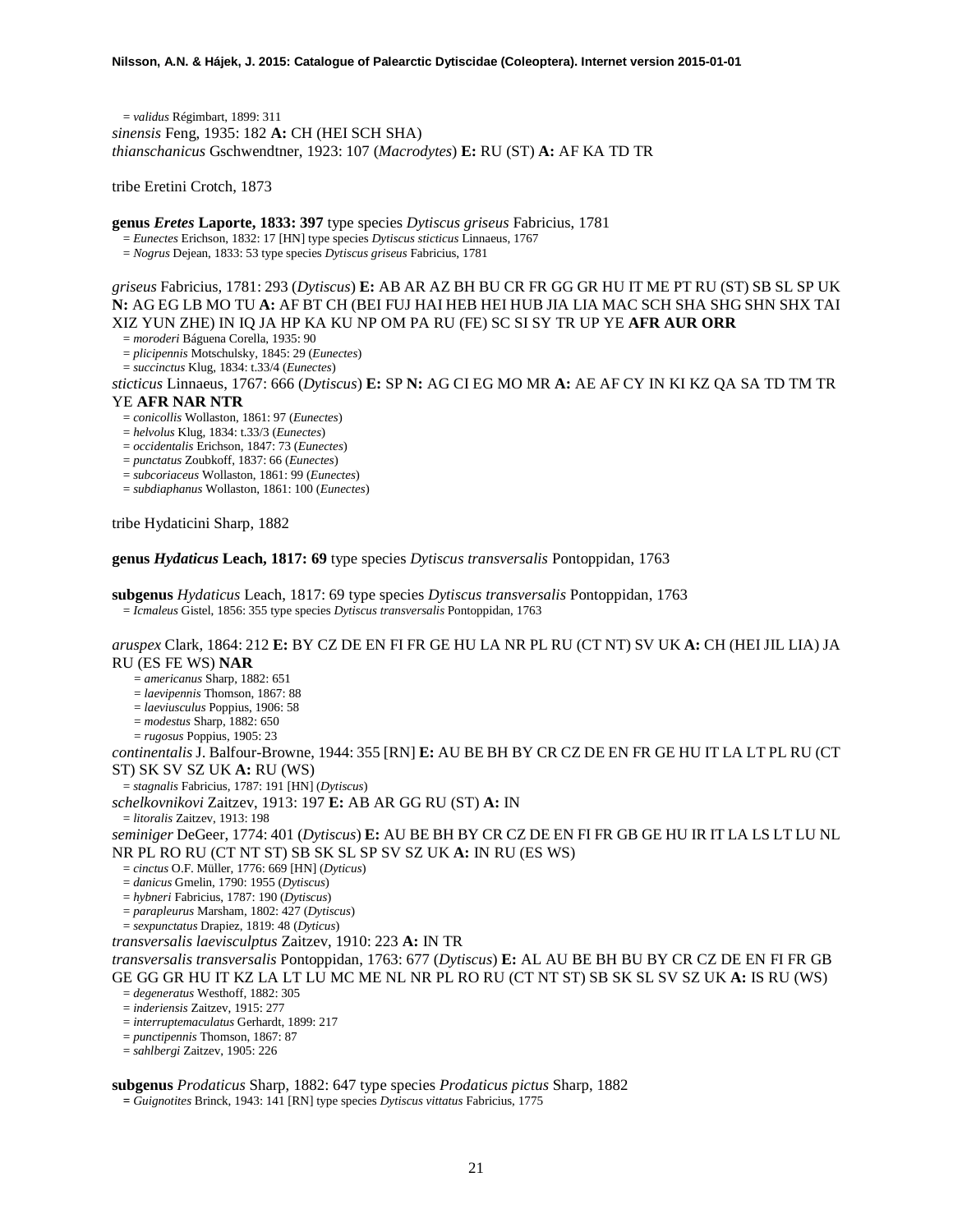#### **Nilsson, A.N. & Hájek, J. 2015: Catalogue of Palearctic Dytiscidae (Coleoptera). Internet version 2015-01-01**

= *Hydaticinus* Guignot, 1950: 104 type species *Hydaticus rectus* Sharp, 1882 (= *Dytiscus xanthomelas* Brullé, 1837)

= *Isonotus* Guignot, 1936: 53 [HN] type species *Dytiscus vittatus* Fabricius, 1775

= *Pleurodytes* Régimbart, 1899: 331 type species *Hydaticus dineutoides* Sharp, 1882

*africanus* Rocchi, 1976: 289 (*Prodaticus*) **A:** OM SA YE **AFR** *agaboides* Sharp, 1882: 663 **A:** CH (HAI YUN) **ORR** *arabicus* Guignot, 1951: 21 **A:** YE *bivittatus* Laporte, 1835: 98 **N:** EG **AFR** = *sharpi* Peschet, 1917: 45 *bowringii* Clark, 1864: 214 **A:** CH (ANH BEI HEB HUB JIA JIX LIA SCH SHA SHN TAI YUN ZHE) JA NC SC **ORR** *conspersus conspersus* Régimbart, 1899: 315 **A:** JA SC *conspersus sakishimanus* Nakane, 1990: 29 **A:** JA *decorus* Klug, 1834: t.33/5 **N:** EG **A:** SA SI YE **AFR** *dorsiger* Aubé, 1838: 193 **A:** SA YE **AFR** *dregei* Aubé, 1838: 172 **A:** SA YE **AFR** = *jucundus* Reiche, 1850: 278 = *nigromarmoratus* Clark, 1864: 220 *fabricii* W.S. Macleay, 1825: 31 [RN] (*Colymbetes*) **A:** CH (XIZ YUN) **AUR ORR** = *fabriciusi* Ball, 1932: 19 [RN] = *rufulus* Aubé, 1838: 199 = *varius* Fabricius, 1801: 267 [HN] (*Dytiscus*) *flavolineatus* Boheman, 1848: 237 **A:** SA YE **AFR** *grammicus* Germar, 1827: t.1 (*Dytiscus*) **E:** AB AR AU BH BU CR FR GE GG HU IT MC PL RU (ST) SK SL SZ TR UK YU **A:** AF CH (BEI HAI HEB HEI HUB JIA JIL LIA SCH YUN) IN JA KI KZ NC TM UZ = *lineolatus* Ménétriés, 1832: 140 (*Dytiscus*) = *nigrovittatus* Clark, 1864: 222 *histrio* Clark, 1864: 221 **A:** AE AF HP IN IQ KA OM PA SA UP YE **ORR** = *rectangulus* Sharp, 1882: 669 *incertus* Régimbart, 1888: 617 **A:** BT CH (YUN) HP NP **ORR** = *martensi* Wewalka, 1972: 115 *leander* Rossi, 1790: 202 (*Dytiscus*) **E:** AB AL FR GR IT ME PT SP **N:** AG EG LB MO TU **A:** IN IQ IS JO SI SY TM TR **AFR** = *debarrosmachadoi* Franciscolo, 1968: 51 = *fusciventris* Reiche & Saulcy, 1855: 639 = *nauzieli* Fairmaire, 1859: lii *litigiosus* Régimbart, 1880: 210 **A:** CH (HAI) **ORR** = *nubilus* Régimbart, 1899: 318 = *planatus* Régimbart, 1899: 317 *luczonicus* Aubé, 1838: 179 **A:** UP **ORR** *major* Régimbart, 1899: 328 **A:** CH (YUN) **ORR** *pacificus* Aubé, 1838: 177 **A:** CH (SHN TAI YUN) **ORR** = *banksii* Crotch, 1872: 205 [RN] = *ceylonicus* Guignot, 1935: 130 = *discindens* Walker, 1858: 204 = *latihamatus* Régimbart, 1899: 315 = *lunatus* Régimbart, 1899: 316 = *ruficollis* Fabricius, 1787: 189 [HN] (*Dytiscus*) *pictus* Sharp, 1882: 648 (*Prodaticus*) **A:** AE AF IN IQ OM PA SA SY TD TM UZ *ponticus* Sharp, 1882: 662 **N:** EG LB **A:** IN IQ PA SA SI SY TD TM TR **ORR** *rhantoides* Sharp, 1882: 664 **A:** CH (FUJ GUA GUI HAI HEI HUB HKG HUN JIA SCH SHG TAI YUN ZHE) JA **ORR** = *fengi* Falkenström, 1936: 236 *ricinus* Wewalka, 1979: 128 **A:** AF NP PA **ORR** *satoi dhofarensis* Pederzani, 2003: 18 **A:** OM *satoi satoi* Wewalka, 1975: 91 **A:** BT CH (FUJ HEB LIA SCH TAI XIZ) JA SD **ORR** *servillianus* Aubé, 1838: 197 **A:** AE OM YE **AFR** *= discoidalis* Hope, 1843: 364 *= flavomarginatus* Zimmermann, 1920: 228 *tibetanus* Shaverdo, Wewalka & Li, 2012: 78 **A:** CH (XIZ) *thermonectoides* Sharp, 1884: 447 **A:** CH (JIA YUN ZHE) JA SC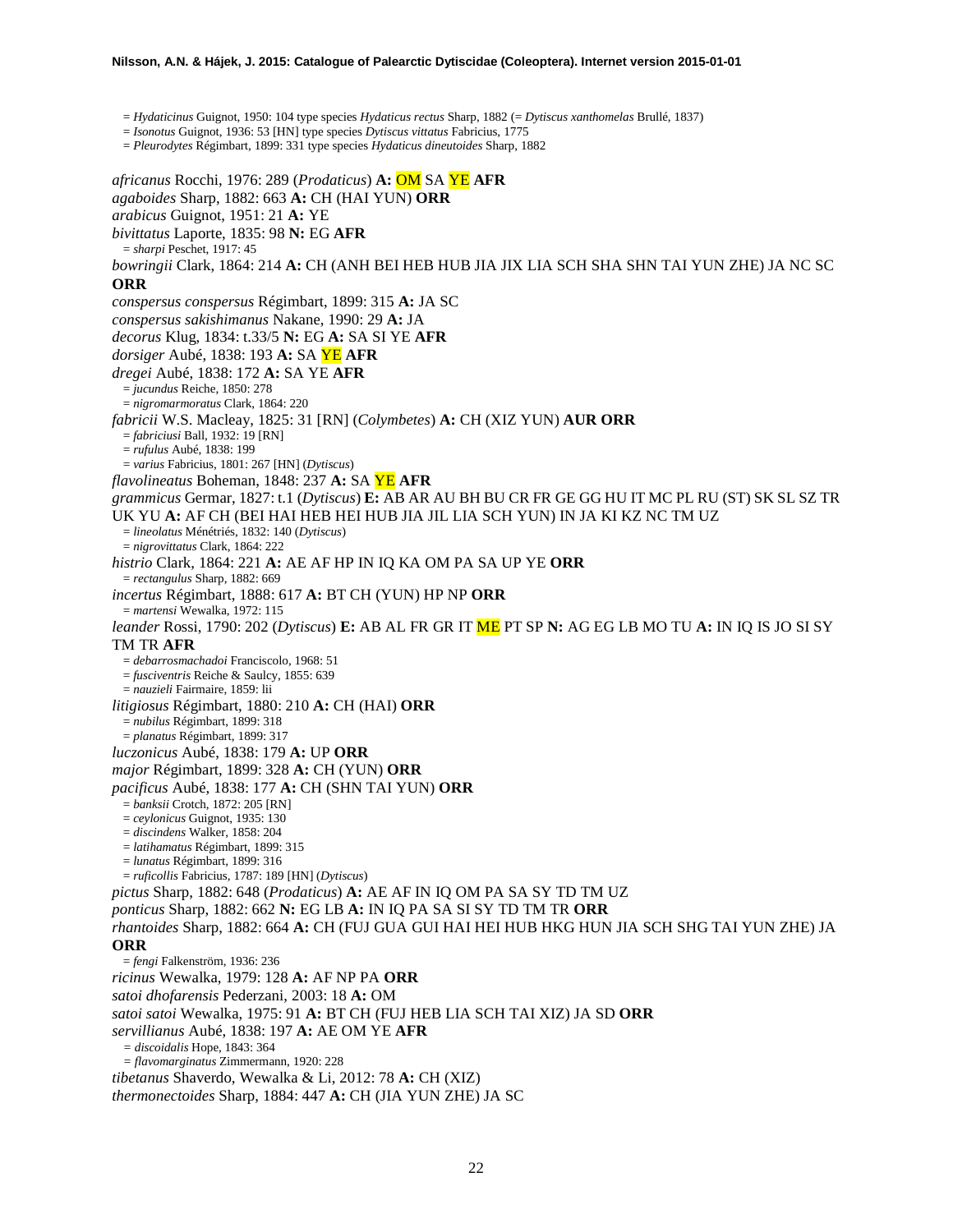*vittatus* Fabricius, 1775: 825 (*Dytiscus*) **A:** CH (FUJ GUA HAI HKG HUB JIA JIX MAC SCH SHN SHX TAI ZHE) HP JA NP SD UP **ORR**

= *lenzi* Schönfeldt, 1890: 170 (*Graphoderus*)

= *nepalensis* Satô, 1961: 60

= *sesquivittatus* Fairmaire, 1880: 164

subfamily **Hydroporinae** Aubé, 1836 tribe Bidessini Sharp, 1882

**genus** *Allodessus* **Guignot, 1953: 110** type species *Hydroporus bistrigatus* Clark, 1862

*megacephalus* Gschwendtner, 1931: 21 (*Bidessus*) **A**: CH (FUJ TAI) JA = *maculosus* Gschwendtner, 1931: 462 (*Bidessus*) = *tokunagai* Kamiya, 1932: 5 (*Bidessus*)

**genus** *Bidessus* **Sharp, 1882: 336** type species *Dytiscus unistriatus* Schrank, 1781

*alienus* Zimmermann, 1919: 140 **E:** AB CR MC MD RU (ST) **A:** IN KZ RU (WS) TM *anatolicus anatolicus* Wewalka, 1972: 72 **A:** TR *anatolicus kadmos* Wewalka, 1989: 147 **A:** IS *anatolicus phoenix* Wewalka, 1989: 146 **A:** IS *calabricus* Guignot, 1957: 91 **E:** BU CR GR IT MC SL **A:** CY IN IQ IS LE SY TR *complicatus* Sharp, 1904: 4 **N:** EG **AFR** = *brevistriga* Régimbart, 1906: 245 = *ghesquieri* Guignot, 1948: 1 *coxalis* Sharp, 1882: 351 **E:** FR PT SP **N:** AG MO TU = *ibericus* Falkenström, 1939: 9 *cretensis* Fery, 1992: 79 **E:** GR (Crete) *delicatulus* Schaum, 1844: 198 (*Hydroporus*) **E:** AL AU BH BU CR CZ FR GE GR IT MC ME PL SK SL SZ **A:** TR *exornatus* Reiche & Saulcy, 1855: 644 (*Hydroporus*) **E:** CR GR ME **A:** LE SY TR *goudotii* Laporte, 1835: 105 (*Hydroporus*) **E:** AL FR GR IT PT SP **N:** AG MO TU *grossepunctatus* Vorbringer, 1907: 418 **E:** AU BE BY CZ DE EN FI FR GE HU IT LA LT NL NR PL RU (CT NT ST) SL SV SZ UK **A:** RU (ES WS) *minutissimus* Germar, 1824: 31 (*Hydroporus*) **E:** AU FR GB GE IR IT LU PT SP SZ **N:** AG CI MO TU = *circumflexus* Breit, 1908: 59 = *interruptefasciatus* Breit, 1908: 59 = *lepineyi* Kocher, 1957: 367 = *trifasciatus* Wollaston, 1846: 453 (*Hydroporus*) *muelleri* Zimmermann, 1927: 34 **E:** GR IT ME *= tiragalloi* Sanfilippo, 1978: 129 *nasutus* Sharp, 1887: 170 **E:** AB AR AU BH BU CR CZ HU MD RO RU (ST) SK UK **A:** IS KI KZ RU (WS) TM TR *ovoideus* Régimbart, 1895: 81 **N:** EG **AFR** *pumilus* Aubé, 1838: 342 (*Hydroporus*) **E:** BH CR FR IT PT SP **N:** AG *saucius* Desbrochers des Loges, 1871: 338 (*Hydroporus*) **E:** FR (Corse) IT = *baderi* Krausse, 1910: 146 = *bigoti* Guignot, 1957: 91 *sharpi* Régimbart, 1895: 77 **N:** TU **AFR** = *fictor* Omer-Cooper, 1959: 124 = *granulum* Régimbart, 1895: 79 = *nigeriensis* Omer-Cooper, 1974: 306 = *sedilloti* Régimbart, 1895: 78 = *sudanensis* Omer-Cooper, 1974: 306 *unistriatus* Goeze, 1777: 626 (*Dytiscus*) **E:** AU BE BH BU BY CR CZ DE EN FI FR GB GE GR HU IT LA LT LU MC ME NL NR PL RO RU (CT NT ST) SK SL SV SZ UK YU **A:** CH (HEB SHA) KZ MG RU (ES WS) TR = *bisulcatus* Curtis, 1840: 276 (*Hygrotus*) = *monostriatus* Geoffroy, 1785: 69 (*Dyticus*) = *nanus* Gmelin, 1790: 1956 (*Dytiscus*) = *opacus* Guignot, 1932: 268 = *subrufulus* Schneider, 1898: 50

*= unistriatus* Schrank, 1781: 205 [HN] (*Dytiscus*)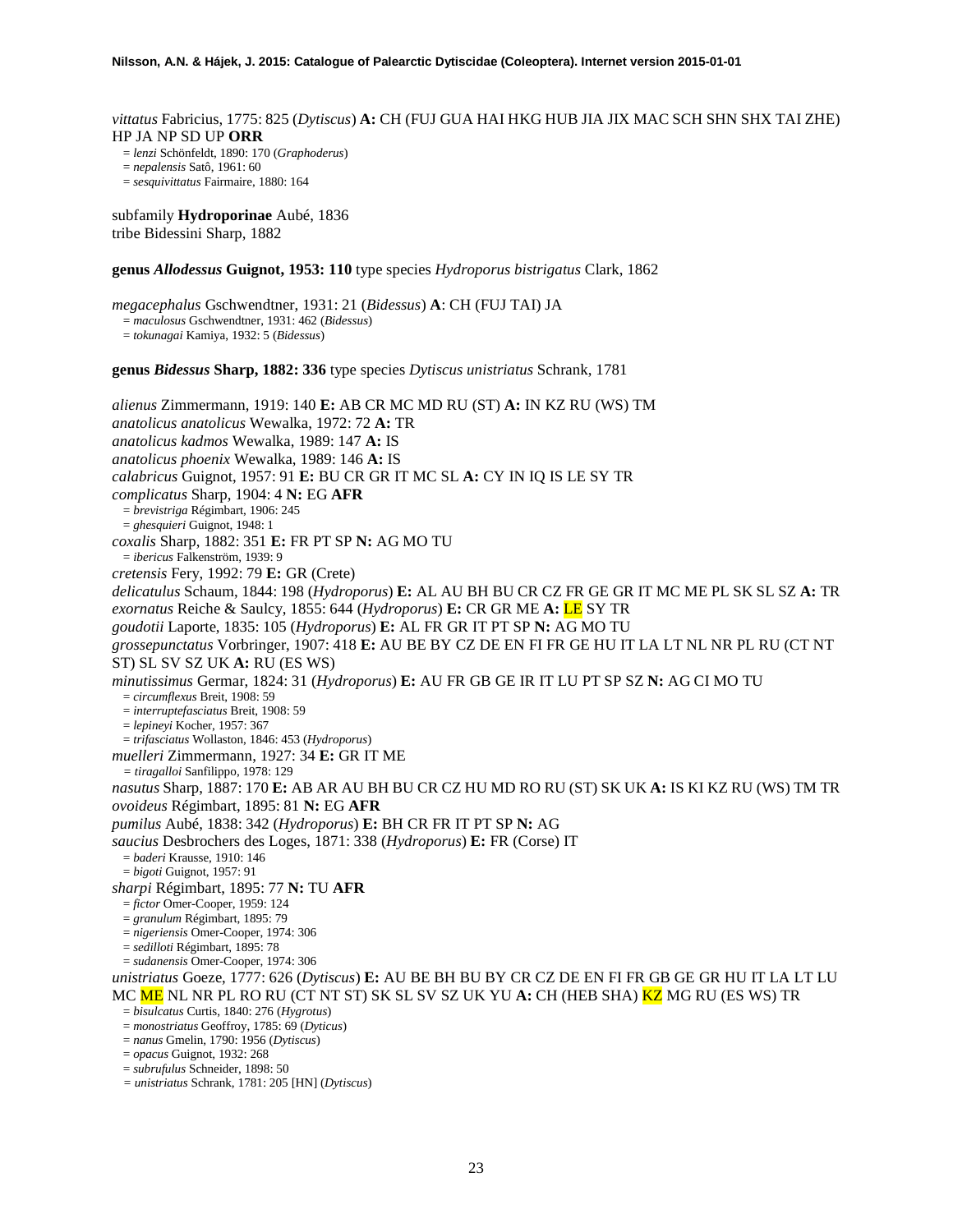**genus** *Clypeodytes* **Régimbart, 1894: 230** type species *Hydroporus cribrosus* Schaum, 1864

*bufo* Sharp, 1890: 344 (*Bidessus*) **A:** CH (GUI HAI HUB) **ORR** *cribrosus* Schaum, 1864: 107 (*Hydroporus*) **N:** EG **AFR** *jaechi* Wewalka & Biström, 1987: 49 **A:** NP

**genus** *Geodessus* **Brancucci, 1979: 214** type species *Geodessus besucheti* Brancucci, 1979

*besucheti* Brancucci, 1979: 214 **A:** HP NP SD

**genus** *Glareadessus* **Wewalka & Biström, 1998: 59** type species *Glareadessus stocki* Wewalka & Biström, 1998

*franzi* Wewalka & Biström, 1998: 62 **A:** IN *stocki* Wewalka & Biström, 1998: 61 **A:** AE OM

**genus** *Hydroglyphus* **Motschulsky, 1853: 5** type species *Dytiscus geminus* Fabricius, 1792 = *Guignotus* Houlbert, 1934: 53 type species *Dytiscus geminus* Fabricius, 1792

*amamiensis* Satô, 1961: 7 (*Guignotus*) **A:** CH (HUB TAI) JA *angularis* Klug, 1834: t.34/1 (*Hydroporus*) **N:** AG EG MO TU **A:** AE IN IQ OM PA SA TR YE **AFR** = *klugii* Leprieur, 1880: xxv (*Hydroporus*) *annamita* Régimbart, 1889: 153 (*Bidessus*) **A:** CH **ORR** *confusus* Klug, 1834: t.34/4 (*Hydroporus*) **N:** EG TU **A:** IN KI OM SA SI SY TM TR YE **AFR** *flammulatus* Sharp, 1882: 359 (*Bidessus*) **A:** CH (JIX SCH TAI XIZ) IN JA NP PA UP **ORR** = *antennatus* Régimbart, 1892: 118 (*Bidessus*) *geminus* Fabricius, 1792: 199 (*Dytiscus*) **E:** AB AL AR AU BE BH BU BY CR CZ DE EN FI FR GB GE GG GR HU IT LA LS LT LU MC MD ME NL NR PL PT RO RU (CT NT ST) SB SK SL SP SV SZ TR UK **N:** AG CI EG LB MO TU **A:** AF BT CH (GUI GUX HEI HEN JIL LIA SCH YUN) CY HP IN IQ IS KA KI KZ LE MG NC NP PA RU (ES WS) SA SI SY TD TM TR UP UZ **ORR** = *corsicus* O.Schneider, 1903: 51 (*Bidessus*) = *inmaculatus* Báguena Corella, 1935: 85 (*Bidessus*) = *monaulacus* Drapiez, 1820: 270 (*Hydroporus*) = *nitens* Falkenström, 1939: 7 (*Bidessus*) = *obscurus* J. Sahlberg, 1903: 16 (*Bidessus*) = *ocellatus* Báguena Corella, 1935: 85 (*Bidessus*) = *pectinatus* Báguena Corella, 1935: 85 (*Bidessus*) = *pusillus* Fabricius, 1781: 297 (*Dytiscus*) [HN] = *pygmeus* Olivier, 1795: 39 (*Dytiscus*) [HN] = *symbolum* Kolenati, 1845: 86 (*Hydroporus*) = *trifidus* Panzer, 1795: 26/t.2 (*Dytiscus*) *gujaratensis* (Vazirani, 1973: 297) (*Guignotus*) **A:** IN OM **ORR** *hamulatus* Gyllenhal, 1813: 691 (*Hyphydrus*) **E:** BY CT DE EN FI GE LA LT PL RU (NT) SV **A:** MG *hormuzensis* Hájek & Brancucci, 2011: 134 **A:** AE IN OM *hummeli* Falkenström, 1932: 191 (*Bidessus*) **A:** CH (SCH) *inconstans* Régimbart, 1892: 119 (*Bidessus*) **A:** BT CH (TAI XIZ) JA NP SD **ORR** = *fulvescens* Zimmermann, 1923: 34 (*Bidessus*) *infirmus* Boheman, 1848: 251 (*Hydroporus*) **A:** OM SA YE **AFR** = *capensis* Régimbart, 1894: 234 (*Bidessus*) *japonicus* Sharp, 1873: 54 (*Hydroporus*) **A:** CH (BEI FUJ GUA HEI HUB JIA JIL JIX LIA ZHE) JA NC RU (FE) SC = *tangweii* Li, 1992: 36 (*Guignotus*) = *vernalis* Guignot, 1954: 197 (*Guignotus*) = *yingkouensis* Li, 1992: 36 (*Guignotus*) = *yoshimurai* Kamiya, 1932: 4 (*Bidessus*) *kifunei* Nakane, 1987: 172 (*Guignotus*) **A:** JA *licenti* Feng, 1936: 3 (*Bidessus*) **A:** CH (BEI GAN GUA GUI GUX HEI HUN JIX SCH SHA TIA XIN ZHE) MG *major* Sharp, 1882: 354 (*Bidessus*) **N:** AG EG LB TU **A:** IS OM SA SI YE **AFR** = *sellatus* Peyerimhoff, 1931: 20 (*Bidessus*) *orientalis* Clark, 1863: 427 (*Hydroporus*) **A:** CH (FUJ GUI GUX HAI HUB HUN XIZ YUN ZHE) **AUR ORR** *pendjabensis* Guignot, 1954: 221 (*Guignotus*) **A:** NP PA UP **ORR** *pentagrammus* Schaum, 1864: 108 (*Hydroporus*) **N:** EG **AFR**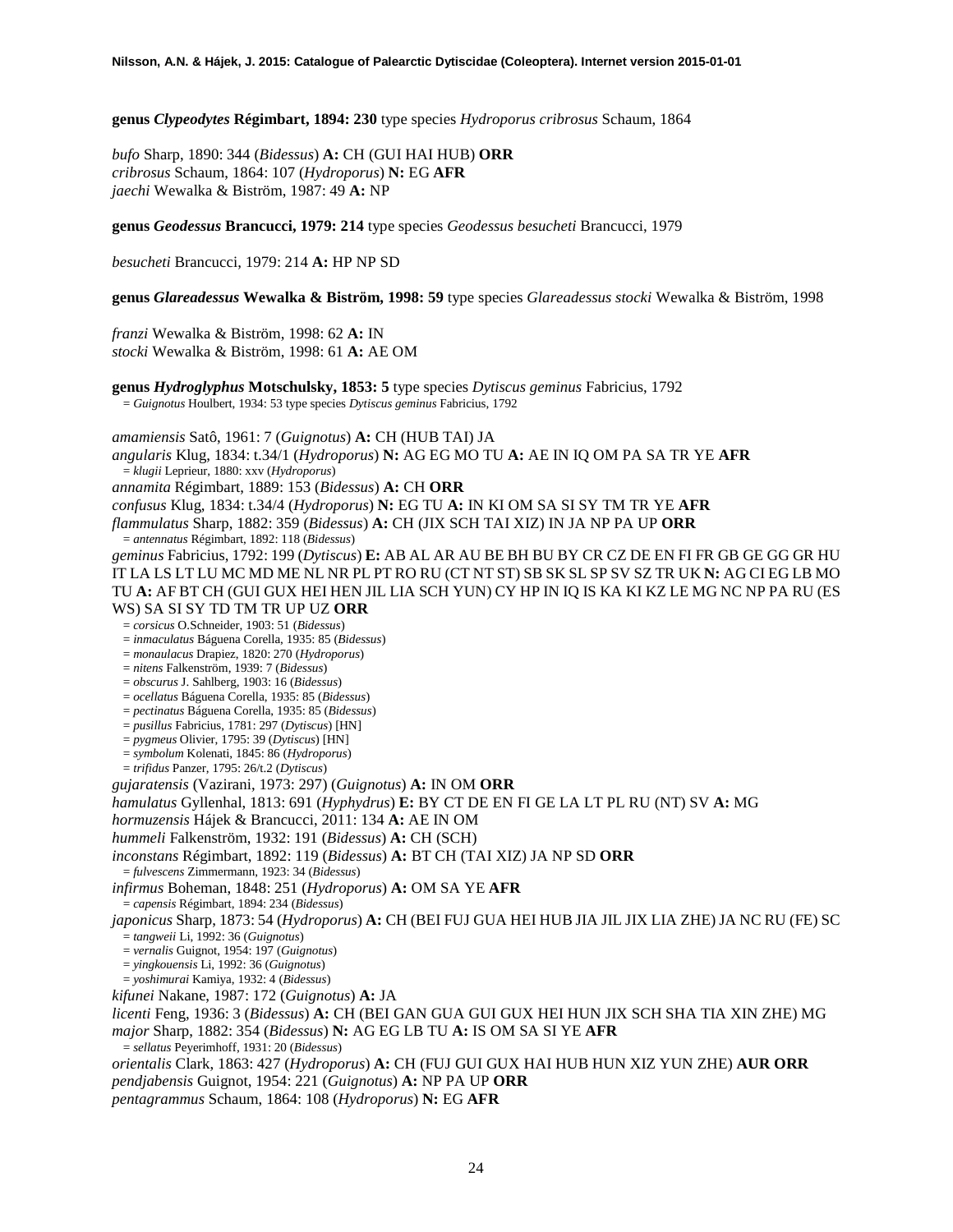*regimbarti* Gschwendtner, 1936: 367 (*Bidessus*) **A:** CH (GUX GUI SCH SHA YUN) **ORR** *signatellus* Klug, 1834: t.34/3 (*Hydroporus*) **E:** AB AR BH CR FR GG GR IT ME RU (ST) SP **N:** AG EG LB MO TU **A:** AE AF CY IN IQ IS JO KI KU KZ OM PA SA SI SY TD TM TR UZ YE **AFR** = *razzautii* Dodero, 1922: 46 (*Bidessus*) = *tetragrammus* Hochhuth, 1846: 223 (*Hydroporus*) = *thermalis* Germar, 1838: xx (*Hydroporus*) *sinuspersicus* Hájek & Wewalka, 2009: 94 **A:** AE IN OM *socotraensis* Wewalka, 2004: 466 **A:** YE (Socotra) *trassaerti* Feng, 1936: 4 (*Bidessus*) **A:** CH (FUJ GUA GUI GUX HEB HEI HUB HUN JIA JIX SHA SCH TIA YUN ZHE) **genus** *Leiodytes* **Guignot, 1936: 20** type species *Hydroporus evanescens* Boheman, 1848

= *Liodytes* Guignot, 1950: 97 [HN] type species *Hydroporus evanescens* Boheman, 1848

*frontalis* Sharp, 1884: 440 (*Bidessus*) **A:** JA SC *gracilis* Gschwendtner, 1933: 162 (*Clypeodytes*) **A:** CH (HUB) *indicus* Régimbart, 1892: 117 (*Bidessus*) **A:** UP **ORR** *kyushuensis* Nakane, 1990: 62 (*Clypeodytes*) **A:** JA *lanyuensis* Wang, Satô & Yang, 1998: 161 **A:** CH (TAI) *miyamotoi* Nakane, 1990: 63 (*Clypeodytes*) **A:** JA *nicobaricus* Redtenbacher, 1867: 21 (*Hydroporus*) **A:** CH (MAC) JA **ORR** *orissaensis* Vazirani, 1969: 328 (*Clypeodytes*) **A:** PA **ORR** *perforatus* Sharp, 1882: 363 (*Bidessus*) **A:** CH (GUA GUI GUX HAI HUN JIX SCH YUN) **ORR**

**genus** *Limbodessus* **Guignot, 1939: 52** type species *Bidessus neoguineensis* Régimbart, 1892 (= *Hydroporus compactus* Clark, 1862)

*compactus* Clark, 1862: 421 (*Hydroporus*) **A:** JA **AUR ORR** = *neoguineensis* Régimbart, 1892: 990 (*Bidessus*) = *tokarensis* Satô, 1972: 53 (*Uvarus*)

**genus** *Peschetius* **Guignot, 1942: 21** type species *Hydroporus nodieri* Régimbart, 1895

*quadricostatus* Aubé, 1838: 487 (*Hydroporus*) **A:** IN NP UP **ORR**

**genus** *Pseuduvarus* **Biström, 1988: 10** type species *Hydroporus vitticollis* Boheman, 1848

*vitticollis* Boheman, 1848: 256 (*Hydroporus*) **N:** MO **A:** CH (TAI) NP PA **AFR ORR**

= *caligosus* Guignot, 1946: 257 (*Amarodytes*)

= *gentilis* Sharp, 1890: 344 (*Bidessus*)

= *monticola* Guignot, 1957: 98 (*Uvarus*)

= *octoguttatus* Régimbart, 1895: 94 (*Bidessus*)

= *ornatipennis* Régimbart, 1900: 372 (*Bidessus*)

**genus** *Sinodytes* **Spangler, 1996: 243** type species *Sinodytes hubbardi* Spangler, 1996

*hubbardi* Spangler, 1996: 244 **A:** CH (GUX)

**genus** *Uvarus* **Guignot, 1959: 53** type species *Hydroporus lacustris* Say, 1823

*occultus* Sharp, 1882: 363 (*Bidessus*) **A:** SA *peringueyi* Régimbart, 1895: 84 (*Bidessus*) **A:** YE **AFR**

**genus** *Yola* **Gozis, 1886: 8** type species *Dytiscus bicarinatus* Latreille, 1804 = *Yolula* Guignot, 1950: 100 type species *Bidessus dohrni* Sharp, 1882

*alluaudi* Peschet, 1926: 299 **N:** AG LB MO **AFR** *bicarinata bicarinata* Latreille, 1804: 179 (*Dytiscus*) **E:** BE CZ FR IT NL PT SL SP SZ **N:** AG MO TU *= bicarinatus* Drapiez, 1819: 290 [HN] (*Dytiscus*)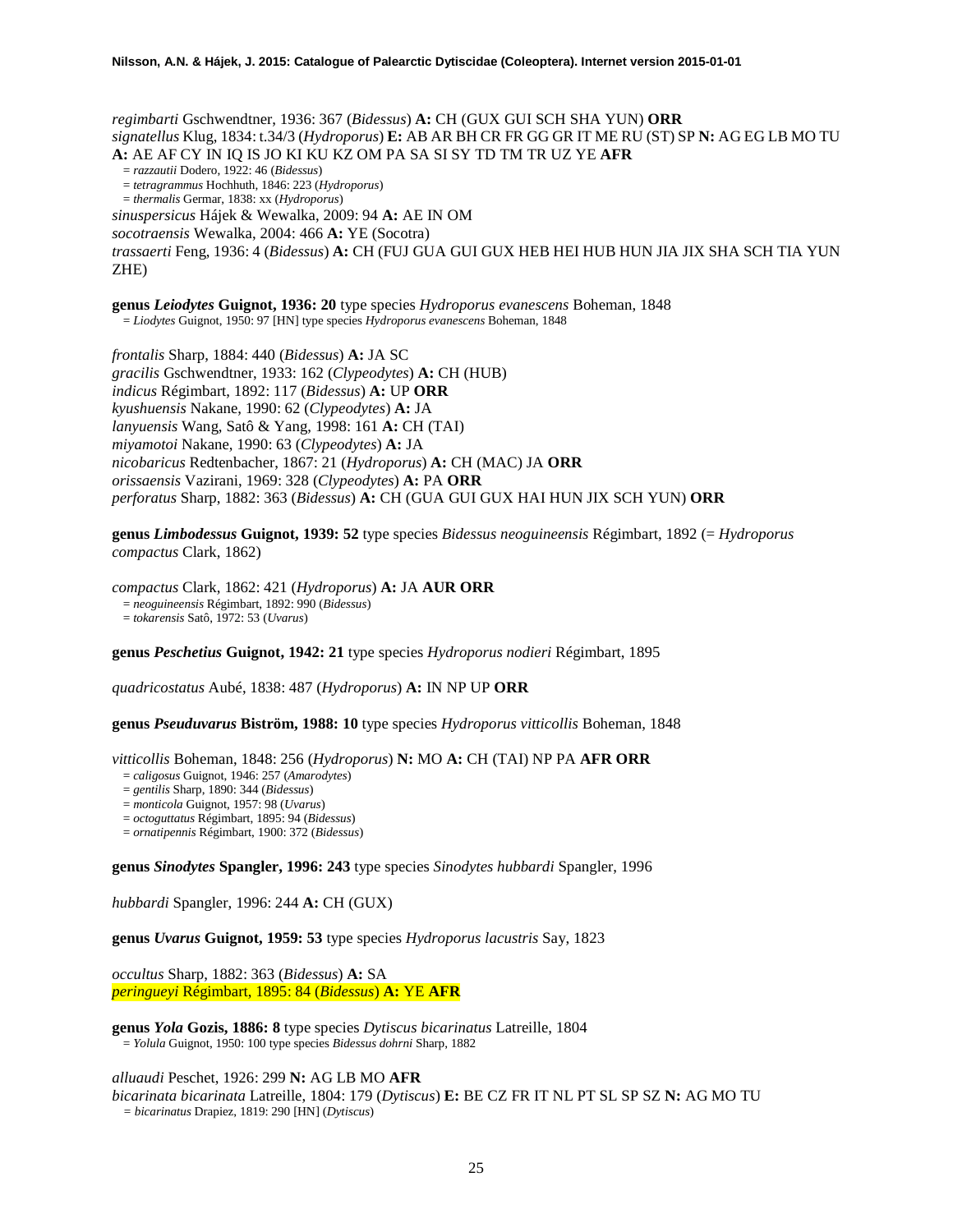= *bipunctatus* Ragusa, 1887: 224 (*Bidessus*) = *costatus* Gyllenhal in Schönherr, 1808: 31 (*Hyphydrus*) = *crispatus* Germar, 1817: t.1 (*Hydroporus*) = *cristatus* Lacordaire, 1835: 335 (*Hydroporus*) *= interrupta* Báguena Corella, 1935: 84 *bicarinata obscurior* Desbrochers des Loges, 1871: 337 (*Hydroporus*) **E:** FR (Corse) IT (Elba, Sardegna) **N:** TU *bicristata* Sharp, 1882: 347 (*Bidessus*) **A:** SA YE *buettikeri* Brancucci, 1985: 230 **A:** SA YE *consanguinea* Régimbart, 1892:118 (*Bidessus*) **A:** NP **ORR** *darfurensis* J. Balfour-Browne, 1947: 136 **A:** YE **AFR** = *decorata* Guignot, 1956: 251 *enigmatica* Omer-Cooper, 1954: 212 **N:** EG **A:** SA SI YE **AFR** *nigrosignata* Régimbart, 1895: 71 **N:** AG **AFR** *= pescheti* Peyerimhoff, 1929: 168 *porcata* Klug, 1834: t.34/5 (*Hydroporus*) **N:** EG **A:** SA **AFR** *wraniki* Wewalka, 2004: 468 **A:** YE (Socotra)

**genus** *Yolina* **Guignot, 1936: 25** type species *Hydroporus elegantulus* Boheman, 1848

*insignis* Sharp, 1882: 348 (*Bidessus*) **N:** EG **A:** OM SA YE **AFR**

tribe Hydroporini Aubé, 1836 subtribe Deronectina Galewski, 1994

**genus** *Amurodytes* **Fery & Petrov, 2013: 1823** type species *Amurodytes belovi* Fery & Petrov, 2013

*belovi* Fery & Petrov, 2013: 1824 **A:** RU (FE)

**genus** *Boreonectes* **Angus, 2010: 124** type species *Dytiscus griseostriatus* DeGeer, 1774

*alpestris* Dutton & Angus, 2007: 11 (*Stictotarsus*) **E:** IT SZ *emmerichi* Falkenström, 1936: 88 (*Deronectes*) **A:** CH (QIN SCH XIZ) *griseostriatus* DeGeer, 1774: 403 (*Dytiscus*) **E:** ?AR ?AU ?BH ?EN FI FR GE ?GG ?GR IT ?ME NR ?RU (NT) ?SL SV SZ **A:** ?KA ?MG ?PA ?TR ?**NAR**[1](#page-25-0) = *maritimus* Helliesen, 1890: 20 (*Deronectes*) = *nigrescens* Favre, 1890: 52 (*Hydroporus*) = *obscurus* Della Beffa, 1931: 179 [HN] (*Hydroporus*) = *palaestinus* Baudi di Selve, 1894: 3 (*Deronectes*) = *piochardi* Régimbart, 1878: 350 (*Hydroporus*) *= strandi* Brinck, 1943: 141 (*Deronectes*) *ibericus* Dutton & Angus, 2007: 11 (*Stictotarsus*) **E:** FR IT PT SP **N:** MO *inexpectatus* Dutton & Angus, 2007: 11 (*Stictotarsus*) **E:** FR *macedonicus* Guéorguiev, 1959: 193 (*Potamonectes*) **E:** GR (Crete) MC *= creticus* Dutton & Angus, 2007: 12 (*Stictotarsus*) *multilineatus* Falkenström, 1922: 16 (*Potamodytes*) **E:** FA FI FR GB IR NR NT SV **A:** RU (ES FE WS) *riberae* Dutton & Angus, 2007: 12 (*Stictotarsus*) **E:** BU **A:** TR

**genus** *Deronectes* **Sharp, 1882: 390** type species *Hydroporus latus* Stephens, 1829 = *Bartheus* Houlbert, 1934: 64 type species *Hydroporus latus* Stephens, 1829

*abnormicollis* Semenov, 1900: 682 **A:** AF CH (XIN) KI KZ TD UZ = *microthorax* Semenov, 1900: 683 *adanensis* Hájek, Šťastný, Boukal & Fery, 2011: 465 **A:** TR *afghanicus* Wewalka, 1971: 139 **A:** AF PA *algibensis* Fery & Fresneda, 1988: 337 **E:** SP *angelinii* Fery & Brancucci, 1997: 228 **E:** IT *angulipennis* Peyron, 1858: 398 (*Hydroporus*) **A:** TR

 $\overline{a}$ 

<span id="page-25-0"></span><sup>1</sup> Split cytogenetically into several taxa by Dutton & Angus (2007). The occurrence of *B. griseostriatus* in countries marked with question mark has to be verified; however, especially populations from Balkan Peninsula and Asia belong most probably to other species.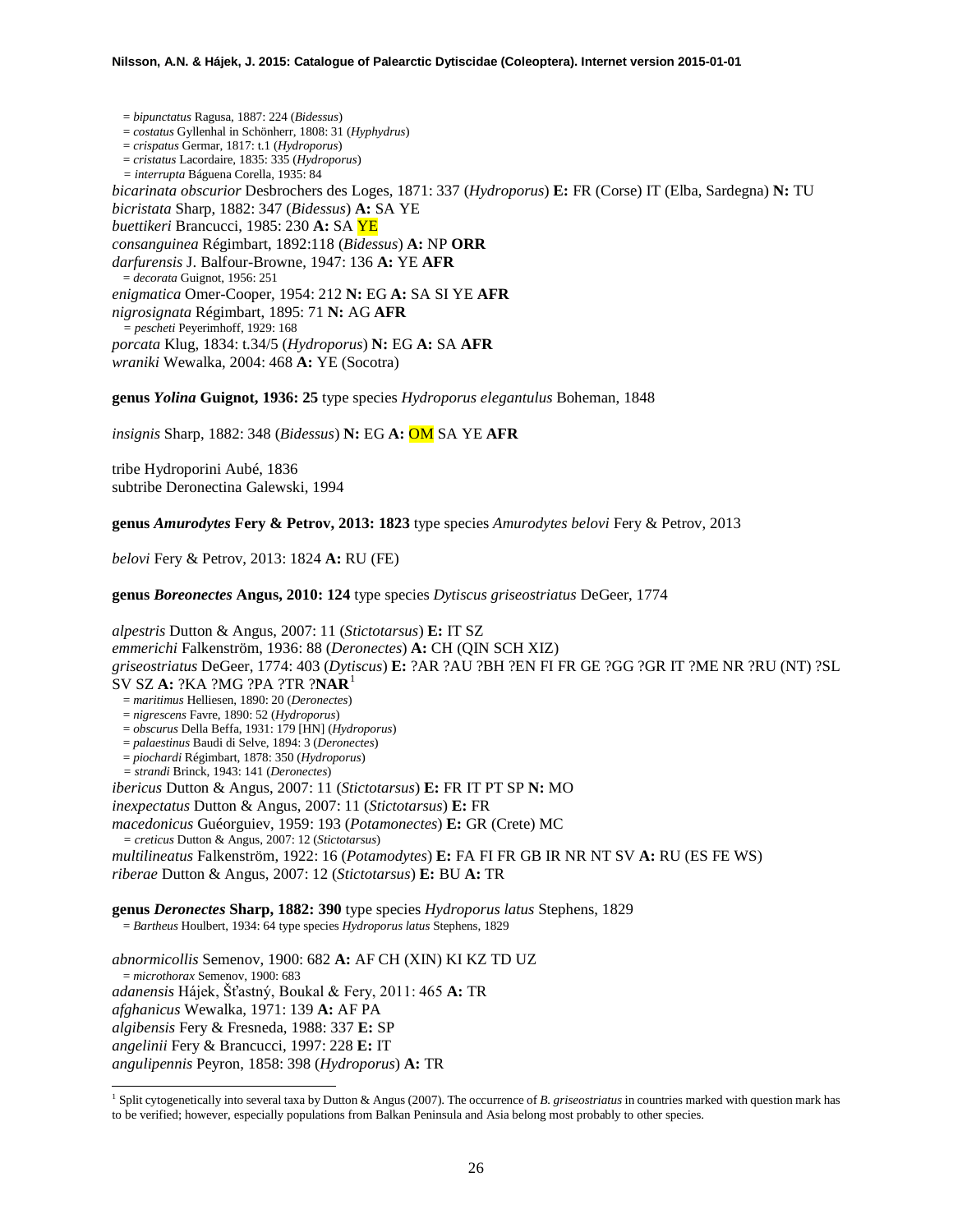*angusi* Fery & Brancucci, 1990: 431 **E:** SP *aubei aubei* Mulsant, 1843: 276 (*Hydroporus*) **E:** AU FR GE IT SZ *aubei sanfilippoi* Fery & Brancucci, 1997: 234 **E:** FR SP *balkei* Fery & Hosseinie, 1998: 252 **A:** IN *bameuli* Fery & Hosseinie, 1998: 243 **A:** PA *bicostatus* Schaum, 1864: 111 (*Hydroporus*) **E:** PT SP *biltoni* Fery & Hosseinie, 1998: 245 **A:** IN *brancuccii* Fery & Hosseinie, 1998: 250 **A:** IN *brannanii* Schaufuss, 1869: 9 (*Hydroporus*) **E:** SP (Islas Baleares) *costipennis costipennis* Brancucci, 1983: 138 **E:** PT SP *costipennis gignouxi* Fery & Brancucci, 1989: 303 **E:** SP = *gignouxorum* Nilsson, 2007: 49 [UE] *danielssoni* Fery & Hosseinie, 1998: 242 **A:** AF *delarouzei* Jacquelin du Val, 1857: 34 (*Hydroporus*) **E:** FR SP *depressicollis* Rosenhauer, 1856: 50 (*Hydroporus*) **E:** SP *doriae* Sharp, 1882: 421 **E**: "Caucasus" **A:** AR IN TR *elburs* Fery, Erman & Hosseinie, 2001:346 **A:** IN *elmii* Fery & Hosseinie, 1998: 254 **A:** IN *ermani* Hájek, Šťastný, Boukal & Fery, 2011: 468 **A:** TR *evelynae* Fery & Hosseinie, 1998: 254 **A:** TR *fairmairei* Leprieur, 1876: cxxi [RN] (*Hydroporus*) **E:** FR IT PT SP **N:** AG MO TU = *bombycinus* Leprieur, 1876: cxxii (*Hydroporus*) = *sublaevis* Rey, 1887: 2 (*Hydroporus*) = *vestitus* Fairmaire, 1859: 27 [HN] (*Hydroporus*) *ferrugineus* Fery & Brancucci, 1987: 70 **E:** PT SP *fosteri* Aguilera & Ribera, 1996: 39 **E:** SP *hakkariensis* Wewalka, 1989: 96 **A:** TR *hebaueri* Fery & Hosseinie, 1998: 256 **A:** TR = *hebauerorum* Nilsson, 2007: 49 [UE] *hendrichi* Fery & Hosseinie, 1998: 253 **A:** IN *hispanicus* Rosenhauer, 1856: 49 (*Hydroporus*) **E:** FR SP **N:** MO = *septensis* Lagar, 1968: 61 *jaechi* Wewalka, 1989: 94 **A:** TR *kinzelbachi* Fery & Hosseinie, 1998: 262 **A:** SY TR *lareynii* Fairmaire, 1858: 455 (*Hydroporus*) **E:** FR (Corse) = *coarcticolis* Reiche, 1862: 293 (*Hydroporus*) *latus* Stephens, 1829: 192 (*Hydroporus*) **E:** AU BE BH BU BY CR CZ DE EN FI FR GB GE GR HU IT LA LT LU ME NL NR PL RU (CT NT) SK SL SV SZ UK = *castaneus* Heer, 1837: 54 (*Hydroporus*) *= latus* Curtis, 1831: 343 [HN] (*Hydroporus*) = *ovatus* Sturm, 1835: 40 (*Hydroporus*) = *pyrenaeus* Schaefer, 1930: 104 [HN] (*Hydroporus*) *longipes* Sharp, 1882: 420 **A:** IN *moestus inconspectus* Leprieur, 1876: cxxii (*Hydroporus*) **E:** AL BU CR FR GR IT MC ME PT SP SZ **N:** MO *moestus moestus* Fairmaire, 1858: 455 (*Hydroporus*) **E:** FR (Corse) IT (Sardegna) *nilssoni* Fery & Wewalka, 1992: 22 **A:** IN TM *opatrinus* Germar, 1824: 31 [NP] (*Hydroporus*) **E:** FR PT SP SZ *= silphoides* Ponza, 1805:82 [NO] (*Dytiscus*) *palaestinensis* Fery & Hosseinie, 1999: 271 [RN] **A:** SY *= palaestinus* Fery & Hosseinie, 1998: 229 [HN] *parvicollis* Schaum, 1864: 112 (*Hydroporus*) **E:** AR BU GG GR MC RO YU **A:** IN TR *= planicollis* Sharp, 1882: 420 *perrinae* Fery & Brancucci, 1997: 260 **N:** AG TU *persicus* Peschet, 1914: 227 **A:** IN *peyerimhoffi* Régimbart, 1906: 204 (*Hydroporus*) **N:** AG *platynotus mazzoldii* Fery & Brancucci, 1997: 242 **E:** GR *platynotus platynotus* Germar, 1834: pl. 3 (*Hydroporus*) **E:** AL AU BE BH BU CZ GE LU MC ME NL PL RO SB SK = *murinus* Sturm, 1835: 42 (*Hydroporus*) = *platynotus* Lacordaire, 1835: 330 [HN] (*Hydroporus*)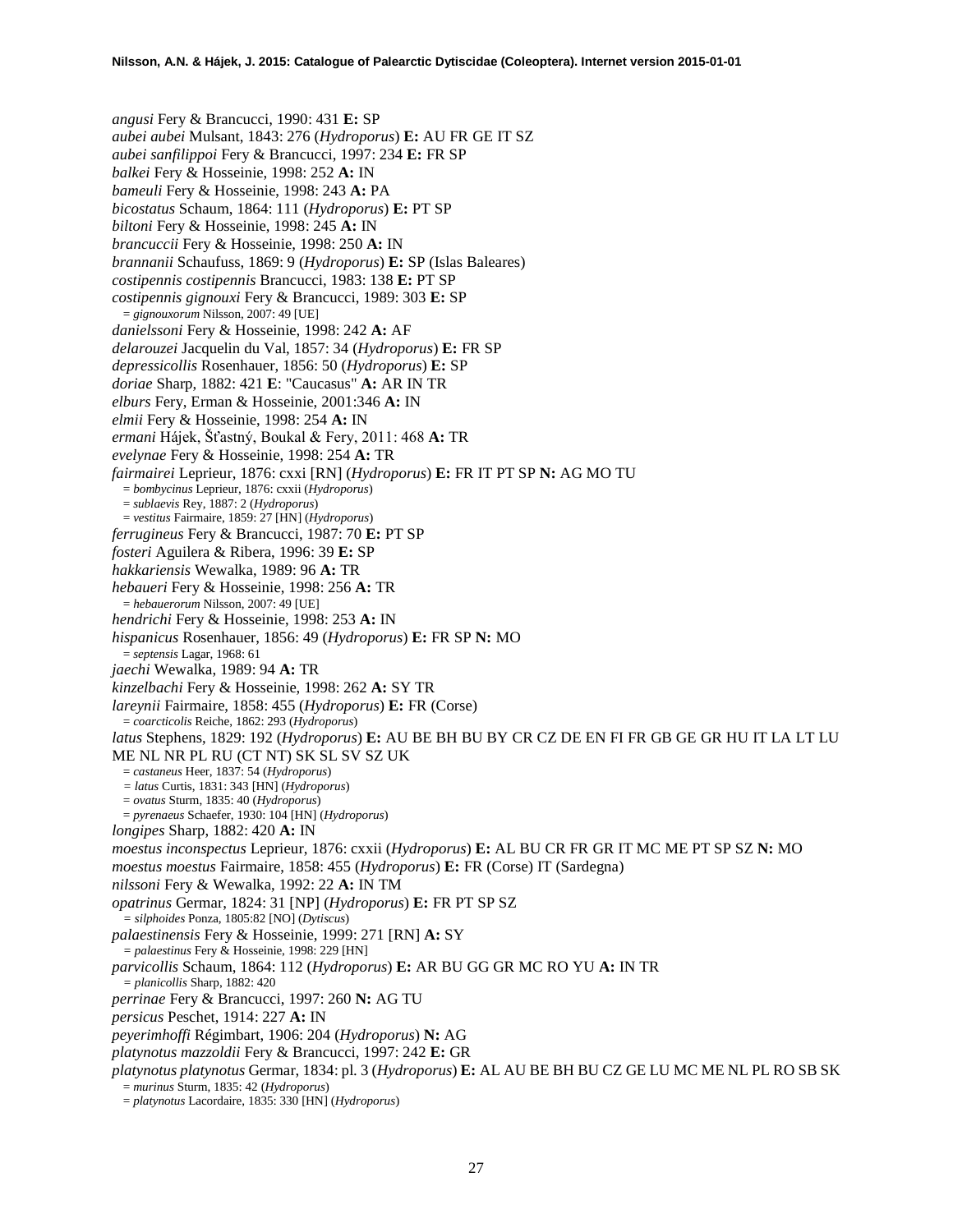*riberai* Fery & Hosseinie, 1998: 255 **A:** IQ TR *roberti* Fery & Hosseinie, 1998: 242 **A:** AF *sahlbergi* Zimmermann, 1932: 106 **E:** GR TR **A:** TR *schuberti* Wewalka, 1971: 138 **A:** TR *semirufus* Germar, 1845: pl.3 (*Hydroporus*) **E:** FR IT *syriacus* Wewalka, 1971: 141 **A:** TR *tashk* Fery, Hasanshahi & Abbasipour, 2014: 1256 **A:** IN *theryi* Peyerimhoff in Bedel, 1925: 356 (*Hydroporus*) **N:** MO *toledoi* Fery, Erman & Hosseinie, 2001:342 **A:** TR *vestitus* Gebler, 1848: 76 (*Hydroporus*) **A:** AF KZ RU (WS) TD UZ *wewalkai* Fery & Fresneda, 1988: 241 **E:** SP *wittmeri* Wewalka, 1971: 130 **A:** TR *witzgalli* Fery & Brancucci, 1997: 278 **A:** TR *youngi* Fery & Hosseinie, 1998: 240 **A:** IN

### **genus** *Nebrioporus* **Régimbart, 1906: 237** type species *Hydroporus kilimandjarensis* Régimbart, 1906

= *Bistictus* Guignot, 1941: 59 type species *Hydroporus dubius* Aubé, 1838

= *Potamodytes* Zimmermann, 1919: 184 [HN] type species *Dytiscus elegans* Panzer, 1794

= *Potamonectes* Zimmermann, 1921: 87 [RN] type species *Dytiscus elegans* Panzer, 1794

= *Rhabdonectes* Houlbert, 1934: 68 type species *Hydroporus carinatus* Aubé, 1836

= *Zimmermannius* Guignot, 1941: 59 type species *Hydroporus canariensis* Bedel, 1881

*acuminatellus* Fairmaire, 1876: 49 (*Hydroporus*) **N:** AG *airumlus* Kolenati, 1845: 85 (*Hydroporus*) **E:** AB AR GG PL RU (ST) UK **A:** AF CH (BEI GAN GUI HEB HEI HEN JIA LIA NMO SCH SHA SHN SHX XIN YUN) HP IN IS KA KI KZ MG PA RU (ES) TD TM TR UZ *= amurensis* Sharp, 1882: 427 (*Deronectes*) *= kashmirensis* Régimbart, 1899: 195 (*Hydroporus*) = *rybinskii* Kinel, 1936: 199 (*Deronectes*) = *sulphuricola* Zaitzev, 1951: 58 (*Deronectes*) *amicorum* Toledo, 2009: 62 **E:** GR (Crete) *anchoralis* Sharp, 1884: 442 (*Deronectes*) **A:** JA *assimilis* Paykull, 1798: 236 (*Dytiscus*) **E:** AU BY CR CZ DE EN FI FR GB GE IR LA LT ME NR RU (CT NT) PL SV SZ **A:** RU (ES WS) = *affinis* Sturm, 1835: 17 (*Hydroporus*) = *frater* Kunze, 1818: 62 (*Hyphydrus*) = *hyperboreus* Gyllenhal in C.R. Sahlberg, 1826: 175 (*Hyphydrus*) *baeticus* Schaum, 1864: 109 (*Hydroporus*) **E:** SP = *mariae* Millán & Rocchi, 1991: 83 (*Potamonectes*) *balli* Vazirani, 1970: 127 (*Potamonectes*) **A:** HP PA UP *banajai* Brancucci, 1980: 106 (*Potamonectes*) **A:** SA *brownei* Guignot, 1949: 44 (*Potamonectes*) **A:** CH (GUI HUN SCH) *bucheti bucheti* Régimbart, 1898: 89 (*Hydroporus*) **E:** FR IT *bucheti cazorlensis* Lagar, Fresneda & Hernando, 1987: 93 (*Potamonectes*) **E:** SP *canaliculatus* Lacordaire, 1835: 328 (*Hydroporus*) **E:** AU BE CZ DE FR GB GE GR HU IT LU NL PL PT SK SP SV SZ = *pantherinus* Reclaire & van der Wiel, 1948: 222 (*Deronectes*) *canariensis* Bedel, 1881: 265 [RN] (*Hydroporus*) **N:** CI = *gomerensis* Guignot, 1949: 6 (*Potamonectes*) = *tesselatus* Aubé, 1838: 516 [HN] (*Hydroporus*) *carinatus* Aubé, 1838: 238 (*Hydroporus*) **E:** PT SP *ceresyi* Aubé, 1838: 260 (*Hydroporus*) **E:** BU CR FR GR IT MA PT SP UK **N:** AG CI EG LB MO MR TU **A**: CY IN IQ IS SI SY TM TR = *lyellii* Wollaston, 1857: 26 (*Hydroporus*) *= salinus* Joly, 1840: 42 (*Hydroporus*) = *undecimlineellus* Fairmaire, 1877: 141 (*Hydroporus*) *clarkii* Wollaston, 1862: 438 (*Hydroporus*) **E:** IT PT SP **N:** AG CI MO TU **A:** TR = *andalusiae* Clark, 1862: 469 (*Hydroporus*) = *subtruncatus* Fairmaire, 1876: 49 (*Hydroporus*)

= *unilineatus* Báguena Corella, 1935: 88 (*Hydroporus*)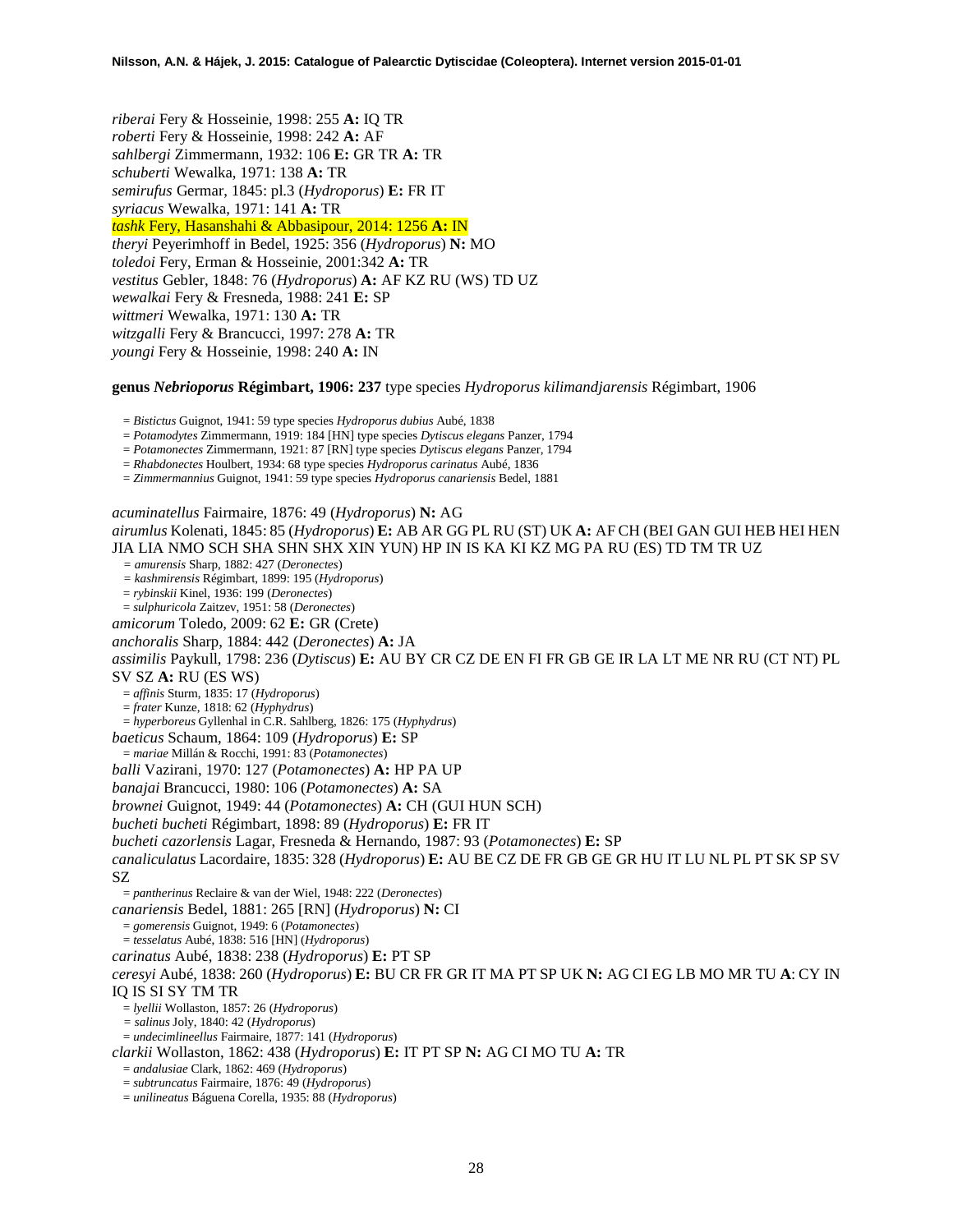*croceus* Angus, Fresneda & Fery, 1993: 298 **E:** SP *crotchi* Preudhomme de Borre, 1871: xiii (*Hydroporus*) **N:** EG **A:** IS SA SI = *moestus* Walker, 1871: 10 [HN] (*Hydroporus*) = *schweinfurthi* Zimmermann, 1921: 87 (*Deronectes*) = *walkeri* Branden, 1885: 49 [RN] (*Deronectes*) *depressus* Fabricius, 1775: 233 (*Dytiscus*) **E:** BY CZ DE EN FI GB GE HU IR LA LT NR PL RU (CT NT ST) SL SV UK **A:** MG RU (ES WS) **NAR** = *boristhenicus* Hochhuth, 1871: 233 (*Hydroporus*) *= intermedius* Franck, 1935: 239 (*Deronectes*) = *latescens* Falkenström, 1932: 185 (*Deronectes*) = *neuhoffii* Cederhielm, 1798: 32 (*Dytiscus*) = *pallidus* Heer, 1837: 54 (*Hydroporus*) *dubius* Aubé, 1838: 517 (*Hydroporus*) **N:** MR = *vigilans* Wollaston, 1854: 86 (*Hydroporus*) *elegans* Panzer, 1794: 24/t.5 (*Dytiscus*) **E:** AU BE BH CR CZ FR GB GE HU IT LS LU NL PT SK SL SP SZ = *brevis* Sturm, 1835: 9 [HN] (*Hydroporus*) = *marginicollis* Aubé, 1838: 229 (*Hydroporus*) *fabressei* Régimbart, 1901: 324 (*Hydroporus*) **E:** FR PT SP *fenestratus* Germar, 1836: t.3 (*Hydroporus*) **E:** IT = *schaumei* Aubé, 1842: 229 (*Hydroporus*) *formaster formaster* Zaitzev, 1908: 269 (*Hydroporus*) **A:** CH (XIN) MG RU (ES WS) *formaster jaechi* Toledo, 1998: 77 **A:** CH (XIZ) *hostilis* Sharp, 1884: 448 (*Deronectes*) **A:** CH (JIL LIA SCH TAI) JA NC RU (FE) SC *indicus* Sharp, 1882: 431 (*Deronectes*) **A:** AF AP CH (XIZ) HP KA NP PA UP *= manii* Vazirani, 1970: 124 (*Potamonectes*) *insignis* Klug, 1834: t.33/10 (*Hydroporus*) **N:** EG **A:** SA SI YE = *princeps* Sharp, 1882: 428 (*Deronectes*) = *semiclusus* Walker, 1871: 10 (*Hydroporus*) *kiliani* Peyerimhoff, 1929: 169 (*Hydroporus*) **N:** AG **AFR** *laeviventris* Reiche & Saulcy, 1855: 642 (*Hydroporus*) **A:** CY LE SY TR = *scutellaris* Sharp, 1882: 426 (*Deronectes*) *lanceolatus* Walker, 1871: 11 (*Hydroporus*) **N:** EG **A:** IN IQ IS JO KU SA SI SY TR = *arabicus* Sharp, 1882: 429 (*Deronectes*) = *islamiticus* Sharp, 1882: 430 (*Deronectes*) *laticollis* Zimmermann, 1933: 163 (*Deronectes*) **A:** CH (SHN) *luctuosus* Aubé, 1838: 235 (*Hydroporus*) **E:** BH CR FR GR IT ME SL SP YU **A:** TR *= flavopunctatus* Pic, 1895: 10 (*Deronectes*) = *lugubris* Ragusa, 1887: 227 [HN] (*Hydroporus*) = *sericeus* Costa, 1847: 99 [HN] (*Hydroporus*) *martinii* Fairmaire, 1858: 455 (*Hydroporus*) **E:** FR (Corse) *mascatensis* Régimbart, 1897: 206 (*Hydroporus*) **A:** AE AF IN OM PA *melanogrammus* Régimbart, 1899: 199 (*Hydroporus*) **A:** BT CH (YUN) HP NP UP *= satie* Vazirani, 1980: 28 (*Potamonectes*) *millingeni* J. Balfour-Browne, 1951: 188 (*Potamonectes*) **A:** YE *nemethi* Guignot, 1950: 153 (*Potamonectes*) **N:** MO *nipponicus* Takizawa, 1933: 177 (*Deronectes*) **A:** JA *ressli* Wewalka, 1974: 108 (*Potamonectes*) **A:** AF IN TD TM UZ *sagartus* Toledo, 2009: 71 **A:** IN *sansii* Aubé, 1838: 230 (*Hydroporus*) **E:** FR IT SP *sardus* Gemminger & Harold, 1868: 440 [RN] (*Hydroporus*) **E:** GR IT = *affinis* Aubé, 1838: 232 [HN] (*Hydroporus*) = *genei* A. Villa & G.B. Villa, 1838: 62 [HN] (*Hydroporus*) *schoedli* Fery, Fresneda & Millán, 1996: 324 **N:** AG TU *seriatus* Sharp, 1882: 429 (*Deronectes*) **A:** SA YE *sichuanensis* Hendrich & Mazzoldi, 1995: 4 **A:** CH (SCH) *simplicipes* Sharp, 1884: 442 (*Deronectes*) **A:** JA RU (FE) *stearinus stearinus* Kolenati, 1845: 84 (*Hydroporus*) **E:** AB AR **N:** EG **A:** AF IN IS LE SY TR = *rufino* J. Sahlberg, 1913: 43 (*Deronectes*) = *turca* Seidlitz, 1887: 55 (*Deronectes*) = *variegatus* Aubé, 1838: 236 [HN] (*Hydroporus*) *stearinus suavis* Sharp, 1882: 430 (*Deronectes*) **E:** AL BH BU CR GR MC ME SB **A:** TR = *infuscatus* J. Sahlberg, 1913: 42 (*Deronectes*)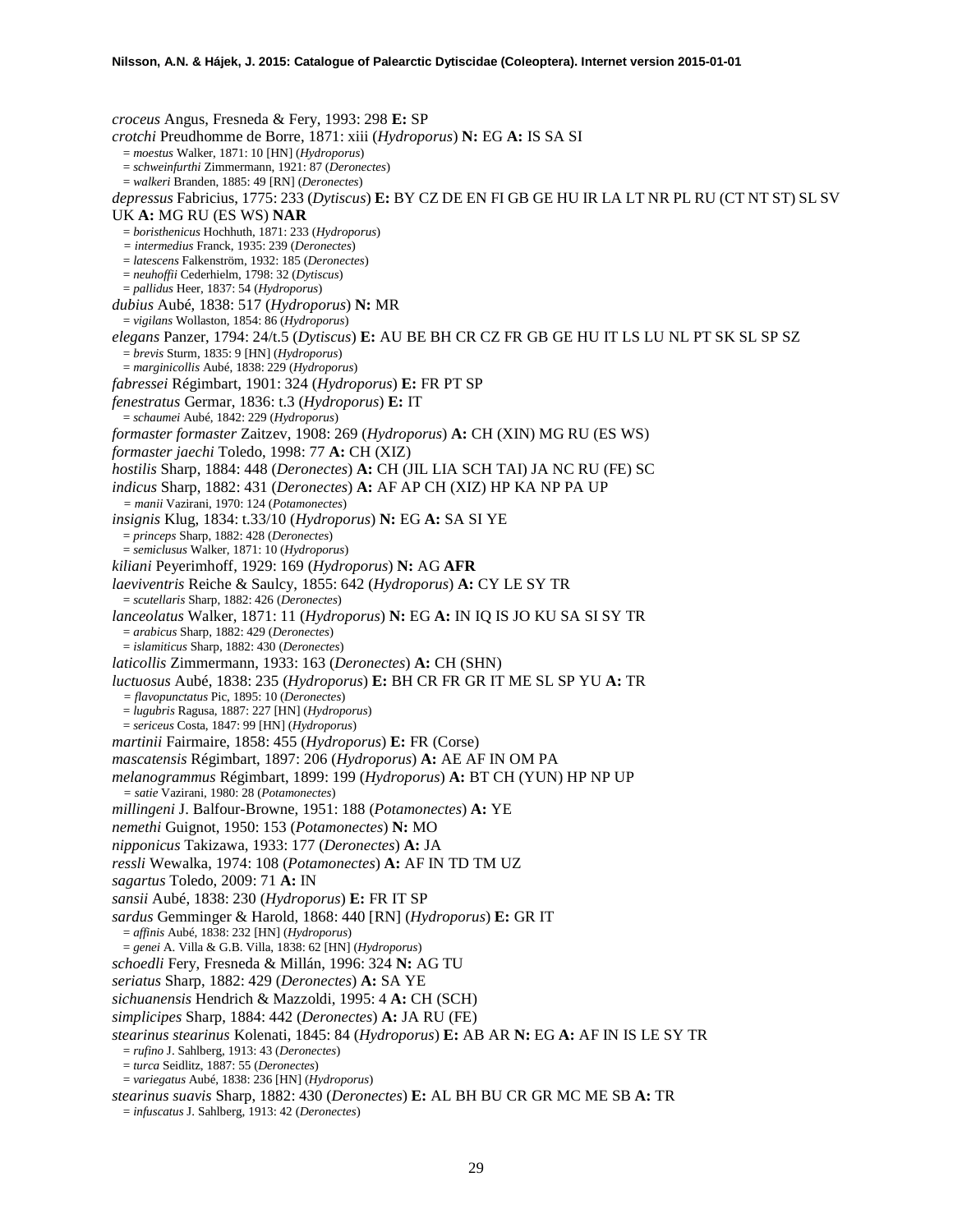*steppensis* Motschulsky, 1860: 516 (*Hydroporus*) **E:** KZ RU (ST) = *scythus* Schaum, 1864: 110 (*Hydroporus*)

**genus** *Oreodytes* **Seidlitz, 1887: 57** type species *Hyphydrus borealis* Gyllenhal in C.R. Sahlberg, 1826 (= *Dytiscus alpinus* Paykull, 1798)

= *Deuteronectes* Guignot, 1945: 7 type species *Hydroporus picturatus* Horn, 1883

= *Nectoporus* Guignot, 1950: 26 type species *Hydroporus abbreviatus* Fall, 1923

= *Neonectes* J. Balfour-Browne, 1944: 189 type species *Hydroporus natrix* Sharp, 1884

*alpinus* Paykull, 1798: 226 (*Dytiscus*) **E:** FI NR RU (CT NT) SV **A:** RU (FE WS) = *bidentatus* Gyllenhal, 1808: 525 (*Hyphydrus*) = *borealis* Gyllenhal in C.R. Sahlberg, 1826: 174 (*Hyphydrus*) *babai* Satô, 1990: 102 **A:** CH (TAI) *dauricus* Motschulsky, 1860: 100 (*Hydrocoptus*) **A:** RU (ES FE) *davisii davisii* Curtis, 1831: 343 (*Hydroporus*) **E:** AL AR AU BH BU CR CZ FR GB GE GG GR IR IT ME PL SK SL SZ UK **A:** TR *= montanus* Zimmermann, 1915: 218 [HN] (*Hydroporus*) *davisii rhianae* R. Carr, 2001:183 **E:** SP *jakovlevi* Zaitzev, 1905: 25 (*Hydroporus*) **A:** RU (ES) = *nobilis* Poppius, 1905: 10 (*Hydroporus*) *kanoi* Kamiya, 1938: 23 (*Deronectes*) **A:** JA *meridionalis* Binaghi & Sanfilippo, 1971: 216 **E:** IT *mongolicus* Brinck, 1943: 155 (*Deronectes*) **A:** MG *natrix* Sharp, 1884: 443 (*Hydroporus*) **A:** CH (JIL LIA) JA NC RU (FE) *okulovi* Lafer, 1988: 52 **A:** RU (FE) *sanmarkii alienus* Sharp, 1873: 261 (*Hydroporus*) **E:** PT SP *sanmarkii sanmarkii* C.R. Sahlberg, 1826: 172 (*Hyphydrus*) **E:** AN AU BE BH BU BY CZ DE FI FR GB GE IC IR IT LU MC ME NL NR PL RO RU (CT NT) SB SK SL SP SV SZ UK **A:** CH (JIL) JA MG RU (FE WS) **NAR** = *fluviatilis* Stephens, 1828: 46 (*Hygrotus*) = *rivalis* Gyllenhal, 1827: 384 (*Hyphydrus*) = *stephensii* Stephens, 1835: 391 (*Hygrotus*) *septentrionalis* Gyllenhal in C.R. Sahlberg, 1826: 173 (*Hyphydrus*) **E:** AU CZ FI FR GB GE IR IT ME NR PL PT RU (NT) SL SP SV SZ **A:** MG RU (ES WS) TR = *devillei* Régimbart, 1901: 326 (*Hydroporus*) = *fluviatilis* Sturm, 1835: 23 [HN] (*Hydroporus*)

= *helveticus* Régimbart, 1901: 326 (*Hydroporus*)

*shorti* Shaverdo & Fery, 2006: 37 **A:** MG

**genus** *Scarodytes* **Gozis, 1914: 110** type species *Dytiscus halensis* Fabricius, 1787

= *Rhiacodytes* Ádám, 1996: 19 type species *Dytiscus halensis* Fabricius, 1787

*antoni* Fery & Šťastný, 2007: 880 **E:** CR IT

*fuscitarsis* Aubé, 1838: 255 (*Hydroporus*) **E:** IT (Sardegna)

*halensis* Fabricius, 1787: 192 (*Dytiscus*) **E:** AL AR AU BE BH BU BY CR CZ DE EN FI FR GB GE GG GR HU IT LA LT LU MC MD ME NL NR PL PT RO RU (CT NT ST) SK SL SP SV SZ UK YU **N:** AG EG MO TU **A:** IN IS LE SI SY TR

= *amoenus* J. Sahlberg, 1908: 22 [HN] (*Hydroporus*)

= *areolatus* Duftschmid, 1805: 274 (*Dytiscus*)

= *areolatus* Gravenhorst, 1807: 105 [HN] (*Dytiscus*)

= *ibericus* Régimbart, 1901: 326 (*Hydroporus*)

= *nubilus* Gmelin, 1790: 1957 (*Dytiscus*)

= *reticulosus* Falkenström, 1939: 18

*kaszonensis* Csiki, 1946: 631 **E:** RO

*malickyi* Wewalka, 1977: 139 **E:** GR **A:** TR

*margaliti* Wewalka, 1977: 142 **A:** IS SY TR

*nigriventris* Zimmermann, 1919: 192 (*Deronectes*) **E:** FR (Corse)

*pederzanii* Angelini, 1973: 51 **E:** GR IT

*roberti* Fery, 2011: 384 **E:** GR

*ruffoi* Franciscolo, 1961: 159 **E:** IT

*savinensis cercyrae* Fery & Šťastný, 2007: 887 **E:** GR (Corfu)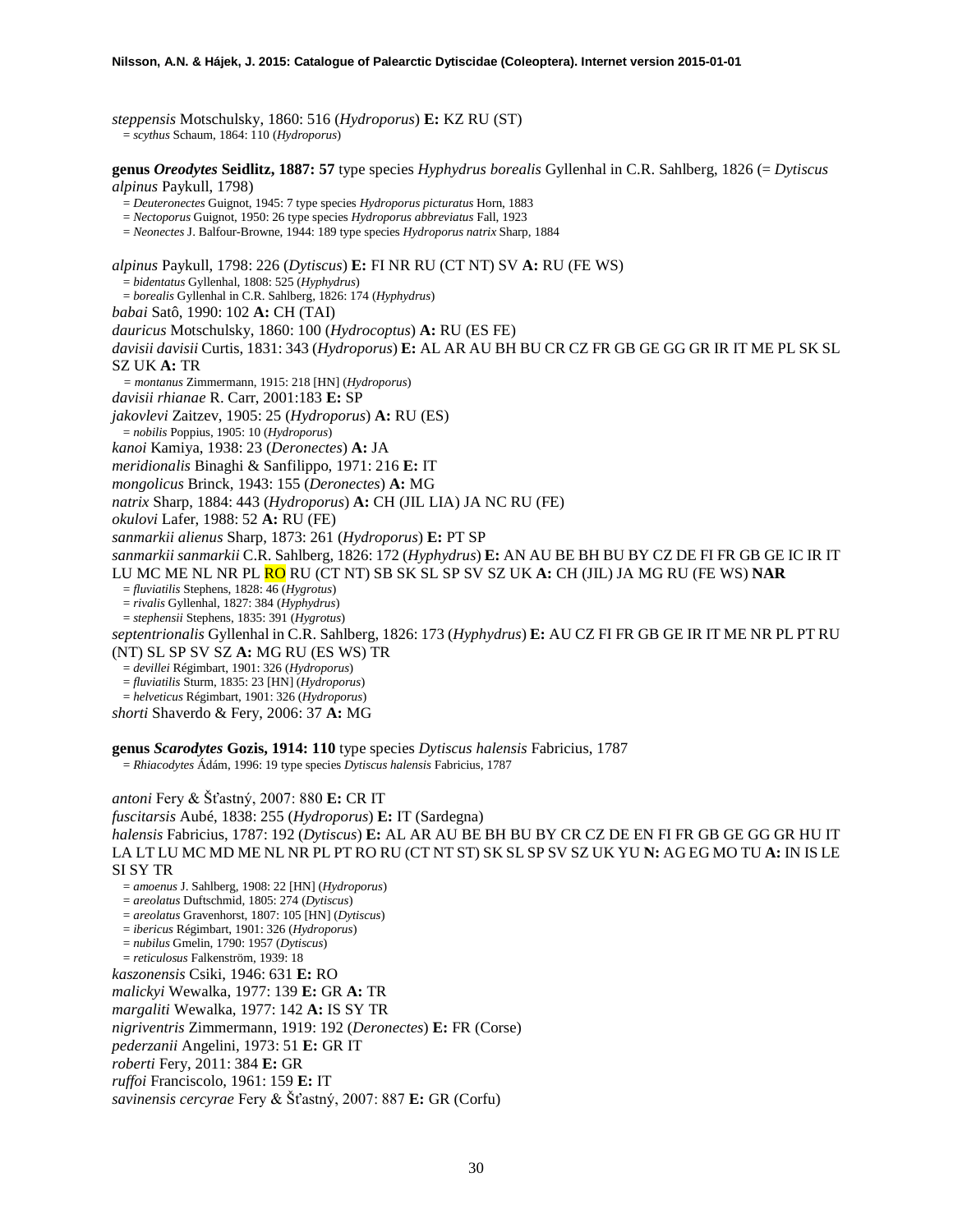*savinensis savinensis* Zimmermann, 1933: 189 (*Deronectes*) **E:** AL CR GR ME

**genus** *Stictotarsus* **Zimmermann, 1919: 184** type species *Dytiscus duodecimpustulatus* Fabricius, 1792

*bertrandi* Legros, 1956: 134 (*Deronectes*) **E:** PT SP *duodecimpustulatus* Fabricius, 1792: 197 (*Dytiscus*) **E:** AU BE CZ DE FR GB GE IR IT LU NL NR PL PT SP SV SZ = *fluminum* Munster, 1932: 85 = *heeri* Jacquet, 1925: 41 (*Hydroporus*) *maghrebinus* Mazzoldi & Toledo, 1998: 212 **N:** AG MO *procerus* Aubé, 1838: 505 (*Hydroporus*) **E:** FR (Corse) IT (Sardegna) **N:** AG MO TU = *duodecimmaculatus* Régimbart, 1877: cxxxiii (*Hydroporus*)

**genus** *Trichonectes* **Guignot, 1941: 58** type species *Potamonectes otini* Guignot, 1941

*otini* Guignot, 1941: 57 (*Potamonectes*) **E:** SP **N:** MO

subtribe Siettitiina Smrž, 1982

**genus** *Etruscodytes* **Mazza, Cianferoni & Rocchi, 2013: 235** type species *Etruscodytes nethuns* Mazza, Cianferoni & Rocchi, 2013

*nethuns* Mazza, Cianferoni & Rocchi, 2013: 236 **E:** IT

**genus** *Graptodytes* **Seidlitz, 1887: 57** type species *Dytiscus granularis* Linnaeus, 1767

*aequalis* Zimmermann, 1918: 69 [NP] (*Hydroporus*) **E:** PT SP **N:** MO = *octolineatus* Schaufuss, 1882:559 [NO] (*Hydroporus*) *atlantis* Théry, 1933: 129 (*Hydroporus*) **N:** MO *aurasius* Jeannel, 1907: 18 (*Hydroporus*) **N:** AG TU *bilineatus* Sturm, 1835: 68 (*Hydroporus*) **E:** AL AU BE BH BU BY CR CZ DE FI FR GB GE GG GR HU IR IT LA LT LU MC NL PL RO RU (CT NT ST) SB SK SL SP SV SZ UK **A:** KZ RU (ES WS) TR = *dalmatinus* Zimmermann, 1932: 81 = *hopffgarteni* Schilsky, 1892: 193 (*Hydroporus*) = *narentinus* Zimmermann, 1915: 220 (*Hydroporus*) = *nigritarsis* Sharp, 1882: 453 (*Hydroporus*) = *pervasus* Gozis, 1914: 120 (*Hydroporus*) *bremondi* Guignot, 1934: 217 **N:** MO *bussleri* Fery, 1994: 399 **A:** IS SY *castilianus* Fery, 1995: 40 **E:** SP *delectus* Wollaston, 1864: 76 (*Hydroporus*) **N:** CI *eremitus* Ribera & Faille, 2010: 6 **N:** MO *flavipes* Olivier, 1795: 38 [NP] (*Dytiscus*) **E:** BE BH BU CR FR GB GE GR IT LU ME NL PT SL SP SZ TR **N:** AG MO TU **A:** TR = *cebennicus* Guignot, 1932: 410 = *concinnus* Stephens, 1835: 392 (*Hydroporus*) = *manducus* Schaufuss, 1882: 559 (*Hydroporus*) = *marmoratus* Stephens, 1835: 438 (*Hydroporus*) = *portalegrensis* Schaufuss, 1882: 559 (*Hydroporus*) *fractus* Sharp, 1882: 454 (*Hydroporus*) **E:** BU FR GR IT PT SP **N:** AG TU = *exsanguis* Bedel, 1925: 364 (*Hydroporus*) *granularis* Linnaeus, 1767: 667 (*Dytiscus*) **E:** AU BE BH BU BY CR CZ DE EN FI FR GB GE GR HU IR IT LA LS LT LU NL NR PL RO RU (CT NT ST) SK SL SV SZ UK = *funestus* Schilsky, 1888: 183 (*Hydroporus*) = *istrus* J. Müller, 1926: 290 = *pseudopictus* Zaitzev, 1928: 12 = *rhodanensis* Schaefer, 1952: 35 = *suturalis* P.W.J. Müller, 1821: 225 (*Hyphydrus*) = *unilineatus* Schrank, 1781: 204 (*Dytiscus*) *ignotus* Mulsant & Rey, 1861: 307 (*Hydroporus*) **E:** CR FR GR IT PT SP **N:** AG MO TU *= bihamatus* Chevrolat, 1861: 149 (*Hydroporus*) = *fallaciosus* Guignot, 1932: 402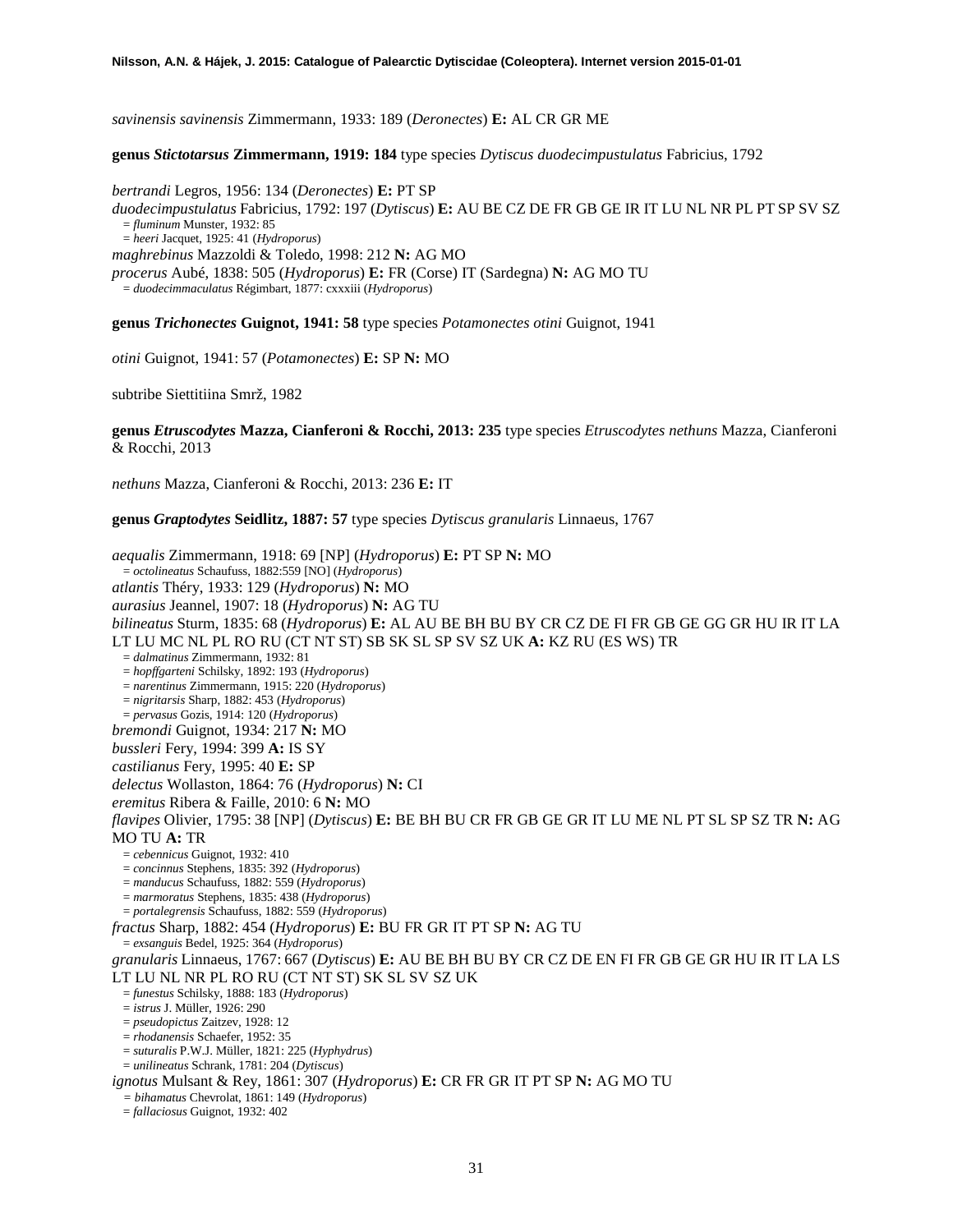= *ypsilon* Reiche, 1863: 127 (*Hydroporus*) *kuchtai* Breit, 1908: 59 (*Hydroporus*) **E:** SP (Islas Baleares) *parisii* Gridelli, 1939: 408 **N:** AG *pictus* Fabricius, 1787: 194 (*Dytiscus*) **E:** AU BE BH BU BY CR DE EN FI FR GB GE HU IR IT LA LS LT LU MC ME NL NR RO RU (CT NT ST) SK SL SZ UK YU = *arcuatus* Panzer, 1795: 75 (*Dytiscus*) = *cruciatus* Schilsky, 1890: 182 (*Hydroporus*) = *flexuosus* Marsham, 1802: 425 (*Dytiscus*) = *fortiterpunctatus* Guignot, 1932: 396 *pietrii* Normand, 1933: 297 **N:** AG TU *sedilloti phrygius* Guignot, 1942: 18 **E:** GR MC TR **A:** TR = *pseudophrygius* Guéorguiev, 1965: 494 *sedilloti sedilloti* Régimbart, 1878: 352 (*Hydroporus*) **A:** CY IS SY *siculus* Fery, 1995: 41 **E:** IT (Sicily) *snizeki* Hendrich, 1993: 392 **A:** UZ *varius* Aubé, 1838: 334 (*Hydroporus*) **E:** AU BU FR GE GR IT MA PT SP YU **N:** AG MO TU = *laeticulus* Sharp, 1882: 453 (*Hydroporus*) = *pauper* O. Schneider, 1903: 51 (*Hydroporus*) *veterator behningi* Zaitzev, 1927: 11 **A:** TR *veterator veterator* Zimmermann, 1918: 67 [NP] (*Hydroporus*) **E:** BU CR GR IT MC ME = *montenegrinus* Schaufuss, 1882: 559 [NO] (*Hydroporus*)

**genus** *Iberoporus* **Castro & Delgado, 2001:34** type species *Iberoporus cermenius* Castro & Delgado, 2001

*cermenius* Castro & Delgado, 2001:35 **E:** SP

**genus** *Metaporus* **Guignot, 1945: 6** type species *Hydroporus meridionalis* Aubé, 1838

*meridionalis* Aubé, 1838: 327 (*Hydroporus*) **E:** FR IT PT SP **N:** AG MO TU = *lusitanicus* Scholz, 1916: 172 (*Hydroporus*) = *scriptus* Régimbart, 1895: 24 (*Hydroporus*) *orientalis* Toledo & Hosseinie, 2003: 59 **A:** IN

**genus** *Porhydrus* **Guignot, 1945: 6** type species *Dytiscus lineatus* Fabricius, 1775

*genei* Aubé, 1838: 328 (*Hydroporus*) **E:** BH CR FR GR IT **N:** AG MO *lineatus* Fabricius, 1775: 234 (*Dytiscus*) **E:** AB AL AU BE BH BU BY CR CZ DE EN FI FR GB GE GG GR HU IR IT LA LT LU MC MD ME NL NR PL RO RU (CT NT ST) SK SL SV SZ TR UK YU **A:** IN RU (WS) = *ovalis* Marsham, 1802: 425 [HN] (*Dytiscus*)

= *parvulus* Herbst, 1784: 127 [HN] (*Dytiscus*)

= *pygmaeus* Fabricius, 1792: 200 (*Dytiscus*)

= *quadrilineatus* Drapiez, 1819: 198 [HN] (*Dytiscus*)

= *thoreii* Clark, 1862: 409 (*Hydroporus*)

= *velox* O.F. Müller, 1776: 73 (*Dytiscus*)

*obliquesignatus* Bielz, 1852: 16 (*Hydroporus*) **E:** AU BH BU BY CR HU IT RO RU (ST) SB SK SL UK **A:** KZ RU (WS)

*vicinus* Aubé, 1838: 627 (*Hydroporus*) **E:** PT **N:** MO

## **genus** *Rhithrodytes* **Bameul, 1989: 482** type species *Dytiscus crux* Fabricius, 1792

*agnus agnus* Foster, 1992: 249 **E:** PT *agnus argaensis* Bilton & Fery, 1996: 919 **E:** PT *bimaculatus* Dufour, 1852: 319 (*Hydroporus*) **E:** FR SP = *jucundus* Perris, 1869: 7 (*Hydroporus*) *crux* Fabricius, 1792: 199 (*Dytiscus*) **E:** FR IT SZ = *fasciatus* Aubé, 1838: 347 [HN] (*Hydroporus*) *dorsoplagiatus* Fairmaire, 1880: 247 (*Hydroporus*) **N:** AG *numidicus* Bedel, 1889: 286 (*Hydroporus*) **N:** AG TU *sexguttatus* Aubé, 1838: 330 (*Hydroporus*) **E:** FR (Corse) IT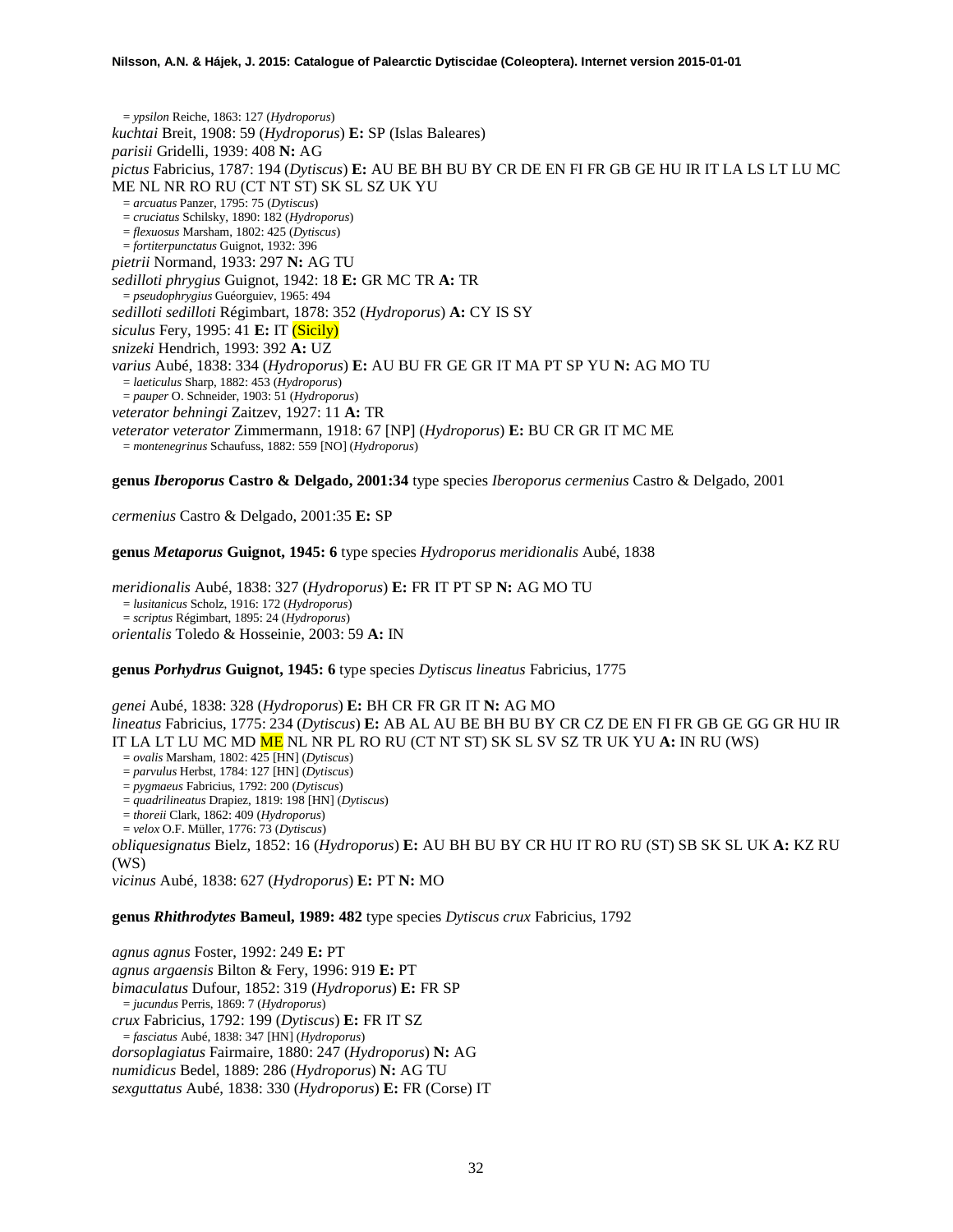**genus** *Siettitia* **Abeille de Perrin, 1904: 226** type species *Siettitia balsetensis* Abeille de Perrin, 1904

*avenionensis* Guignot, 1925: 23 **E:** FR *balsetensis* Abeille de Perrin, 1904: 227 **E:** FR

**genus** *Stictonectes* **Brinck, 1943: 6** [RN] type species *Dytiscus lepidus* Olivier, 1795 = *Stictonotus* Zimmermann, 1930: 62 [HN] type species *Dytiscus lepidus* Olivier, 1795

*abellani* Millán, Picazo & Fery in Millán, Picazo, Fery, Moreno & Sánchez-Fernández, 2013: 534 **E:** PT SP *azruensis* Théry, 1933: 130 (*Hydroporus*) **N:** MO *canariensis* Machado, 1987: 42 **N:** CI (Gran Canaria) *epipleuricus* Seidlitz, 1887: 59 (*Hydroporus*) **E:** FR PT SP *escheri* Aubé, 1838: 354 (*Hydroporus*) **E:** IT PT SP **N:** AG MO TU = *bicruciatus* Germar, 1838: 20 (*Hydroporus*) = *gallicus* Seidlitz, 1887: 60 (*Hydroporus*) = *leprieurii* Reiche, 1864: 235 (*Hydroporus*) *formosus* Aubé, 1838: 353 (*Hydroporus*) **E:** PT SP **N:** AG MO TU *lepidus* Olivier, 1795: 32 (*Dytiscus*) **E:** FR GB GE IR IT PT SL SP SZ **N:** MO = *bifoveolatus* Zimmermann, 1918: 61 (*Hydroporus*) = *fauconneti* Pic, 1930: 13 (*Deronectes*) = *scitulus* Stephens, 1828: 49 (*Hygrotus*) *occidentalis* Fresneda & Fery, 1990: 73 **E:** PT SP *optatus* Seidlitz, 1887: 60 (*Hydroporus*) **E:** FR IT PT SP **N:** AG MO TU = *densatus* Peyerimhoff, 1931: 23 *rebeccae* Bilton, 2012: 44 **E:** PT SP *rufulus* Aubé, 1838: 349 (*Hydroporus*) **E:** FR IT = *ramburi* Reiche, 1862: 293 (*Hydroporus*) *samai* Schizzerotto, 1988: 539 **N:** AG TU

subtribe Hydroporina Aubé, 1836

## **genus** *Hydrocolus* **Roughley & Larson, 2000: 407** type species *Hydroporus paugus* Fall, 1923

*sahlbergi* Nilsson, 2001: 9 [RN] **E:** FI NR RU (NT) SV **A:** RU (ES)

*= picicornis* J. Sahlberg, 1874: xiii [HN] (*Hydroporus*)

*= picicornis* J. Sahlberg, 1875: 152 [HN] (*Hydroporus*)

**genus** *Hydroporus* **Clairville, 1806: 182** type species *Dytiscus fusculus* Schrank, 1781 (*= Dytiscus planus* Fabricius, 1781)

= *Hydatoporus* Gistel, 1856: 355 type species *Dytiscus palustris* Linnaeus, 1761

= *Hydrocoptus* Motschulsky, 1853: 5 type species *Dytiscus tristis* Paykull, 1798

= *Hydroporidius* Guignot, 1949: 9 type species *Hydroporus melanarius* Sturm, 1835

= *Hydroporinus* Guignot, 1945: 22 type species *Hydroporus neglectus* Schaum, 1845

= *Hydrotarsus* Falkenström, 1938: 4 type species *Hydrotarsus lundbladi* Falkenström, 1938

= *Schizoporus* Ádám, 1996: 20 type species *Hydroporus angustatus* Sturm, 1835

= *Sternoporus* Falkenström, 1930: 24 type species *Hydroporus longicornis* Sharp, 1871

= *Suphrodytes* Gozis, 1914: 110 type species *Dytiscus dorsalis* Fabricius, 1787

*acutangulus* Thomson, 1856: 202 **E:** FI NR RU (NT) SV **A**: MG RU (ES FE WS)

= *aenescens* J. Sahlberg, 1880: 50

= *pectoralis* J. Sahlberg, 1880: 51 [HN]

- = *punctatulus* J. Sahlberg, 1889: 221
- = *sumakovi* Poppius, 1912: 107 = *zaitzevi* Jacobson, 1908: 425 [RN]
- 

*amguemensis* Shaverdo, 2003:59 **A:** RU (FE) *ampliatus ampliatus* Zaitzev, 1927: 13 **E:** RU (ST) **A:** AR IN *ampliatus colchicus* Bilyashiwsky, 2004:47 **E:** GG *analis* Aubé, 1838: 294 **E:** FR (Corse) IT **N:** AG TU *anatolicus anatolicus* J. Balfour-Browne, 1963: 2 **A:** TR *anatolicus koksali* Hájek & Fikáček, 2010:1635 **A:** TR *angusi* Nilsson, 1990: 33 **A:** CH (JIL) JA MG RU (ES FE)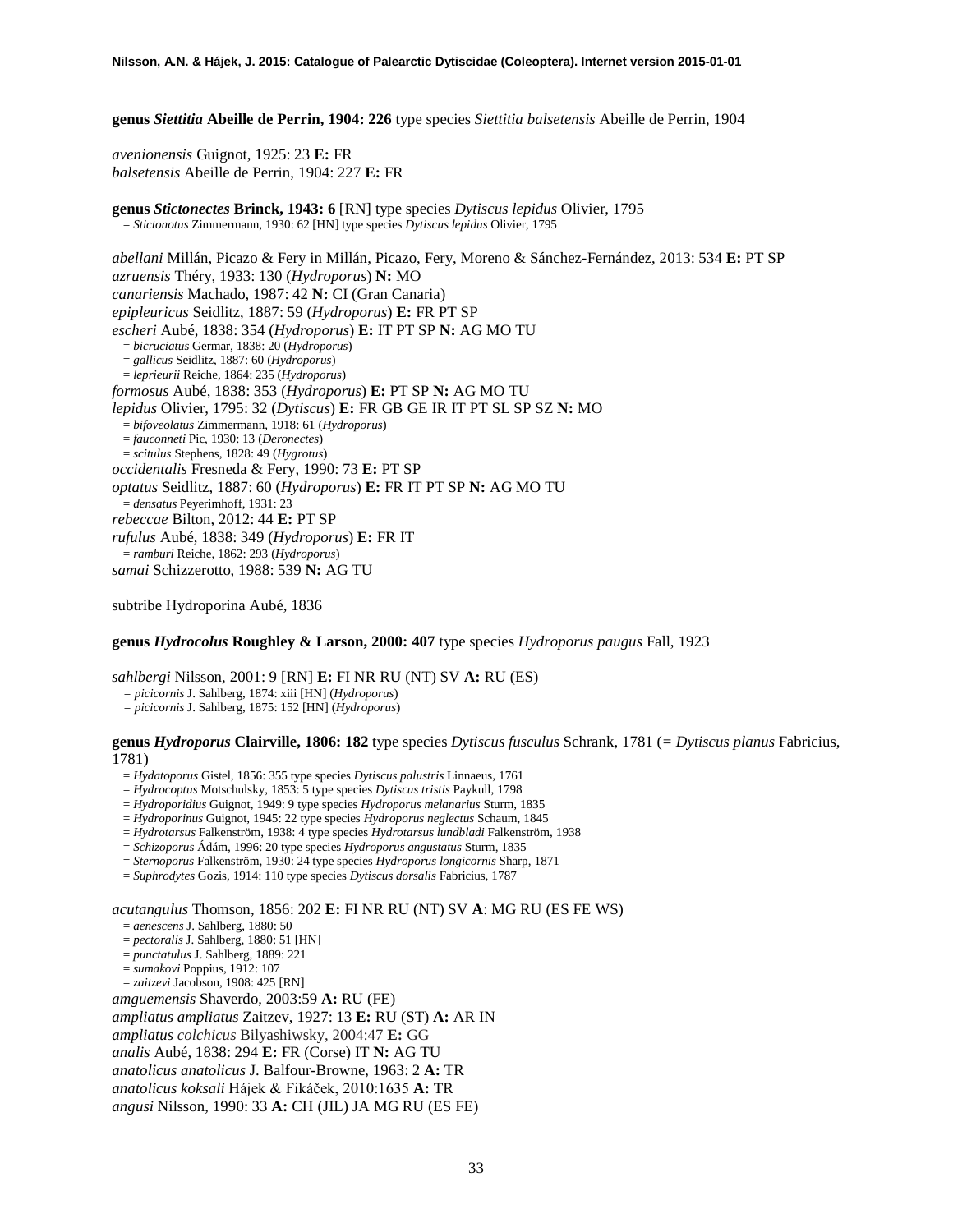*angustatus* Sturm, 1835: 53 **E:** AR AU BE BH BU BY CR CZ DE EN FI FR GB GE GG HU IR IT LA LS LT LU MC MD NL NR PL RO RU (CT NT ST) SK SL SV SZ UK **A:** IN KZ RU (ES WS) TR = *acuminatus* Sturm, 1835: 74 *apenninus* Pederzani & Rocchi, 2005: 319 **E:** IT *artvinensis* Fery & Erman, 2009: 9 **A:** TR *askalensis* Wewalka, 1992: 56 **A:** TR *basinotatus* Reiche, 1864: 234 **E:** SP **N:** MO = *venator* Sharp, 1882: 465 *bergmani* Nilsson, 1995: 23 **A:** RU (FE) *bithynicus* Hernando, Aguilera, Castro & Ribera, 2012: 38 **A:** TR *bodemeyeri bodemeyeri* Ganglbauer, 1900: 139 **E:** GR **A:** TR = *collarti* Guignot, 1949: 7 *bodemeyeri cariaensis* Hájek & Fikáček, 2010:1642 **E:** GR (Rhodes) **A:** TR *bodemeyeri guignoti* Gschwendtner, 1935: 205 **E:** AL BU GR = *bulgaricus* Hlisnikovský, 1955: 100 *brancoi brancoi* Rocchi, 1981: 150 **E:** PT SP *brancoi gredensis* Fery, 1999: 234 **E:** PT SP *brancuccii* Fery, 1987: 65 **E:** PT SP *brevis* R.F. Sahlberg, 1834: 3 **E:** BY DE EN FI GE LA NR PL RU (CT NT) SV **A:** RU (ES WS) *breviusculus* Poppius, 1905: 14 **A:** CH (JIL) RU (ES FE) *brucki* Wehncke, 1875: 234 **E:** GR **A:** CY LE TR *cagrankaya* Fery & Erman, 2009: 3 **A:** TR *cantabricus* Sharp, 1882: 457 **E:** SP *carli* Wewalka, 1992: 52 **A:** YE *compunctus* Wollaston, 1865: 65 **N:** CI *constantini* Hernando & Fresneda, 1996: 155 **E:** SP *crinitisternus* Shaverdo & Fery, 2001:34 **A:** KZ MG *cuprescens* K.W. Miller & Fery, 1995: 405 **A:** CY *decipiens* Sharp, 1878: 113 **E:** PT SP *discretus discretus* Fairmaire & Brisout, 1859: 28 [CN] **E:** AL AU BE BH BU BY CR CZ DE EN FI FR GB GE GG GR HU IR IT LA LS LT LU MC ME NL NR PL PT RO RU (CT NT ST) SB SK SL SP SV SZ UK **N:** MO **A:** AF CH (XIN) CY IN KA NP PA RU (ES) TR = *alpestris* Falkenström, 1939: 15 = *corsicus* Wehncke, 1872: 163 = *cyprius* Régimbart, 1878: 352 = *lundbladi* Falkenström, 1939: 12 = *maurus* Sharp, 1882: 463 = *neuter* Fairmaire & Laboulbène, 1855: 205 [SN] = *pescheti* Guignot, 1930: 191 = *sublaevis* Falkenström, 1922: 184 [HN] *discretus tatricus* Kinel, 1949: 396 **E:** PL *distinguendus* Desbrochers des Loges, 1871: 338 **E:** FR IT **N:** AG = *avunculus* Fairmaire, 1872: lxxii = *gridellii* Focarile, 1960: 68 *dobrogeanus* Ieniştea, 1962: 424 **E:** AU BH BU CZ GR HU IT ME RO SK UK **A:** CY TR *dorsalis* Fabricius, 1787: 192 (*Dytiscus*) **E:** AU BE ?BH ?BU BY CR CZ DE EN FI FR GB GE ?HU IR IT LA ?LT ?LU ?MD NR PL RU (CT) SK ?SL SV SZ ?YU **A:** ?KI RU (WS)[2](#page-33-0) = *dubius* Melsheimer, 1844: 29 [HN] = ? *fimbriatus* Schrank, 1781: 203 (*Dytiscus*) = *marginalis* Schilsky, 1889: 346 = ? *punctatus* O.F. Müller, 1776: 73 [HN] (*Dytiscus*) = *quadricolor* Gmelin, 1790: 1956 (*Dytiscus*) = *rufifrons* Fabricius, 1792: 198 [HN] (*Dytiscus*) *elongatulus* Sturm, 1835: 52 **E:** AU BE BY CZ DE EN FI FR GB GE LA LT NL NR PL RU (CT NT) SK SV UK **A:**  MG RU (ES WS) = *eugeniae* Zaitzev, 1909: 63 = *lenensis* Poppius, 1905: 15

*emergens* Vorst & Fery, 2014: 146 **A:** TR

 $\overline{a}$ 

<span id="page-33-0"></span><sup>2</sup> Two species were currently recognised by Bergsten et al. (2012). The occurrence of *H. dorsalis* in countries marked with question mark has to be revised with the respect to that fact.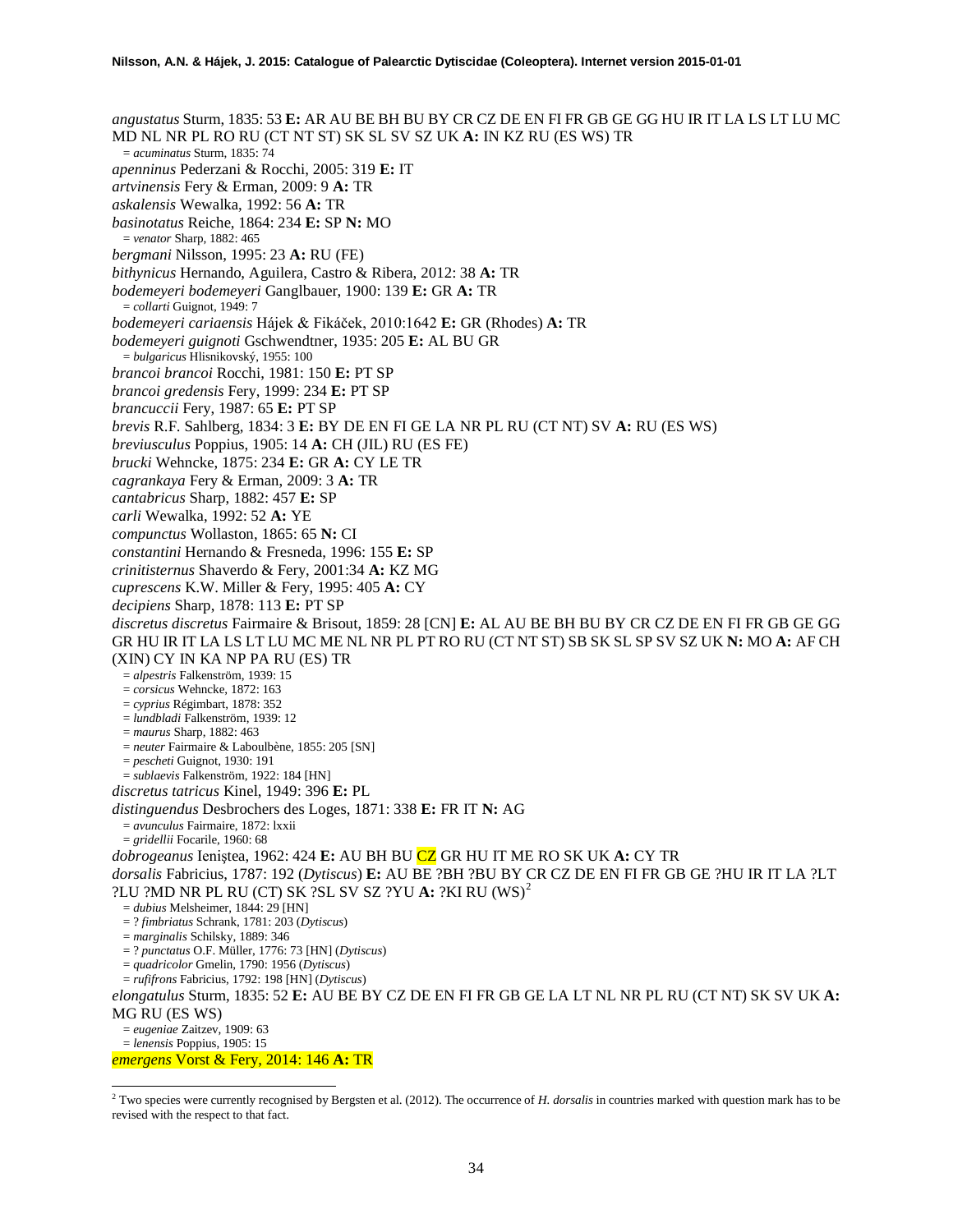*errans* Sharp, 1882: 462 **N:** CI *erythrocephalus* Linnaeus, 1758: 412 (*Dytiscus*) **E:** AB AU BE BH BU BY CR CZ DE EN FA FI FR GB GE GG HU IR IT LA LT LU NL NR PL RO RU (CT NT) SK SL SV SZ UK **A:** IN KZ RU (ES WS) TR = *deplanatus* Gyllenhal in C.R. Sahlberg, 1826: 178 (*Hyphydrus*) = *derelictus* Clark, 1862: 471 = *faroensis* Mjöberg, 1917: 10 = *sericeus* Eschscholtz, 1818: 459 (*Dytiscus*) = *subcostatus* Gerhardt, 1909: 2 *erzurumensis* Erman & Fery, 2000:172 **A:** TR *esseri* Fery & Hendrich, 2011: 39 **A:** TR *ferrugineus* Stephens, 1829: 193 **E:** AU BE BU CR CZ FR GB GE HU IT LU ME PL SK SL SZ UK = *victor* Aubé, 1838: 300 *feryi* Wewalka, 1992: 54 **N:** AG TU *figuratus* Gyllenhal in C.R. Sahlberg, 1826: 175 (*Hyphydrus*) **E:** AU BY CR CZ DE FI FR GB GE NL NR PL RU (CT NT ST) SK SV UK **A:** RU (ES WS) = *eljasi* Wirén, 1968: 114 = *maeklini* Zaitzev, 1910: 29 [RN] = *sibiricus* Mäklin, 1881: 22 [HN] = *transversalis* Dalla Torre, 1877: 61 *foveolatus* Heer, 1839: 157 **E:** AU BH FR GE HU IT PL SP SZ = *apfelbecki* Ganglbauer, 1891: 475 = *atropos* Mulsant & Godart, 1860: 179 = *nivalis* Heer, 1839: 157 *fuscipennis* Schaum in Schaum & Kiesenwetter, 1868: 64 [RN] **E:** AU BY DE EN FI GE HU LA LT MC NR PL RU (CT NT ST) SK SV UK **A:** JA KZ MG RU (ES FE WS) TM **NAR** = *criniticoxis* Larson, 1975: 301 = *flavipennis* Munster, 1932: 84 = *piceus* Sturm, 1835: 66 [HN] = *puberulus* Mannerheim, 1853: 163 [HN] *galloprovincialis* Manuel, 2013: 456 **E:** FR *geniculatus* Thomson, 1856: 200 **E:** FI NR RU (NT) SV **A:** MG RU (ES WS) **NAR** = *opacus* Wehncke, 1872: 163 = *pilipes* J. Sahlberg, 1921: 3 = *subseriatus* J. Sahlberg, 1910: 171 *georgicus* Bilyashiwsky, 2004:44 **E:** GG *glabriusculus* Aubé, 1838: 312 **E:** BY DE FI GB GE IR LA LT NL NR PL RU (NT) SV **A:** RU (ES WS) *glasunovi dolini* Fery & Šťastný, 2010:1012 **A:** KI KZ UZ *glasunovi glasunovi* Zaitzev, 1905: 26 **A:** AF CH (XIN) KI TD UZ = *macrocephalus* Gschwendtner, 1923: 100 *goldschmidti* Gschwendtner, 1923: 101 **A:** CH (XIN) KI UZ *= recidivus* Gschwendtner, 1923: 103 *gueorguievi* Wewalka, 1975: 91 **E:** BU *guernei* Régimbart, 1891: 202 **E:** AZ *gyllenhalii* Schiødte, 1841: 434 **E:** AU BE BU BY CR CZ DE FI FR GB GE IR IT LU NL NR PL PT RU (NT) SK SP SV *hajeki* Fery, 2009: 546 **A:** IN *hebaueri* Hendrich, 1990: 244 **E:** AL BH BU GR HU ME SK TR *hellenicus* Mazzoldi & Toledo, 1992: 183 **E:** GR *holzschuhi* Fery, 2009: 540 **A:** TR *humilis* Klug, 1834: t.33/11 **N:** EG **A:** IS SI = *sinaicus* Wewalka, 1984: 133 *hygrotoides* Fery, 2000: 1248 [RN] **A:** CH (JIX BEI) *= discedens* Sharp, 1882: 396 [HN] (*Coelambus*) *ijimai* Nilsson & Nakane, 1993: 424 **A:** JA *incognitus* Sharp, 1869: 84 **E:** AU BE BY CZ DE EN FI FR GB GE HU IR IT LA LT LU NL NR PL PT RO RU (CT NT ST) SK SL SP SV SZ UK **A:** KZ RU (ES WS) = *discedens* Régimbart, 1877: cxxxix = *ellypticus* Pétri, 1912: 44 = *seidlitzi* Gerhardt, 1899: 5 *incommodus* Fery, 2006: 24 **E:** SK *ineptus* Sharp, 1882: 462 **A:** SY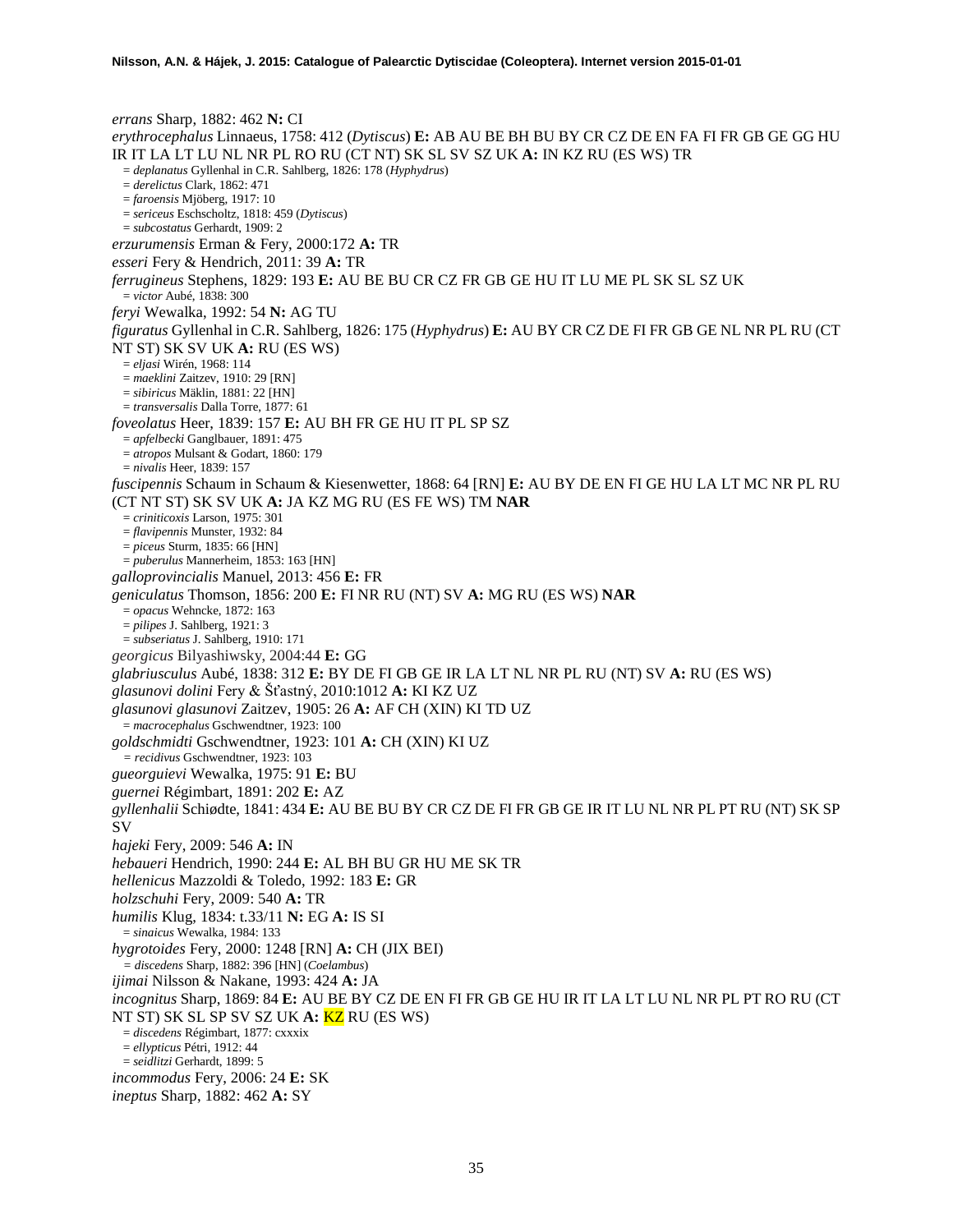*inscitus* Sharp, 1882: 463 **A:** IN IQ KU *jacobsoni* Zaitzev, 1927: 17 **E:** GG RU (ST) *jelineki* Fery, 2009: 535 **A:** IN TR *jonicus caucasicus* Zaitzev, 1927: 12 **E:** AR GG **A:** TR *jonicus jonicus* L. Miller, 1862: 276 **E:** AL BH BU CR GR IT MC ME SL *jurjurensis* Régimbart, 1895: 29 **N:** AG = *djurdjurensis* Bedel, 1925: 371 [UE] *kabakovi* Fery & Petrov, 2006:88 **A:** MG RU (ES) *kasyi* Wewalka, 1984: 132 **A:** CY SY TR *kozlovskii* Zaitzev, 1927: 15 **E:** AR BU GG MC RO RU (ST) **A:** IN LE TR *kraatzii* Schaum in Kraatz, 1868: 384 **E:** AU BH BU CZ EN FR GE IT PL SK SZ UK = *hedwigae* Schenkling, 1917: 52 [UE] = *hedwigi* Reitter, 1897: 45 = *kraatzii* Schaum in Schaum & Kiesenwetter, 1868: 66 *kryshtali* Bilyashivsky, 1993: 15 **E:** UK *kurdistanicus* Hájek & Fikáček, 2010:1646 **A:** TR *lapponum* Gyllenhal, 1808: 532 (*Hyphydrus*) **E:** FI NR RU (NT) SV **A:** KZ RU (ES WS) **NAR** = *kolstromi* J. Sahlberg, 1875: 145 = *labradorensis* Fall, 1923: 71 = *obtusipennis* J. Sahlberg, 1875: 146 *laticollis* Zimmermann, 1922: 20 **A:** RU (FE) *lenkoranensis* Fery, 1999: 255 **E:** AB GG *libanus* Régimbart, 1901: 101 **A:** LE TR *limbatus* Aubé, 1838: 292 **E:** FR IT PT SP **N:** AG LB MO TU *lluci* Fery, 1999: 244 **E:** SP (Islas Baleares) *longicornis* Sharp, 1871: 205 [RN] **E:** AU BE BU BY CZ DE FI FR GB GE HU IR IT LA LT LU NR PL RU (CT NT) SV SZ UK **A:** RU (WS) = *parallelus* Sharp, 1869: 84 [HN] *longulus* Mulsant & Rey, 1861: 305 **E:** AU BE FR GB GE IR IT LU NL SP SZ = *celatus* Clark, 1862: 473 *lucasi* Reiche, 1866: 19 [RN] [NP] **E:** BH FR IT GR PT SP **N:** AG CI LB MO TU = *basiclarior* Gozis, 1914: 164 [RN] = *bonnairii* Fairmaire, 1872: lxxii = *confusus* Lucas, 1846: 96 [HN] = *lucasii* Reiche, 1872:24 [RN] [HN] = *nigriceps* Schaum, 1864: 110 [HN] *= perplexus* Schaum, 1847: 39 [RN] *lundbergi* Fery & Erman, 2009: 8 **A:** TR *lundbladi* Falkenström, 1938: 4 (*Hydrotarsus*) **N:** MR *macedonicus* Fery & Pesic, 2006: 596 **E:** MC ME *marginatus* Duftschmid, 1805: 269 (*Dytiscus*) **E:** AL AR AU BE BH BU CR CZ FR GB GE GG GR HU IT MC NL PL RU (ST) SB SK SL SP SZ TR UK **N:** AG MO **A:** IN IS KZ TR = *bosnicus* Apfelbeck, 1909: 496 = *pallens* Zimmermann, 1915: 222 [HN] *mariannae* Wewalka, 1974: 106 **A:** IS *martensi* Brancucci, 1981: 180 **A:** KA *melanarius* Sturm, 1835: 59 **E:** AU BE BH BY CR CZ DE EN FI FR GB GE HU IR IT LA LS LT LU NL NR PL RU (CT NT ST) SB SK SL SV SZ UK **A:** KZ RU (WS) = *montanus* Helliesen, 1890: 23 = *monticola* Sharp, 1869: 84 = *munsterii* Helliesen, 1890: 22 = *obscuricornis* J. Sahlberg, 1921: 3 = *ruficornis* Zetterstedt, 1838: 139 *memnonius* Nicolai, 1822: 33 **E:** AB AU BE BH BU BY CR CZ DE EN FA FI FR GB GE GR HU IR IT LA LS LT LU NL NR PL RU (CT NT ST) SK SL SP SV SZ UK **N:** AG EG MO TU **A:** TR = *castaneus* Aubé, 1838: 302 [HN] = *incertus* Aubé, 1838: 306 = *insularis* Sharp, 1882: 457 = *jugularis* Babington, 1832: 328 = *niger* Sturm, 1835: 44 [HN] = *revelierei* Sharp, 1882: 458

<sup>=</sup> *subelongatus* Stephens, 1835: 392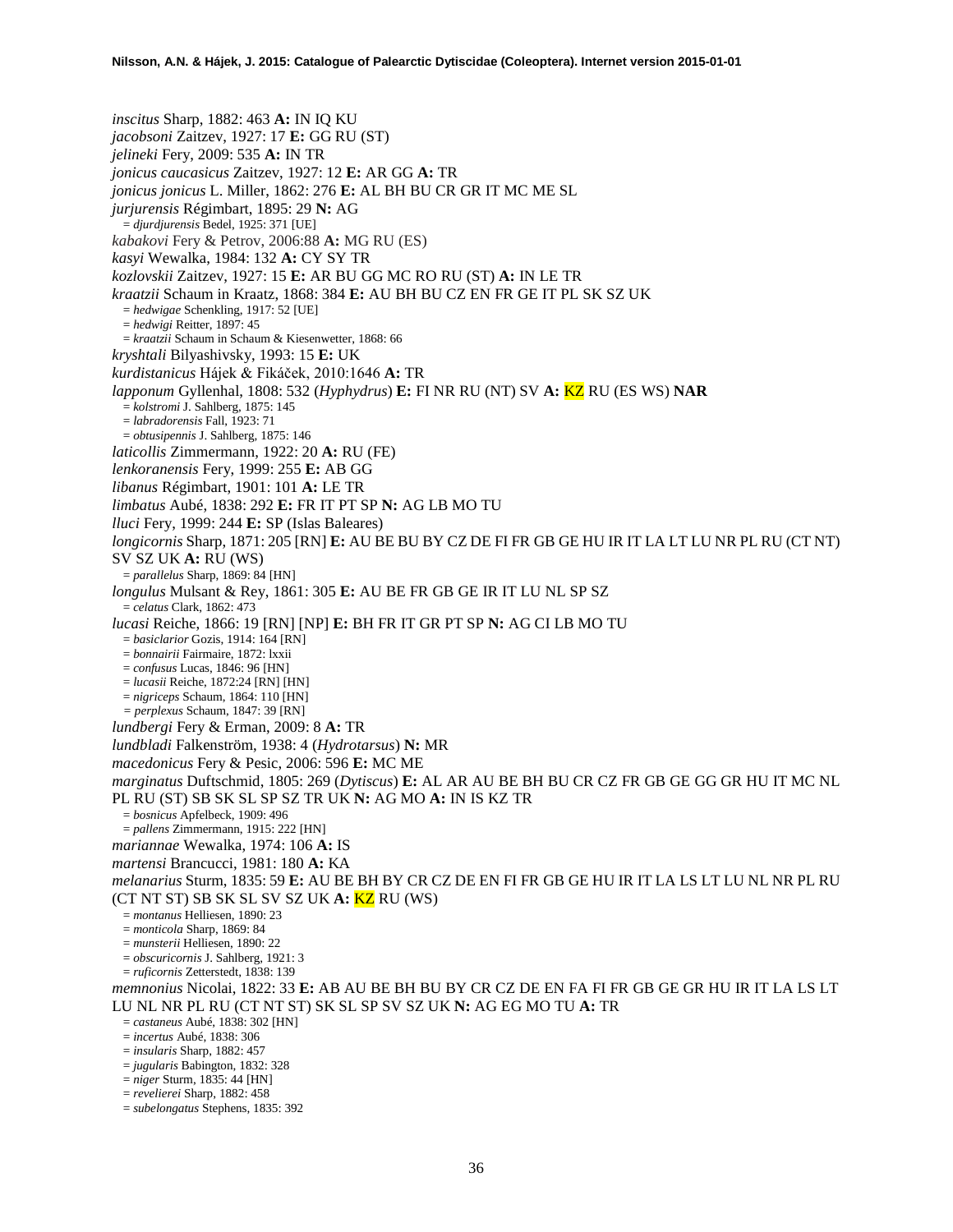*morio* Aubé, 1838: 307 **E:** AU BE BY CZ DE EN FI FR GB GE IR LA LT NL NR PL RU (CT NT) SK SV **A:** JA MG RU (ES FE WS) **NAR** = *atriceps* Crotch, 1870: 96 [RN] = *caliginosus* LeConte, 1850: 215 = *caminarius* Motschulsky, 1860: 100 = *lugubris* Motschulsky, 1845: 353 [HN] = *melancholicus* Motschulsky, 1860: 100 [RN] = *scaphiformis* Sharp, 1871: 205 = *valliger* Hellén, 1929: 36 = *watanabei* Takizawa, 1933: 174 *multiguttatus* Régimbart, 1878: 351 **A:** IS JO SY = *ortali* Wewalka, 1984: 136 *nanpingensis* Toledo & Mazzoldi, 1996: 241 **A:** CH (SCH) *neclae* Erman & Fery, 2006: 41 **A:** TR *necopinatus necopinatus* Fery, 1999: 248 **E:** PT SP *necopinatus robertorum* Fery, 1999: 250 **E:** FR GB (Channel Isles) *necopinatus roni* Fery, 1999: 253 **E:** GB *neglectus* Schaum, 1845: 409 **E:** AU BE BY CZ DE EN FI FR GB GE HU IR LA LT LU NL NR PL RU (CT NT) SK SV SZ UK **A:** RU (WS) = *incrassatus* Thomson, 1871: 366 *nevadensis* Sharp, 1882: 481 **E:** PT SP *nigellus* Mannerheim, 1853: 163 **E:** AN AR AU BU DE FI FR GE GG IT LA NR PL RU (CT) SP SV SZ **A:** CH (QIN, SCH) IN KI KZ MG RU (FE WS) TR **NAR** = *bungei* Zaitzev, 1910: 31 = *mtiula* Zaitzev, 1927: 14 = *obscuripes* Motschulsky, 1860: 100 = *pyrenaeus* Wehncke, 1872: 163 = *sieversi* J. Sahlberg, 1910: 173 = *tungus* Zaitzev, 1910: 32 *nigrita* Fabricius, 1792: 201 (*Dytiscus*) **E:** AU BE BH BU BY CR CZ DE EN FA FI FR GB GE HU IC IR IT LA LT LU MC NL NR PL PT RO RU (CT NT ST) SK SL SP SV SZ UK **A:** KI KZ RU (ES WS) = *bisbiguttatus* J. Sahlberg, 1921: 1 = *convexior* Seidlitz, 1887: 67 = *glabellus* Thomson, 1867: 80 *= melaenus* Nicolai, 1822: 34 = *monilicornis* J. Sahlberg, 1875: 154 = *obovatus* J. Sahlberg, 1880: 52 = *subalpinus* Thomson, 1871: 365 = *trivialis* Stephens, 1828: 59 *normandi alhambrae* Fery, 1999: 242 **E:** SP *normandi ifnii* Fery, 1999: 241 **N:** MO *normandi ifranensis* Fery, 1999: 239 **N:** MO *normandi normandi* Régimbart, 1903: 254 **E:** FR PT SP *notabilis* LeConte, 1850: 216 **E:** FI NR RU (CT NT) SV **A:** MG RU (ES FE WS) **NAR** = *arcticus* Thomson, 1856: 197 = *fennicus* Seidlitz, 1887: 66 = *tomentosus* Poppius, 1905: 12 *notatus* Sturm, 1835: 62 **E:** BY CZ DE EN FI FR GE HU LA LT NL PL RU (CT NT) SV UK **A:** RU (ES WS) = *sacha* Zaitzev, 1910: 30 *oasis* Wewalka, 1992: 53 **N:** EG *obscurus* Sturm, 1835: 65 **E:** AU BE BY CR CZ DE EN FI FR GB GE IR LA LT LU NL NR PL RU (CT NT ST) SK SV SZ UK **A:** RU (WS) **NAR** = *hockingi* Larson, 1975: 296 *obsoletus* Aubé, 1838: 298 **E:** CR DE FR GB GE GR IR IT NR PT SP SV **N:** AG LB MO MR TU **A:** SY TR *paganettianus* Scholz, 1923: 183 **E:** PT SP *palustris* Linnaeus, 1761: 216 (*Dytiscus*) **E:** AB AN AR AU BE BH BU BY CR CZ DE EN FA FI FR GB GE GG GR HU IR IT LA LS LT LU MC ME NL NR PL RO RU (CT NT ST) SK SL SP SV SZ UK YU **A:** IN MG RU (ES WS) TR = *apicalis* Schilsky, 1888: 183

- = *buresi* Mařan, 1938: 95
- = *cambriensis* Curtis, 1831: 343
- = *cristatomarginatus* Goeze, 1777: 625 (*Dytiscus*)
- = *fimbriatus* Gmelin, 1790: 1957 [HN] (*Dytiscus*)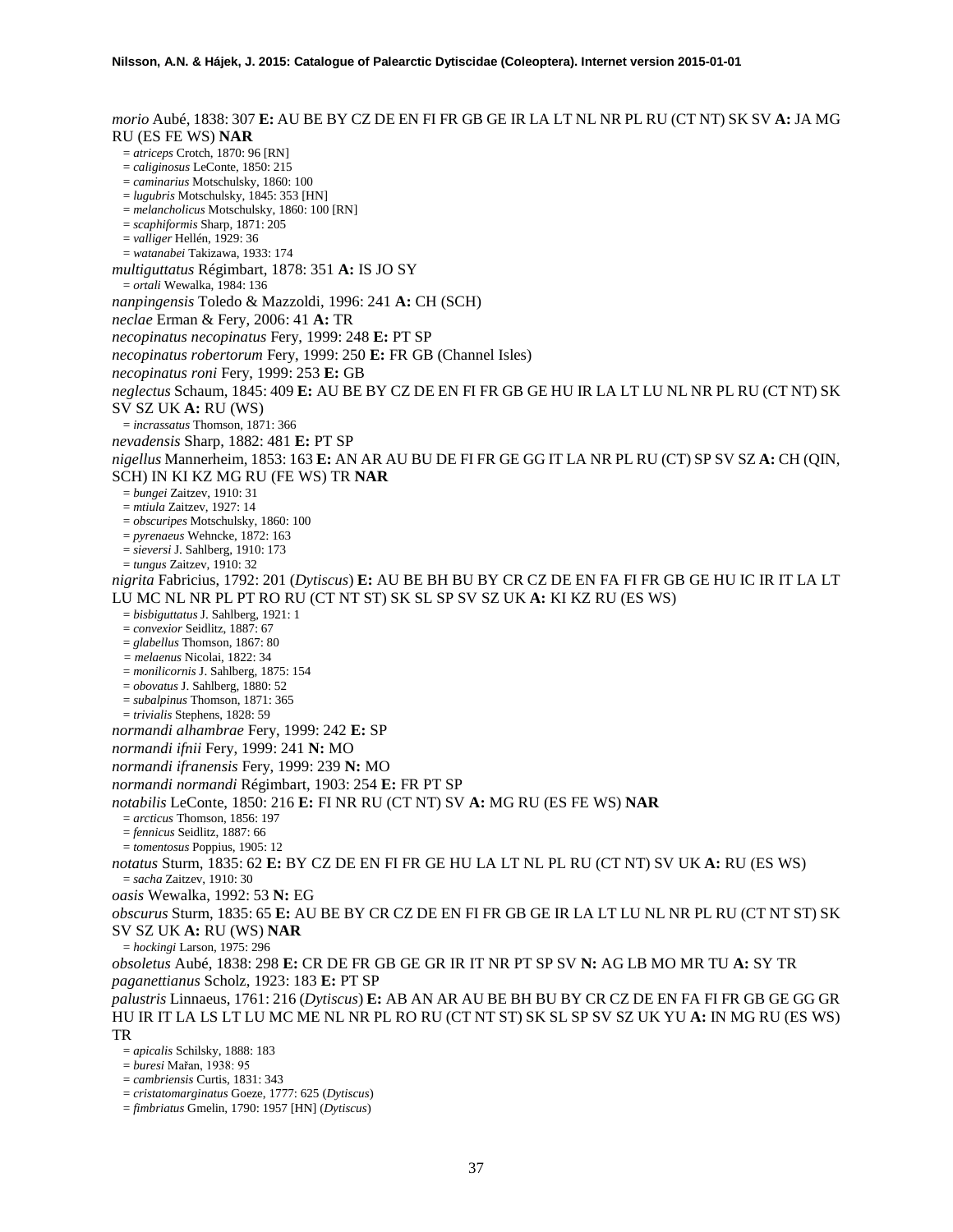= *fuscorufus* Munster, 1927: 160 = *lituratus* Fabricius, 1781: 296 (*Dytiscus*) = *proximus* Stephens, 1828: 55 = *sexpustulatus* Fabricius, 1777: 239 (*Dytiscus*) = *styriacus* Seidlitz, 1887: 70 = *tinctus* Clark, 1862: 326 = *variegatus* Geoffroy, 1785: 68 (*Dyticus*) *pfefferi* Wewalka, 1974: 107 [RN] **E:** GR = *orientalis* Hlisnikovský, 1955: 87 [HN] *pilosus* Guignot, 1949: 5 (*Hydrotarsus*) **N:** CI *planus* Fabricius, 1781: 501 (*Dytiscus*) **E:** AB AL AR AU BE BH BU BY CR CZ DE EN FI FR GB GE GG GR HU IR IT LA LT LU MC NL NR PL PT RO RU (CT NT ST) SK SL SP SV SZ TR UK YU **N:** AG MO **A:** IN IQ KI KZ LE RU (WS) TM TR *= flavipes* Dalla Torre, 1879: 40 = *frisius* Verhoeff, 1891: 23 = *fuscatus* Stephens, 1828: 62 = *fusculus* Schrank, 1781: 203 (*Dytiscus*) = *holosericeus* Marsham, 1802: 427 (*Dytiscus*) = *humeralis* Marsham, 1802: 422 (*Dytiscus*) = *lividus* Geoffroy, 1785: 68 (*Dyticus*) = *nigricans* Schrank, 1781: 205 (*Dytiscus*) = *nigriceps* Preller, 1862: 23 = *pallescens* Seidlitz, 1887: 72 = *sordidus* Herbst, 1784: 126 (*Dytiscus*) *polaris* Fall, 1923: 92 **A:** RU (FE – Wrangel Island) **NAR** = *subvirescens* Fall, 1923: 93 *productus* Fairmaire, 1880: 248 **N:** AG TU = *occultus* Sharp, 1882: 456 *pseudopubescens* Zimmermann, 1919: 166 **A:** RU (ES WS) = *punctatissimus* Poppius, 1905: 14 [HN] *puberulus* LeConte, 1850: 215 **E:** FI NR RU (NT) SV **NAR** = *levanderi* J. Sahlberg, 1889: 221 *pubescens* Gyllenhal, 1808: 536 (*Hyphydrus*) **E:** AB AL AU BE BH BU CR CZ DE EN FA FI FR GB GE GG GR IR IT LA LT LU MC ME NL NR PL PT RO RU (CT NT ST) SB SK SL SP SV SZ TR UK **N:** AG LB MO TU **A:** CY IN IS JO LE SY TR = *antidotus* Sharp, 1882: 462 = *caliginosus* Stephens, 1839:69 = *estrellensis* Schaufuss, 1882: 559 = *fulvipennis* Munster, 1932: 84 = *roseni* Zimmermann, 1919: 175 = *scaphula* Sturm, 1835: 58 = *scopularis* Schiødte, 1841: 439 *punctipennis* J. Sahlberg, 1880: 50 **A:** RU (ES WS) *regularis* Sharp, 1882: 482 **E:** FR (Corse) IT (Sardegna) *rifensis* Manuel, 2014: 93 **N**: MO *rufifrons* O.F. Müller, 1776: 73 (*Dytiscus*) **E:** AU BE BY CR CZ DE EN FI FR GB GE HU IT LA LT NL NR PL RO RU (CT NT ST) SK SL SV SZ UK **A:** RU (ES WS) = *duftschmidti* Rye, 1872: 47 [RN] = *intermedius* J. Sahlberg, 1880: 49 = *piceus* Stephens, 1828: 62 *= ruficeps* Nicolai, 1822: 33 = *rufifrons* Duftschmid, 1805: 270 [HN] (*Dytiscus*) *sabaudus sabaudus* Fauvel, 1865: 276 **E:** AU BU CZ FR GE IT MC PL SK SL SP SZ UK = *alticola* Sharp, 1882: 468 = *scholzi* W. Kolbe, 1899: 24 *sabaudus sierranevadensis* Shaverdo, 2004: 24 **E:** SP *saghaliensis* Takizawa, 1933: 173 **A:** JA RU (FE) *sanfilippoi* Ghidini, 1958: 13 **E:** IT *sardomontanus* Pederzani, Rocchi & Schizzerotto, 2004: 129 **E:** IT (Sardegna) *scalesianus* Stephens, 1828: 57 **E:** AU BY CZ DE EN FI FR GB GE HU IR LA LT NL NR PL RU (CT NT) SV UK **A:** RU (WS) = *pygmaeus* Sturm, 1835: 73 [HN] *sejilashan* Jia, Zhao & Fery, 2012: 58 **A:** CH (XIZ) *semenowi* Jakovlev, 1897: 41 **E:** FI NR RU (CT NT) SV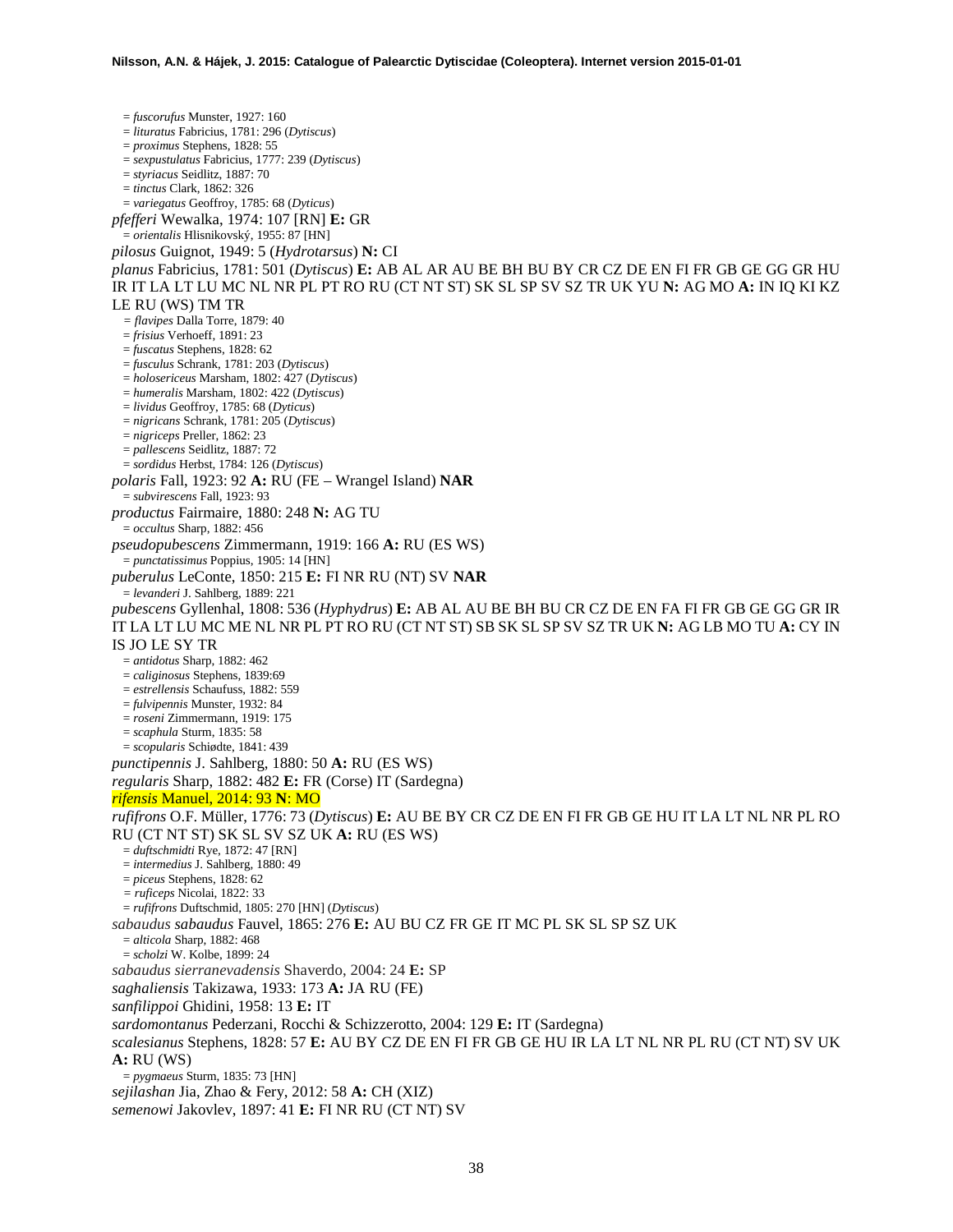= *afflatus* Scholz, 1917: 250 = *longitarsis* J. Sahlberg, 1910: 168 *shaverdoae* Fery, 2009: 547 **E:** AR *sibiricus* J. Sahlberg, 1880: 49 **A:** MG RU (ES FE WS) **NAR** = *boreus* Gordon, 1981: 106 *= sibiricus* Sharp, 1882: 466 [HN] *sivrikaya* Fery & Erman, 2009: 6 **A:** TR *springeri* J. Müller, 1924: 72 **E:** IT SL *striola* Gyllenhal in C.R. Sahlberg, 1826: 181 (*Hyphydrus*) **E:** AU BE BH BY CZ DE EN FI FR GB GE HU IR IT LA LT LU NL NR PL RO RU (CT NT ST) SV UK **A:** KZ RU (ES WS) **NAR** = *ambiguus* Aubé, 1838: 287 = *subtonsus* LeConte, 1855: 297 *= vittula* Erichson, 1837: 178 *submuticus* Thomson, 1874: 537 **E:** FI NR RU (CT NT) SV **A:** CH (JIL) JA MG RU (ES FE WS) = *konoi* Nakane, 1963: 25 = *penitus* Guignot, 1945: 20 = *rubripes* J. Sahlberg, 1875: 151 *= rufipes* J. Sahlberg, 1874: xiii [HN] *talyschensis* Bilyashiwsky, 2004:45 **E:** AB *tatianae* Fery & Petrov, 2006:83 **A:** RU (WS) *teres* Sharp, 1882: 458 **A:** JO SY *tessellatus* Drapiez, 1819: 43 [NP] (*Dytiscus*) **E:** AB AL BE BH BU CR FR GB GG GR IR IT LA MA MC ME NL PT RU (ST) SP **N:** AG EG MO TU **A:** CY IN IQ IS LE SY TR = *chrysostomus* Gozis, 1914: 161 = *habelmanni* Wehncke, 1876: 76 = *nigricollis* Desbrochers des Loges, 1871: 339 = *nigricollis* Fairmaire, 1872: lxxii [HN] *= pueli* Barthe, 1916: 245 = *xanthopus* Stephens, 1835: 393 *thracicus* Guéorguiev, 1966: 71 **E:** AR BU GG GR RU (ST) **A:** TR *tibetanus* Zaitzev, 1953: 169 **A:** CH (SCH XIZ) *tokui* Satô, 1985: 51 **A:** JA *toledoi* Fery & Erman, 2009: 8 **A:** TR *toubkal* Fery & Hájek, 2013: 602 **N:** MO *transgrediens* Gschwendtner, 1923: 109 **E:** AB AR GG RU (ST) UK **A:** IN KI TM TR = *ponticus* Zaitzev, 1927: 16 *tristis* Paykull, 1798: 232 (*Dytiscus*) **E:** AU BE BH BU BY CR CZ DE EN FI FR GB GE HU IR IT KZ LA LS LT LU MC NL NR PL RU (CT NT) SK SL SV SZ UK **A:** JA RU (ES FE WS) **NAR** = *ampliceps* J. Sahlberg, 1921: 2 = *ruficapillus* Mannerheim, 1852: 304 = *varians* LeConte, 1850: 215 *tuvaensis* Pederzani, 2001:234 **A:** RU (ES) *uenoi* Nakane, 1963: 25 **A:** CH (HEI JIL QIN) JA MG RU (ES FE) *umbrosus* Gyllenhal, 1808: 538 (*Hyphydrus*) **E:** AU BE BY CZ DE EN FI FR GB GE HU IR LA LT LU NL NR PL RU (CT NT ST) SK SV SZ UK **A:** KZ RU (ES FE WS) = *minutus* Stephens, 1828: 59 *vagepictus* Fairmaire & Laboulbène, 1855: 208 **E:** FR PT SP *vespertinus* Fery & Hendrich, 1988: 145 **E:** PT SP *yakutiae* Nilsson, 1990: 34 **A:** RU (FE) *zimmermanni* J. Müller, 1926: 288 **E:** BH CR ME SL = *bicolor* J. Müller, 1933: 202

tribe Hydrovatini Sharp, 1882

**genus** *Hydrovatus* **Motschulsky, 1853: 4** type species *Hyphydrus cuspidatus* Kunze, 1818

= *Hydatonychus* H.J. Kolbe, 1883: 402 type species *Hydatonychus crassicornis* H.J. Kolbe, 1883

= *Oxynoptilus* Schaum in Schaum & Kiesenwetter, 1868: 28 type species *Hyphydrus cuspidatus* Kunze, 1818

*= Pseudhydrovatus* Peschet, 1924: 140 type species *Pseudhydrovatus antennatus* Peschet, 1924 (= *Hydrovatus occidentalis* Guignot, 1949)

= *Vathydrus* Guignot, 1954: 197 type species *Hydrovatus sordidus* Sharp, 1882

*acuminatus* Motschulsky, 1859: 42 **N:** EG LB **A**: CH (FUJ GUA GUX HAI HUB HUN JIA JIX SHA TAI XIZ YUN)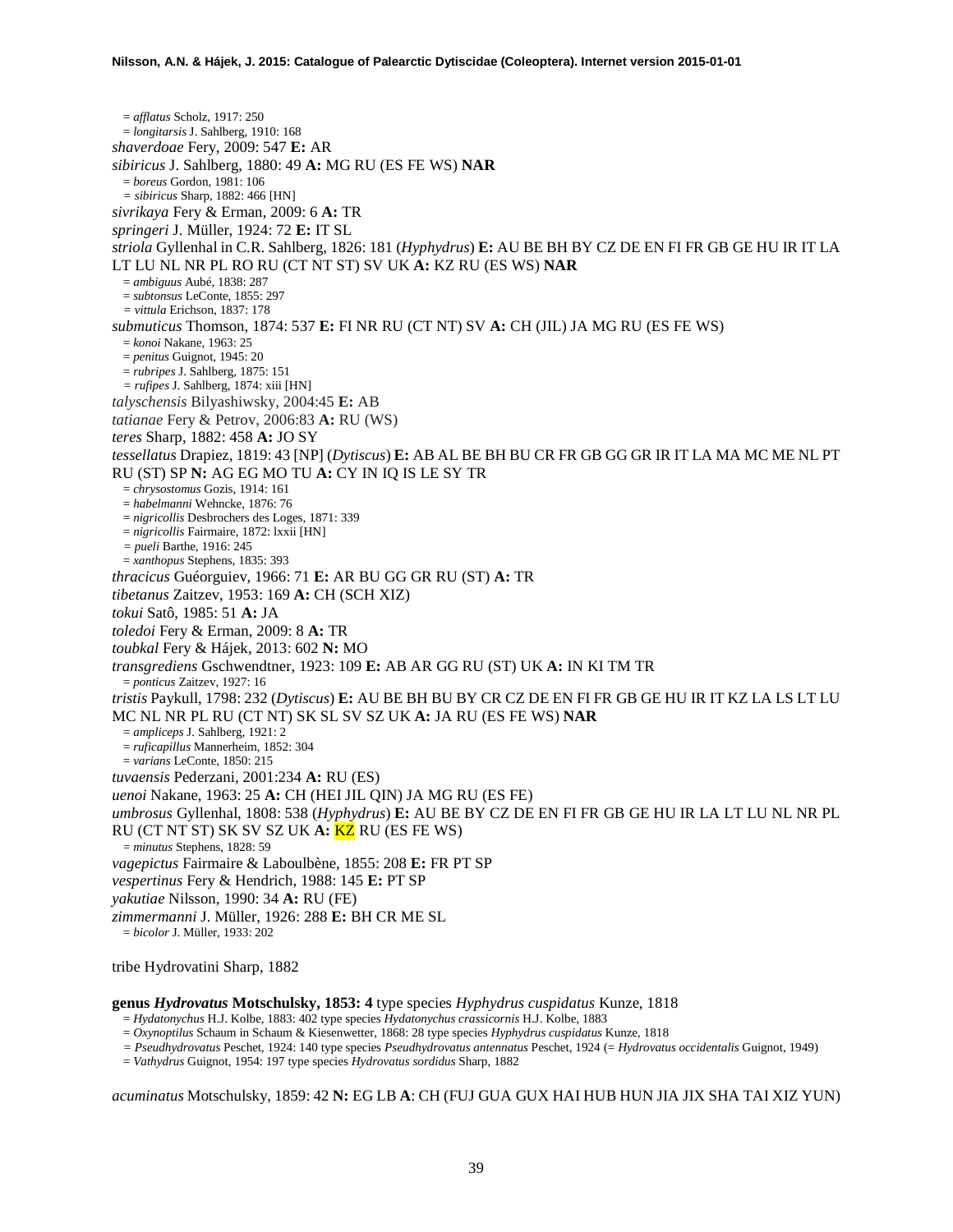IN IQ IS JA NP OM PA SA SY TR YE (Socotra) **AFR AUR ORR** = *affinis* Régimbart, 1895: 108 = *badius* Clark, 1863: 424 (*Hydroporus*) = *consanguineus* Régimbart, 1880: 212 = *ferrugineus* Zimmermann, 1919: 127 [RN] = *furvus* Guignot, 1950: 25 = *humilis* Sharp, 1882: 327 = *malaccae* Clark, 1863: 425 (*Hydroporus*) = *obscurus* Motschulsky, 1859: 43 = *obscurus* Régimbart, 1895: 108 [HN] = *sordidus* Sharp, 1882: 327 *aristidis* Leprieur, 1879: lxxxii **N:** EG **A:** IS SA **AFR** *bonvouloiri* Sharp, 1882: 335 **A:** AF CH (FUJ TAI YUN) JA PA **ORR** = *loochooensis* Kamiya, 1938: 10 *castaneus* Motschulsky, 1855: 82 **A:** CH (XIZ) **ORR** *clypealis* Sharp, 1876: 61 **E:** CR FR GB IR IT PT SB SP **N:** AG EG MO TU *compactus* Sharp, 1882: 333 **N:** EG **AFR** *confertus* Sharp, 1882: 329 **A:** BT CH (FUJ GUX HAI HUN SHG YUN) NP PA UP **ORR** *cuspidatus* Kunze, 1818: 68 (*Hyphydrus*) **E:** AB AL AR AU BE BU CR CZ DE FR GE GG GR HU IT MC MD NL PL PT RO RU (ST) SB SK SL SP SV SZ UK **N:** AG EG LB MO TU **A:** CY IN IQ IS KI LE SI SY TM TR UZ **AFR** = *maculatus* Sharp, 1882: 322 [HN] = *maculosus* Zimmermann, 1919: 126 [RN] = *simplex* Sharp, 1882: 322 *deserticola joyceae* Nilsson, 2001: 10 [RN] **N:** EG **AFR** = *badius* Omer-Cooper, 1931: 760 [HN] *irakensis* Abdul-Karim & Ali, 1986: 280 **A:** IQ *japonicus* Takizawa, 1933: 166 **A:** JA *longicornis* Sharp, 1882: 323 **N:** EG **AFR** = *berdoa* Bruneau de Miré & Legros, 1963: 850 *meridionalis* Abdul-Karim & Ali, 1986: 281 **A:** IQ *obtusus* Motschulsky, 1855: 82 **A:** CH (FUJ HAI HUB ZHE) **ORR** = *acutus* Sharp, 1882: 330 *picipennis* Motschulsky, 1859: 40 **A:** CH (XIZ) **ORR** *pinguis* Régimbart, 1892: 114 **A:** CH (YUN) NP **ORR** *pumilus* Sharp, 1882: 331 **A:** JA **ORR** *rufoniger rufoniger* Clark, 1863: 423 (*Hyphydrus*) **A:** CH (MAC) "China" **ORR** = *atricolor* Régimbart, 1880: 212 *seminarius* Motschulsky, 1859: 42 **A:** BT CH (JIX TAI) JA NP PA **ORR** = *fusculus* Sharp, 1882: 326 = *matsuii* Nakane, 1990: 198 = *tinctus* Sharp, 1882: 328 *subrotundatus* Motschulsky, 1859: 41 **A:** CH (FUJ GUX HUN YUN) NP **ORR** = *carbonarius* Clark, 1863: 423 (*Hydroporus*) = *elevatus* Sharp, 1882: 328 = *ferrugatus* Régimbart, 1877: lxxix = *fuscobrunneus* Clark, 1863: 424 (*Hydroporus*) = *javanus* Csiki, 1938: 126 = *orientalis* Sharp, 1882: 805 *subtilis* Sharp, 1882: 329 **A:** CH (MAC TAI XIZ) JA SC **ORR** = *adachii* Kamiya, 1932: 4 *villiersi* Guignot, 1955: 860 **N:** EG **A:** IS SI **AFR** *= albertianus* Guignot, 1959: 165 = *browneanus* Guignot, 1959: 140 = *uncus* Guignot, 1959: 164 *yagii* Kitayama, M. Mori & Matsui, 1993: 1 **A:** JA

tribe Hygrotini Portevin, 1929

**genus** *Herophydrus* **Sharp, 1882: 389** type species *Hyphydrus guineensis* Aubé, 1838 = *Dryephorus* Guignot, 1950: 150 type species *Coelambus nodieri* Régimbart, 1895

*cleopatrae* Peyron, 1858: 398 (*Hydroporus*) **A:** IS TR = *galileae* Wewalka, 1984: 131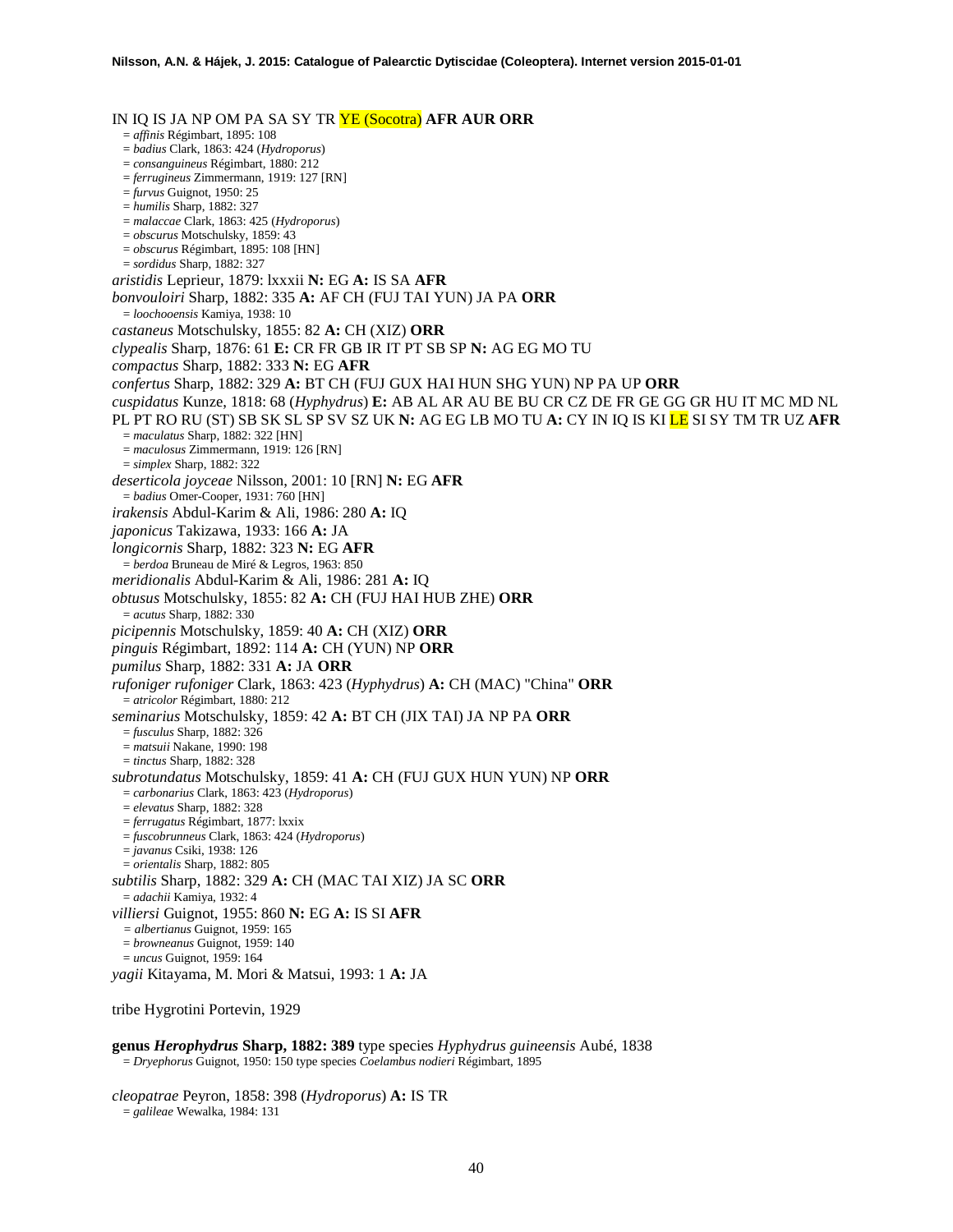= *gouini* Guignot, 1953: 115 (*Hygrotus*) *guineensis* Aubé, 1838: 455 (*Hyphydrus*) **E:** FR IT MA **N:** AG EG LB **A:** IS SA YE **AFR** = *barbarus* Schaum in White, 1847: 34 [RN] (*Hydroporus*) = *ferrugineus* Lucas, 1846: 98 [HN] (*Hydroporus*) = *hyphydroides* Perris, 1864: 277 (*Hydroporus*) = *inflatus* Reiche, 1872: 24 [RN] (*Hydroporus*) = *mutatus* Gemminger & Harold, 1868: 437 [RN] (*Hydroporus*) = *ruficeps* Boheman, 1848: 253 [HN] (*Hydroporus*) = *turgidus* Erichson, 1843: 220 (*Hyphydrus*) = *umbrosus* Zimmermann, 1926: 29 *musicus* Klug, 1834: t.33/12 (*Hydroporus*) **E:** AB AR GG GR IT MA RU (ST) SP UK **N:** AG CI EG LB MO TU **A:** AE AF CH (XIN) IN IQ IS JO KI KU KZ NP PA SA SI SY TD TR UP UZ YE **ORR** *= alei* Abdul-Karim & Ali, 1986: 276 (*Hygrotus*) = *fractilinea* Solsky, 1874: 134 (*Hydroporus*) *= interruptus* Sharp, 1882: 398 (*Coelambus*) *rufus* Clark, 1863: 423 (*Hyphydrus*) **A:** CH (FUJ GUA GUX HAI HUB TAI) JA = *rotundatus* Gschwendtner, 1931: 21 (*Hyphoporus*) *vaziranii* Nilsson, 1999: 19 [RN] (*Hygrotus*) **A:** KA *= kashmirensis* Vazirani, 1970: 118 [HN] (*Hydroporus*) **genus** *Hygrotus* **Stephens, 1828: 38** type species *Dytiscus inaequalis* Fabricius, 1777

**subgenus** *Coelambus* Thomson, 1860: 13 type species *Dytiscus confluens* Fabricius, 1787

*ahmeti* Hájek, Fery & Erman, 2005: 262 **A:** TR *armeniacus* Zaitzev, 1927: 5 (*Coelambus*) **E:** AR GG **A:** TR *caspius* Wehncke, 1875: 234 (*Hydroporus*) **E:** KZ RU (CT ST) **A:** CH (GAN HEB NMO QIN SHA XIN) KZ MG RU (ES WS) TM = *reitteri* Zaitzev, 1908: 268 (*Coelambus*) *= trilineatus* Feng, 1936: 6 (*Coelambus*) *chinensis* Sharp, 1882: 398 (*Coelambus*) **A:** CH (BEI HEB HEI JIL JIX LIA NMO SCH SHA TAI XIN ZHE) JA MG NC RU (FE) SC = *vittatus* Sharp, 1884: 441 (*Coelambus*) *confluens* Fabricius, 1787: 193 (*Dytiscus*) **E:** AB AR AU AZ BE BH BU BY CR CZ DE EN FR GB GE GG GR HU IR IT LS LU MA MC MD ME NL NR PL PT RU (CT ST) SK SL SP SV SZ UK YU **N:** AG CI EG LB MO MR TU **A:** AE AF CY HP IN IQ IS JO KA KZ KU PA SA SI SY TM TR UZ YE **AFR** *corpulentus* Schaum, 1864: 109 (*Hydroporus*) **E:** RU (ST) UK **A:** KI KZ UZ = *leonhardi* Scholz, 1916: 168 (*Coelambus*) *curvilobus* Fery, Sadeghi & Hosseinie, 2005: 31 **A:** IN *enneagrammus* Ahrens, 1833: 645 (*Hydroporus*) **E:** AB BU GE GG KZ PL RO RU (ST) UK **A:** AF CH (XIN) IN KI KU KZ MG PA RU (WS) SY TD TM TR UZ = *blandus* Germar, 1834: t.4 (*Hydroporus*) = *puncticeps* Seidlitz, 1887: 43 (*Coelambus*) = *tauricus* Motschulsky, 1860: 303 (*Hydroporus*) *flaviventris* Motschulsky, 1860: 303 (*Hydroporus*) **E:** AB AR GE GG PL RU (ST) **A:** CH (QIN XIN) KA KI KZ MG PA RU (WS) *fresnedai* Fery, 1992: 347 (*Coelambus*) **E:** SP *impressopunctatus* Schaller, 1783: 313 (*Dytiscus*) **E:** AB AR AU BE BH BU BY CR CZ DE EN FI FR GB GE GG HU IR IT LA LS LT LU MC MD NL NR PL RO RU (CT NT ST) SB SK SL SP SV SZ UK **A:** AF CH (HEB HEI LIA NMO QIN SCH SHA XIN) IN JA KA KI KZ MG RU (ES FE WS) TM TR UZ **NAR** = *alternans* Gravenhorst, 1807: 104 (*Dytiscus*) = *decemlineatus* Mannerheim, 1853: 161 (*Hydroporus*) = *flavicans* Gmelin, 1790: 1957 (*Dytiscus*) *= hiurai* Satô, 1972: 54 (*Coelambus*) = *lineatus* O.F. Müller, 1776: 74 [HN] (*Dytiscus*) = *lineellus* Gyllenhal, 1808: 529 (*Hyphydrus*) = *opacus* Falkenström, 1932: 192 (*Coelambus*) = *ovalis* Thunberg, 1784: 19 [HN] (*Dytiscus*) = *picipes* Fabricius, 1787: 192 (*Dytiscus*) = *punctatus* Marsham, 1802: 426 [HN] (*Dytiscus*) *= roborovskii* Zaitzev, 1953: 135 (*Coelambus*)

```
= similis Kirby, 1837: 38 (Hydroporus)
```
*inscriptus* Sharp, 1882: 404 (*Coelambus*) **N:** EG **A:** AE IN IQ KU OM SA SY TM UZ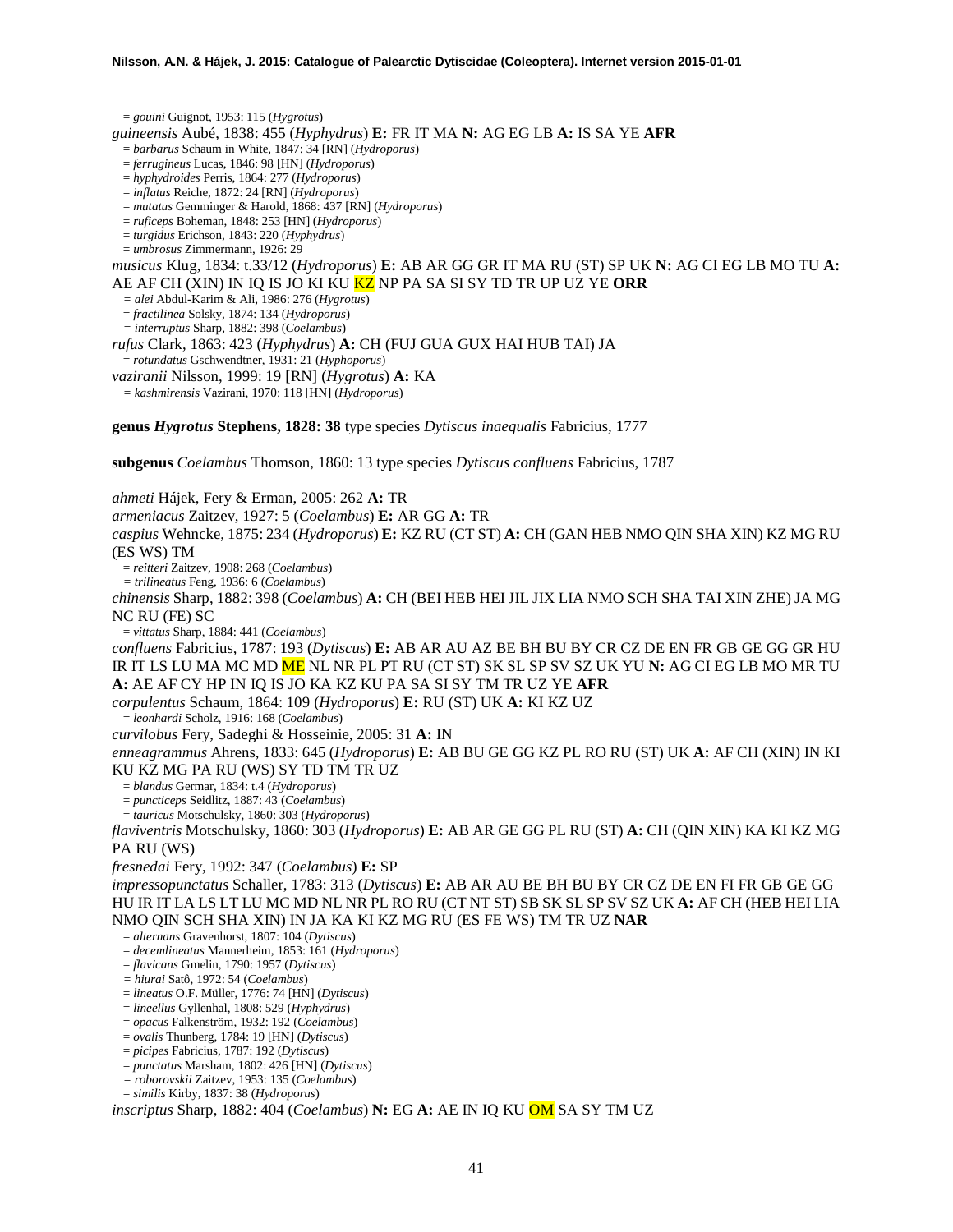*= uzbekorum* Zaitzev, 1953: 140 (*Coelambus*)

*lagari* Fery, 1992: 115 (*Coelambus*) **E:** IT PT SP **N:** AG MO TU

*lernaeus* Schaum, 1857: 153 (*Hydroporus*) **E:** BU GG GR MC RO **N:** EG **A:** AF IS KI SY TR UZ

*marklini* Gyllenhal, 1813: 689 (*Hyphydrus*) **E:** AR BY DE EN FI FR GG LA NR PL RU (CT NT ST) SP SV UK **A:** 

CH (GAN QIN XIZ) KZ MG RU (ES FE WS) TR UZ **NAR**

= *astur* Sharp, 1882: 468 (*Hydroporus*)

= *awajewi* Jakovlev, 1899: 508 (*Coelambus*) = *canadensis* Fall, 1919: 11 (*Coelambus*)

= *lutzi* Reitter, 1908: 215 (*Hydroporus*)

= *mistellus* Marseul, 1882: 98 (*Hydroporus*)

= *mixtus* Motschulsky, 1860: 515 (*Hydrocoptus*)

= *pallens* Aubé, 1838: 358 (*Hydroporus*)

= *steppensis* Branden, 1885: 63 [RN] [HN] (*Hydroporus*)

= *virgo* Fall, 1919: 12 (*Coelambus*)

*nigrolineatus* Steven, 1808: 33 (*Hyphydrus*) **E:** AU BE BY CZ DE FI FR GB GE NL PL RU (ST) SV UK **A:** KZ MG RU (WS)

= *lautus* Schaum, 1843: 187 (*Hydroporus*)

*novemlineatus* Stephens, 1829: 192 (*Hydroporus*) **E:** BE BU DE EN FI GB GE IR LT NL NR RU (NT) SV **A:** RU (FE WS) **NAR**

= *hudsonicus* Fall, 1919:18 (*Coelambus*) = *parallellus* Aubé, 1838: 268 [HN] (*Hydroporus*)

= *schoenherri* Aubé, 1838: 267 (*Hydroporus*)

*orthogrammus* Sharp, 1882: 405 (*Coelambus*) **A:** IN IQ KU SA

*pallidulus* Aubé, 1850: 300 (*Hydroporus*) **E:** AB AU BU FR GG GR HU IT RO SP UK **N:** AG EG LB MO TU **A:** IN SI SY TM TR

= *fulviventris* Costa, 1883: 85 (*Hydroporus*)

*parallellogrammus* Ahrens, 1812: 11 (*Dytiscus*) **E:** AB AL AU BE BH BU BY CR CZ DE EN FR GB GE GR HU IR IT LA LT MD NL NR PL RO RU (CT ST) SB SK SL SP SV SZ UK **A:** AF CH (BEI) ES IQ KI KZ MG RU (ES WS) TM TR UZ

= *consobrinus* Kunze, 1818: 61 (*Hyphydrus*)

*= distinctus* Feng, 1936: 7 (*Coelambus*)

= *kaszabi* Guéorguiev, 1970: 253 (*Coelambus*)

= *punctum* Gebler, 1829: 67 (*Hydroporus*)

*pectoralis* Motschulsky, 1860: 303 (*Hydroporus*) **A:** KZ RU (ES WS)

*polonicus polonicus* Aubé, 1842: 230 (*Hydroporus*) **E:** AB BY FI LA LT PL RU (CT NT ST) UK **A:** KZ RU (WS) *polonicus sahlbergi* Sharp, 1882: 402 [RN] (*Coelambus*) **A:** RU (ES)

= *unguicularis* J. Sahlberg, 1880: 47 [HN] (*Coelambus*)

*saginatus* Schaum, 1857: 154 (*Hydroporus*) **E:** BU CR GR IT KZ MC MD RU (ST) UK **N:** EG **A:** CY IN IS KZ LE SY TM TR

= *elevatus* Sharp, 1882: 403 (*Coelambus*) = *mulsantis* Peyron, 1858: 400 (*Hydroporus*)

*sanfilippoi* Fery, 1992: 116 (*Coelambus*) **E:** IT (Sardegna)

*semenowi* Jakovlev, 1899: 504 (*Coelambus*) **A:** CH (GAN)

*stefanschoedli* Fery, Sadeghi & Hosseinie, 2005: 34 **A:** IN

*unguicularis* Crotch, 1874: 73 (*Hydroporus*) **E**: RU (NT) **A:** CH (NMO) MG RU (ES FE WS) **NAR** = *mongolicus* Jakovlev, 1899: 506 (*Coelambus*)

*urgensis* Jakovlev, 1899: 507 (*Coelambus*) **A:** CH (GAN) KZ MG RU (ES) UZ

*zigetangco* Fery, 2003: 156 **A:** CH (SCH XIZ) PA

**subgenus** *Hygrotus* Stephens, 1828: 38 type species *Dytiscus inaequalis* Fabricius, 1777

*aequalis* Falkenström, 1932: 192 **A:** CH (SCH)

*decoratus* Gyllenhal, 1810: xvi (*Hyphydrus*) **E:** AU BE BH BU BY CR CZ DE EN FI FR GB GE HU IR IT LA LS LT LU NL NR PL RO RU (CT NT ST) SK SL SV SZ UK **A:** KZ RU (ES WS) = *unicolor* Schilsky, 1888: 183

*inaequalis* Fabricius, 1777: 239 (*Dytiscus*) **E:** AB AR AU BE BH BU BY CR CZ DE EN FI FR GB GE GG GR HU IR IT LA LS LT LU MC MD ME NL NR PL PT RO RU (CT NT ST) SB SK SL SP SV SZ UK **N:** AG MO **A:** CH (HEI JIL LIA NMO SHA) IN IS JA KI KZ <mark>LE</mark> MG RU (ES FE WS) SY TR

= *dalmatinus* Zimmermann, 1915: 218

*= hokkaidensis* Satô, 1972: 54

= *minor* Costa, 1847: 97 (*Hydroporus*)

= *parvulus* Fabricius, 1792: 201 [HN] (*Dytiscus*)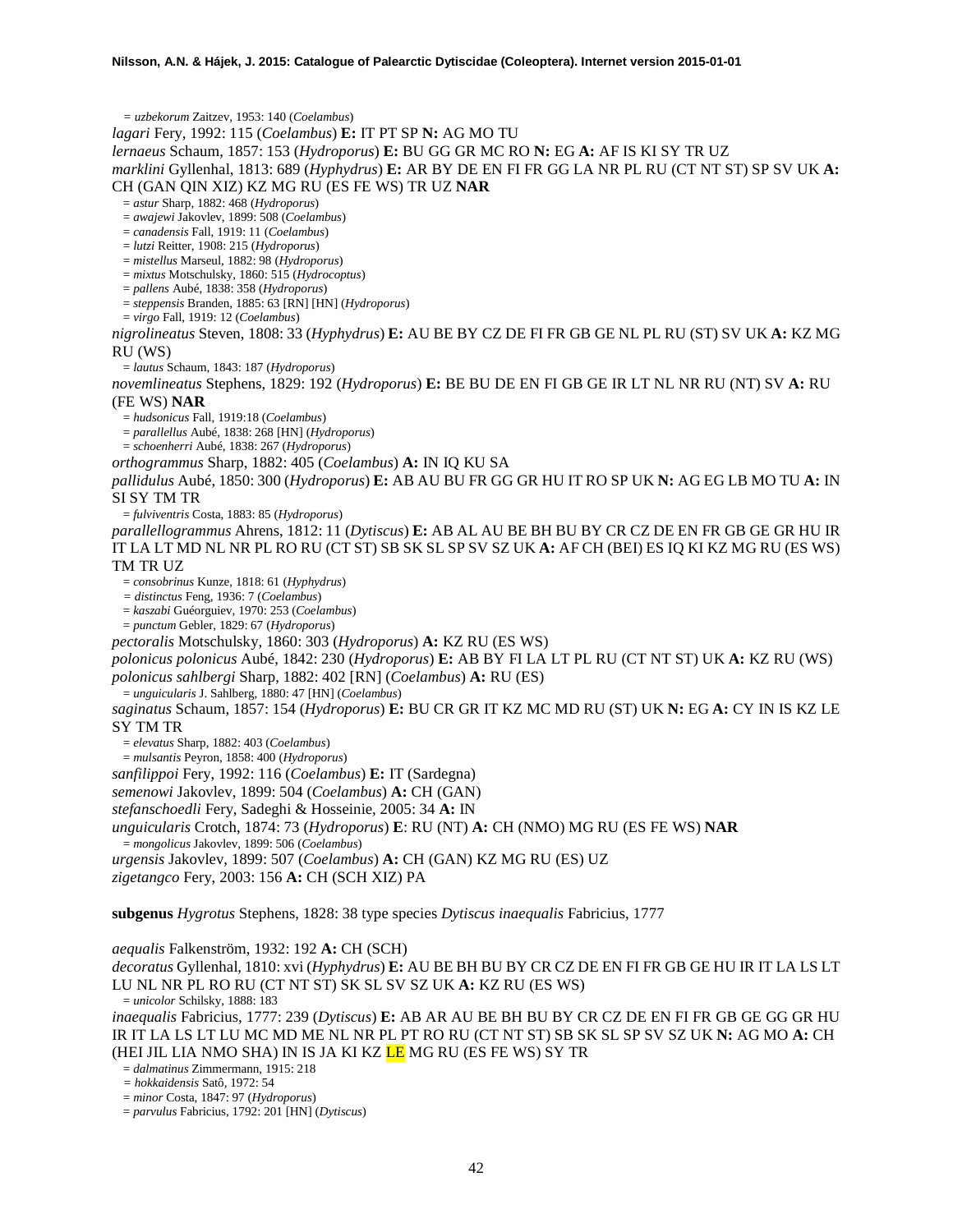= *uhagonii* Seidlitz, 1887: 39 *quinquelineatus* Zetterstedt, 1828: 234 (*Hyphydrus*) **E:** AU BY DE FI FR GB GE IR NR RU (CT NT ST) SV SZ **A:**  CH (NMO) KZ MG RU (ES FE WS) TD = *conjunctus* Munster, 1930: 339 = *disjunctus* Munster, 1932: 83 *versicolor* Schaller, 1783: 313 (*Dytiscus*) **E:** AB AU BE BH BU BY CR CZ DE EN FI FR GB GE HU IR IT LA LT LU NL NR PL RO RU (CT NT ST) SB SK SL SV SZ UK **A:** RU (WS) = *affinis* Stephens, 1828: 48 = *collaris* Panzer, 1795: 79 (*Dytiscus*) = *confluens* Munster, 1932: 83 [HN] = *recurvus* Marsham, 1802: 424 (*Dytiscus*) = *reticulatus* Fabricius, 1792: 200 (*Dytiscus*)

= *semilineatus* Zimmermann, 1915: 218

**genus** *Hyphoporus* **Sharp, 1882: 389** type species *Hydroporus solieri* Aubé, 1838

*anitae* Vazirani, 1969: 221 **A:** PA UP *aper* Sharp, 1882: 390 **A:** IN PA UP **ORR** *bertrandi* Vazirani, 1969: 218 **A:** PA *dehraduni* Vazirani, 1969: 211 **A:** UP *elevatus* Sharp, 1882: 390 **A:** PA UP **ORR** *kempi* Gschwendtner, 1936: 368 **A:** CH (YUN) **ORR** *nilghiricus* Régimbart, 1903: 331 **A:** PA **ORR** *pacistanus* Guignot, 1959: 10 **A:** AF PA *severini* Régimbart, 1892: 115 **A:** AF PA UP **ORR** *solieri* Aubé, 1838: 554 (*Hydroporus*) **N:** EG **A:** IN KU SA SI = *innesi* Reitter, 1909: 31 = *letourneuxi* Pic, 1896: 141 = *posticalis* J. Sahlberg, 1913: 41

tribe Hyphydrini Gistel, 1848

**genus** *Agnoshydrus* **Biström, Nilsson & Wewalka, 1997: 72** type species *Hydrovatus laccophiloides* Régimbart, 1888

*taiwanus* Wewalka & Wang, 2007:4 **A:** CH (TAI)

**genus** *Allopachria* **Zimmermann, 1924: 194** type species *Allopachria quadripustulata* Zimmermann, 1924 = *Nipponhydrus* Guignot, 1954: 196 type species *Hyphydrus flavomaculatus* Kamiya, 1938

*bianae* Wewalka, 2010: 31 **A:** CH (GUA) *bimaculata* Satô, 1972: 51 (*Microdytes*) **A:** JA (Ryukyu Islands) *dieterlei* Wewalka, 2000:117 **A:** CH (HUN) = *dieterlorum* Nilsson, 2007: 49 [UE] *dudgeoni* Wewalka, 2000:117 **A:** CH (GUX HKG JIX) *elongata* Bian & Ji, 2012: 29 **A:** CH (GUX) *ernsti* Wewalka, 2000: 117 **A:** CH (GUX) **ORR** *flavomaculata* Kamiya, 1838: 12 (*Hyphydrus*) **A:** CH (GUX) JA *friedrichi* Wewalka, 2000:113 **A:** CH (HUN) *froehlichi* Wewalka, 2000: 105 **A:** CH (HKG) *grandis* Bian & Ji, 2010: 61 **A:** CH (JIX) *guangdongensis* Wewalka, 2010: 30 **A:** CH (GUA) *hajeki* Wewalka, 2010: 32 **A:** CH (YUN) *hautmanni* Wewalka, 2000: 108 **A:** CH (ANH) *= hautmannorum* Nilsson, 2007: 49 [UE] *jaechi* Wewalka, 2000: 124 **A:** CH (HAI) *jendeki* Wewalka, 2000: 116 **A:** CH (YUN) *jilanzhui* Wewalka, 2000: 109 **A:** CH (GUX HUN) *komareki* Wewalka, 2010: 33 **A:** CH (GUA GUX)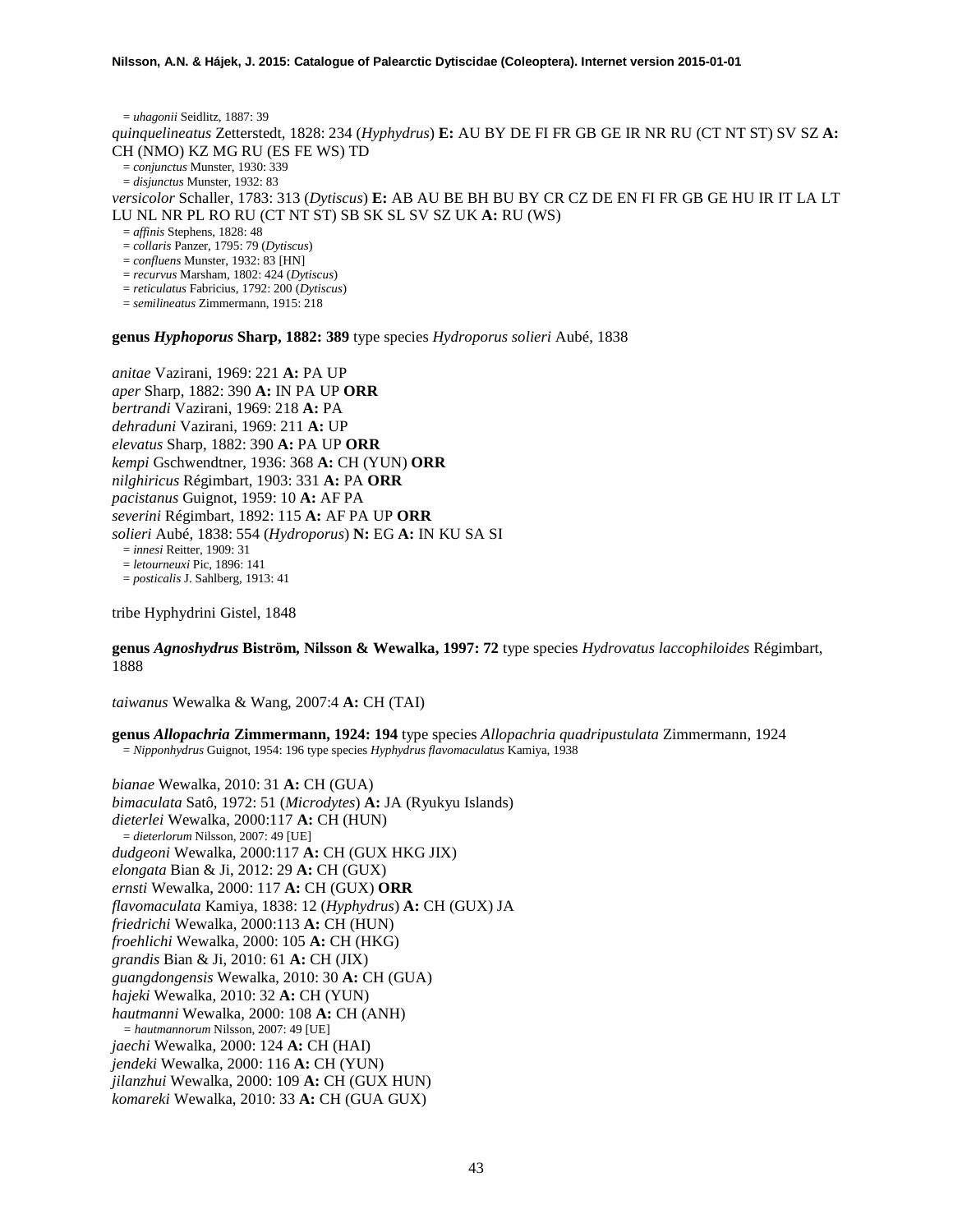*liselotteae* Wewalka, 2000: 113 **A:** CH (GUX) *longyanensis* Ji, Guo & Bian, 2014: 194 **A:** CH (FUJ) *manfredi* Wewalka, 2010: 34 **A:** CH (GUA) *miaowangi* Wewalka, 2010: 29 **A:** CH (JIX) *quadrimaculata* Satô, 1981: 70 (*Nipponhydrus*) **A:** NP *schillhammeri* Wewalka, 2000: 108 **A:** CH (HUN) *schoenmanni* Wewalka, 2000: 113 **A:** CH (ANH) *scholzi* Wewalka, 2000: 116 **A:** CH (YUN) = *scholzorum* Nilsson, 2007: 49 [UE] *taiwana* Satô, 1990: 101 (*Microdytes*) **A:** CH (TAI) *wangi* Wewalka & Nilsson, 1994: 991 **A:** CH (TAI) *weinbergeri* Wewalka, 2000: 112 **A:** CH (FUJ) = *weinbergerorum* Nilsson, 2007: 49 [UE] *wuzhifengensis* Bian & Ji, 2010: 60 **A:** CH (JIX) *yanfengi* Bian & Ji, 2012: 31 **A:** CH (GUX) *yiae* Bian, Guo & Ji, 2013: 85 **A:** CH (CHQ)

### **genus** *Dimitshydrus* **Uéno, 1996: 36** type species *Dimitshydrus typhlops* Uéno, 1996

*typhlops* Uéno, 1996: 42 **A:** JA

**genus** *Heterhydrus* **Fairmaire, 1869: 186** type species *Heterhydrus agaboides* Fairmaire, 1869

*senegalensis* Laporte, 1835: 106 (*Hyphydrus*) **N:** EG SI **AFR**

**genus** *Hyphydrus* **Illiger, 1802: 299** type species *Dytiscus gibbus* Fabricius, 1777 (= *Dytiscus ovatus* Linnaeus, 1761)

= *Actobaena* Gistel, 1856: 355 type species *Hyphydrus fabricii* Cristofori, 1832 (= *Dytiscus ovatus* Linnaeus, 1761)

*= Allophydrus* Zimmermann, 1930: 65 type species *Hyphydrus major* Sharp, 1882 (= *Hyphydrus grandis* Laporte, 1835)

= *Apriophorus* Guignot, 1936: 12 type species *Hyphydrus lyratus* Swartz in Schönherr, 1808

= *Aulacodytes* Guignot, 1936: 12 type species *Hyphydrus impressus* Klug, 1832

= *Pachytes* Montrouzier, 1860: 244 type species *Pachytes elegans* Montrouzier, 1860

*anatolicus* Guignot, 1957: 91 **E:** BH CR GR HU IT MC RU (ST) **A:** TR

= *carrarai* Sanfilippo, 1963: 77

*aubei* Ganglbauer, 1891: 448 [RN] **E:** AU BH BU CR FR GB GR IT MA ME PT SL SP SZ **N:** AG LB MO TU = *variegatus* Aubé, 1838: 372 [HN]

*birmanicus* Régimbart, 1888: 614 **A:** BT CH (YUN) **ORR**

*cycloides* Régimbart, 1889: 56 **N:** EG **AFR**

- = *circularis* Régimbart, 1895: 53
- = *lamottei* Legros, 1958: 212
- = *malawiensis* Omer-Cooper, 1971: 279
- = *nigeriensis* Omer-Cooper, 1971: 282
- = *pelates* Guignot, 1953: 1

*detectus* Falkenström, 1936: 87 **A:** CH (FUJ GUI HEI HUB JIA JIX LIA SCH SHN ZHE) "Manchuria"

= *chinensis* Hlisnikovský, 1955: 85

= *pieli* Guignot, 1936: 133

= *reductus* Hlisnikovský, 1955: 86

# *dioscoridis* Hájek & Reiter, 2014: 74 **A:** YE (Socotra)

*dongba* Šťastný, 2000:298 **A:** CH (YUN)

*excoffieri* Régimbart, 1899: 210 **A:** CH (GAN HUB YUN) **ORR**

*falkenstromi* Gschwendtner, 1939: 25 **A:** CH (BEI FUJ HEI JIA JIL LIA NMO SHN TIA) RU (FE)

= *brincki* Guignot, 1946: 72

*fangensis* Biström & Satô, 1988: 47 **A:** CH (HAI) **ORR**

*grandis* Laporte, 1835: 107 **N:** EG SI **AFR**

= *major* Sharp, 1882: 375

*gschwendtneri* Guignot, 1942: 17 [RN] **A:** AF HP PA SD

= *indicus* Gschwendtner, 1936: 367 [HN]

= *lindemannae* Guignot, 1959: 8

= *nalinie* Vazirani, 1969: 311 [RN]

*holmeni* Biström, 1983: 107 **A:** BT NP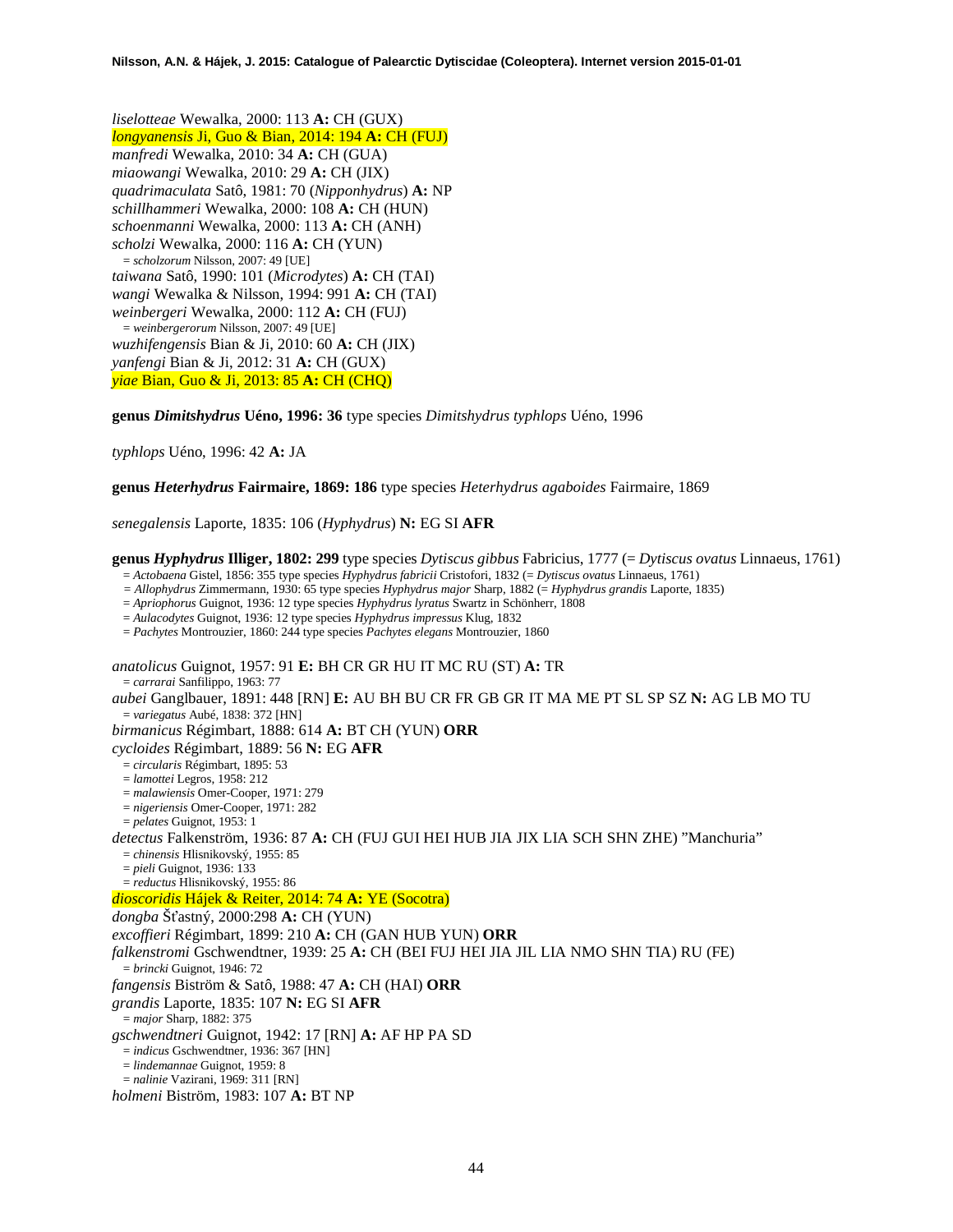*japonicus japonicus* Sharp, 1873: 54 **A:** JA RU (FE) SC = *frontalis* Sharp, 1882: 381 = *paromoeus* Guignot, 1954: 40 *japonicus vagus* Brinck, 1943: 4 **A:** CH (GUI GUX HEB HUN SHG LIA SCH SHA TAI YUN) NC *laeviventris laeviventris* Sharp, 1882: 381 **A:** JA *laeviventris tsugaru* Nakane, 1993: 2 **A:** JA *lyratus flavicans* Régimbart, 1892: 115 **A:** PA UP **ORR** *lyratus lyratus* Swartz in Schönherr, 1808: 29 **A:** CH (FUJ GUA GUI GUX HAI HKG HUB MAC TAI XIZ YUN) JA **AUR ORR** = *bisulcatus* Clark, 1863: 422 = *fossulipennis* W.J. MacLeay, 1871: 122 (*Hydroporus*) = *nigronotatus* Clark, 1863: 421 *maculatus* Babington, 1841: 12 **N:** AG CI EG LB **AFR** = *africanus* Sharp, 1882: 376 = *crassus* Wollaston, 1867: 33 *orientalis* Clark, 1863: 419 **A:** CH (BEI FUJ GAN GUA GUI GUX HAI HEB HKG HUB JIA JIX SCH SHG SHN TAI YUN XIN XIZ ZHE) JA **ORR** = *eximius* Clark, 1863: 421 *ovatus* Linnaeus, 1761: 547 (*Dytiscus*) **E:** AL AU BE BH BU BY CR CZ DE EN FI FR GB GE GG GR HU IR IT LA LS LT LU MC ME NL NR PL RO RU (CT NT ST) SB SK SL SV SZ UK **A:** KZ RU (ES WS) TR = *fabricii* Cristofori, 1832: 14 = *ferrugineus* Linnaeus, 1767: 666 (*Dytiscus*) = *gibbus* Fabricius, 1777: 238 (*Dytiscus*) = *grossus* O.F. Müller, 1776: 72 (*Dytiscus*) = *ovalis* Illiger, 1798: 271 [HN] (*Dytiscus*) = *sphaericus* DeGeer, 1774: 402 (*Dytiscus*) = *variegatus* Stephens, 1828: 45 *pictus* Klug, 1834: t.33/9 **N:** EG LB **A:** AE IN IS OM SA SI YE **AFR** = *lugubris* Preudhomme de Borre, 1871: x *pulchellus* Clark, 1863: 420 **A:** CH (FUJ GUA GUX HAI HUN JIX LIA TAI) JA **ORR** = *jeanneli* Guignot, 1935: 269 = *orbicularis* Régimbart, 1899: 212 = *wui* Gschwendtner, 1933: 161 *renardi* Severin, 1890: cxci **A:** BT HP NP SD UP **ORR** *sanctus* Sharp, 1882: 380 **A:** IS JO SY *sumatrae* Régimbart, 1880: 211 **A:** CH (YUN) **ORR** = *assamensis* Vazirani, 1969: 309

**genus** *Microdytes* **J.Balfour-Browne, 1946: 106** type species *Microdytes belli* J.Balfour-Browne, 1946

*bistroemi* Wewalka, 1997: 20 **A:** CH (JIX) *championi* J. Balfour-Browne, 1946: 107 **A:** NP SD UP *elgae* Hendrich, Balke & Wewalka, 1995: 42 **A:** AP BT **ORR** *hainanensis* Wewalka, 1997: 25 **A:** CH (HAI) *heineri* Wewalka, 2011: 23 **A:** CH (YUN) **ORR** *lotteae* Wewalka, 1998: 64 **A:** CH (FUJ) *maculatus* Motschulsky, 1859: 42 (*Hydrovatus*) **A:** CH (YUN) **ORR** *nilssoni* Wewalka, 1997: 30 **A:** CH (ANH GUX HUB HUN) *satoi* Wewalka, 1997: 33 **A:** CH (GUI GUX) *schoenmanni* Wewalka, 1997: 34 **A:** CH (YUN) NP SD **ORR** *shepardi* Wewalka, 1997: 37 **A:** CH (YUN) **ORR** *shunichii* Satô, 1995: 313 **A:** CH (HKG YUN) **ORR** = *holzmanni* Wewalka & Wang, 1998: 66 = *holzmannorum* Nilsson, 2007: 51 [UE] *sinensis* Wewalka, 1997: 38 **A:** CH (ANH HUN JIX) *tomokunii* Satô, 1981: 68 **A:** NP *trontelji* Wewalka, Ribera & Balke, 2007:61 **A:** CH (HAI) *uenoi* Satô, 1972: 49 **A:** CH (ANH FUJ GUI HUN SCH TAI ZHE) JA *wewalkai* Bian & Ji, 2009: 37 **A:** CH (HAI)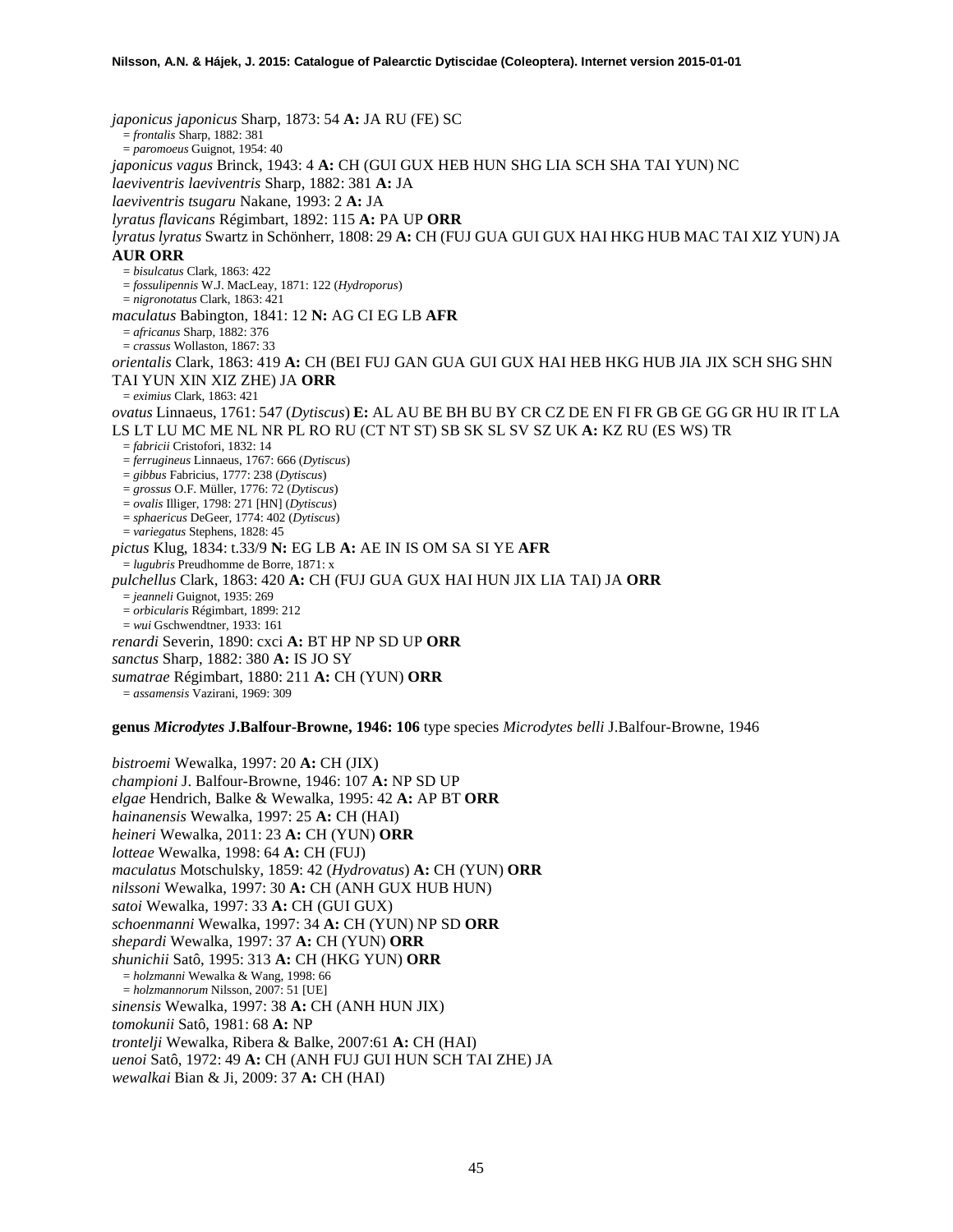tribe Laccornini Wolfe & Roughley, 1990

**genus** *Laccornis* **Gozis, 1914: 111** type species *Hydroporus oblongus* Stephens, 1835 = *Agaporus* Zimmermann, 1919: 147 type species *Hydroporus oblongus* Stephens, 1835

*kocae* Ganglbauer, 1904: 352 (*Hydroporus*) **E:** AU CR HU RU (ST) SK UK = *breviusculus* Gschwendtner, 1935: 206 *oblongus* Stephens, 1835: 437 (*Hydroporus*) **E:** AU BE BY CZ DE EN FI FR GB GE HU IR LA LT NL NR PL RU (CT NT ST) SK SV **A:** RU (ES WS) **NAR** = *bohemani* Thomson, 1856: 198 (*Hydroporus*) = *nitidus* Sturm, 1835: 38 (*Hydroporus*)

tribe Methlini Branden, 1885

**genus** *Methles* **Sharp, 1882: 317** type species *Methles punctipennis* Sharp, 1882 (= *Hydroporus cribratellus* Fairmaire, 1880)

*cribratellus* Fairmaire, 1880: 248 (*Hydroporus*) **E:** IT PT SP **N:** AG EG **A:** SA **AFR** = *punctipennis* Sharp, 1882: 490 = *umbrosus* Gschwendtner, 1930: 210 *rectus* Sharp, 1882: 490 **A:** IN IQ *spinosus* Sharp, 1882: 489 **N:** EG **A:** CY IS SI SY TR **AFR**

incertae sedis (Hydroporinae)

**genus** *Morimotoa* **Uéno, 1957: 260** type species *Morimotoa phreatica* Uéno, 1957

*gigantea* Uéno, 1996: 33 **A:** JA *morimotoi* Uéno, 1996: 29 **A:** JA *phreatica miurai* Uéno, 1957: 273 **A:** JA *phreatica phreatica* Uéno, 1957: 268 **A:** JA

subfamily **Laccophilinae** Gistel, 1848 tribe Agabetini Branden, 1885

**genus** *Agabetes* **Crotch, 1873: 398** type species *Colymbetes acuductus* Harris, 1828

*svetlanae* Nilsson, 1989: 36 **A:** IN

tribe Laccophilini Gistel, 1848

**genus** *Japanolaccophilus* **Satô, 1972: 57** type species *Neptosternus niponensis* Kamiya, 1939

*niponensis* Kamiya, 1939: 32 (*Neptosternus*) **A:** JA

**genus** *Laccophilus* **Leach, 1815: 84** type species *Dytiscus minutus* Linnaeus, 1758

*anticatus anticatus* Sharp, 1890: 341 **A:** UP **ORR** = *wewalki* Vazirani, 1975: 487 *biguttatus* Kirby, 1837: 69 **E:** FI MD NR RU (NT) SV **A:** CH (HEB NMO) MG RU (ES WS) **NAR** = *apicicornis* Reitter, 1899: 198 = *fengi* Guignot, 1942: 86 [RN] = *inconspicuus* Fall, 1917: 164 = *pallidulus* Zimmermann, 1930: 50 = *strohmi* Thomson, 1874: 535 = *uniformis* Feng, 1936: 1 [HN] *chinensis* Boheman, 1858: 21 **A:** BT CH (ANH FUJ GUA GUI HAI HKG HUN JIX SCH TAI XIZ YUN) HP JA NP PA SD UP **ORR** *continentalis* Gschwendtner, 1935: 16 **A:** YE (Socotra) **AFR**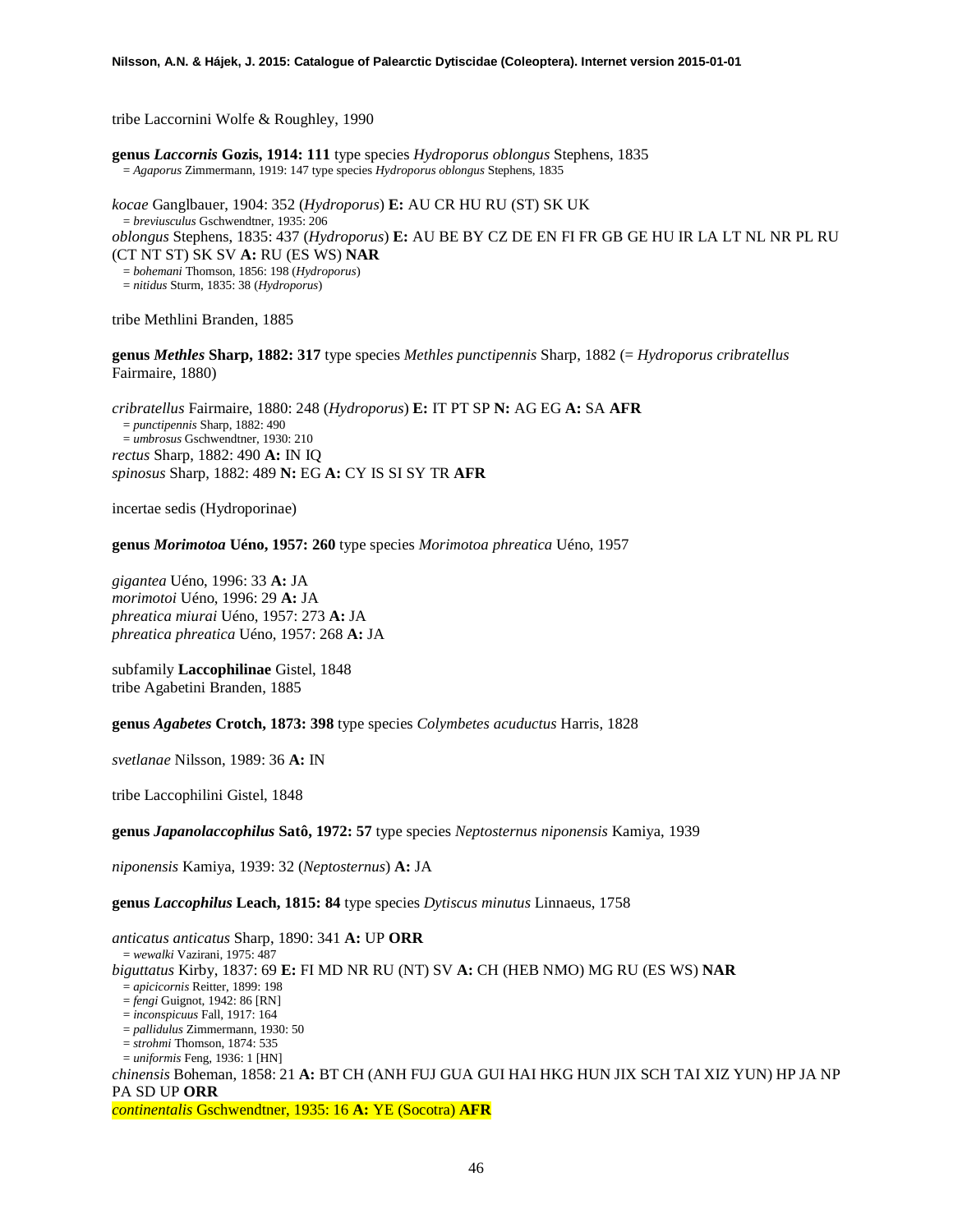*demoflysi* Normand, 1938: 343 **N:** TU *difficilis* Sharp, 1873: 53 **A:** CH (BEI FUJ GUA GUI HAI HEI HUB HUN JIA JIL JIX LIA SCH SHG SHN SHX ZHE YUN) JA NC RU (FE) SC *dikinohaseus* Kamite, Hikida & Satô, 2005:624 **A:** JA (Honshu) *ellipticus* Régimbart, 1889: 152 **A**: CH (FUJ GUA HAI XIZ) **ORR** *flexuosus* Aubé, 1838: 430 **A:** CH (FUJ GUA GUI HAI HKG HUB JIA TAI) HP IN JA NP PA SD UP **ORR** = *chloroticus* Régimbart, 1887: 267 = *cognatus* Sharp, 1882: 316 = *formosanus* Takizawa, 1932: 22 = *solutus* Sharp, 1882: 315 *hyalinus* DeGeer, 1774: 406 (*Dytiscus*) **E:** AB AL AR AU BE BH BU BY CR CZ DE EN FI FR GB GE GG GR HU IR IT LA LT LU MA MC MD ME NL NR PL PT RO RU (NT ST) SK SL SP SV SZ UK YU **N:** AG CI LB MO TU **A:** CY IN IQ IS KI LE RU (ES WS) SY TM TR UZ = *cyprioticus* Mouchamps, 1956: 3 = *hyalinus* Marsham, 1802: 420 (*Dytiscus*) = *inflatus* Wollaston, 1864: 79 = *interruptus* Panzer, 1795: 80 (*Dytiscus*) = *kusteri* Marseul, 1866: 19 [RN] = *marmoratus* Geoffroy, 1785: 70 (*Dyticus*) = *marmoreus* Olivier, 1795: 20 (*Dytiscus*) = *pictus* Küster, 1851: 9 [HN] *= testaceus* Aubé, 1837: 214 *indicus* Gschwendtner, 1936: 366 **A:** PA **ORR** = *sindensis* Vazirani, 1969: 247 *inefficiens* Walker, 1859: 51 (*Hydroporus*) **A:** IN NP PA UP **ORR** = *basalis* Motschulsky, 1859: 45 *kempi holmeni* Brancucci, 1983: 276 **A:** CH (YUN) **ORR** *kempi kempi* Gschwendtner, 1936: 366 **A:** SD *kobensis* Sharp, 1873: 53 **A:** CH (FUJ GUX HUN SHN TAI) JA *lewisioides* Brancucci, 1983: 272 **A:** CH (HEB JIA NMO SHG) RU (FE) SC *lewisius* Sharp, 1873: 52 **A:** CH (ANH BEI FUJ HEB HUN JIA JIL JIX SCH SHG SHN ZHE) JA *maindroni maindroni* Régimbart, 1897: 207 **A:** AE OM *maindroni persicus* Brancucci, 1983: 286 **A:** IN PA *mateui* Omer-Cooper, 1970: 285 **N:** AG *medialis* Sharp, 1882: 309 **A:** BT CH (GUA YUN) SD **ORR** = *birmanicus* Régimbart, 1891: 538 = *cingulifer* Guignot, 1956: 60 = *lucasseni* Régimbart, 1893: 106 *minutus* Linnaeus, 1758: 412 (*Dytiscus*) **E:** AB AL AR AU BE BH BU BY CR CZ DE EN FI FR GB GE GG GR HU IR IT LA LT LU MA MC MD ME NL NR PL PT RO RU (NT ST) SK SL SP SV SZ UK YU **N:** AG MO TU **A:** AF CH (XIN YUN) IN IQ IS JO KA KI KZ MG PA RU (ES WS) SY TD TM TR UZ **ORR** = *cimicoides* O.F. Müller, 1776: 72 (*Dyticus*) = *gibbus* Gmelin, 1790: 1957 (*Dytiscus*) = *gilvus* O.F. Müller, 1776: 72 (*Dyticus*) = *melanophtalmos* Geoffroy, 1785: 68 (*Dyticus*) = *obscurus* Panzer, 1795: 77 (*Dytiscus*) = *striatus* Depoli, 1930: 141 = *variolosus* Herbst, 1784: 128 (*Dytiscus*) = *virescens* Brahm, 1791: 27 [HN] (*Dytiscus*) *nakajimai* Kamite, Hikida & Satô, 2005:622 **A:** JA (Ryukyus) *pallescens* Régimbart, 1903: 14 **A:** YE (Socotra) **AFR** *parvulus obtusus* Sharp, 1882: 311 **A:** CH (FUJ GUA GUX HAI HUB HUN SCH XIZ YUN) **ORR** = *derasus* Sharp, 1882: 311 = *dispersus* Sharp, 1882: 312 *parvulus parvulus* Aubé, 1838: 429 **A:** AP BT HP NP PA UP **ORR** = *orientalis* Aubé, 1838: 431 = *proteus* Régimbart, 1877: lxxix = *undulifer* Motschulsky, 1859: 44 *pictipennis* Sharp, 1882: 305 **N:** EG **A:** OM SA YE **AFR** = *discretus* Sharp, 1882: 305 = *restrictus* Sharp, 1882: 315 = *wehnckei* Sharp, 1882: 306 *poecilus* Klug, 1834: t.33/8 **E:** AB AL AR AU BE BH BU CR CZ EN FR GB GE GG GR HU IT LA LS LT LU MC